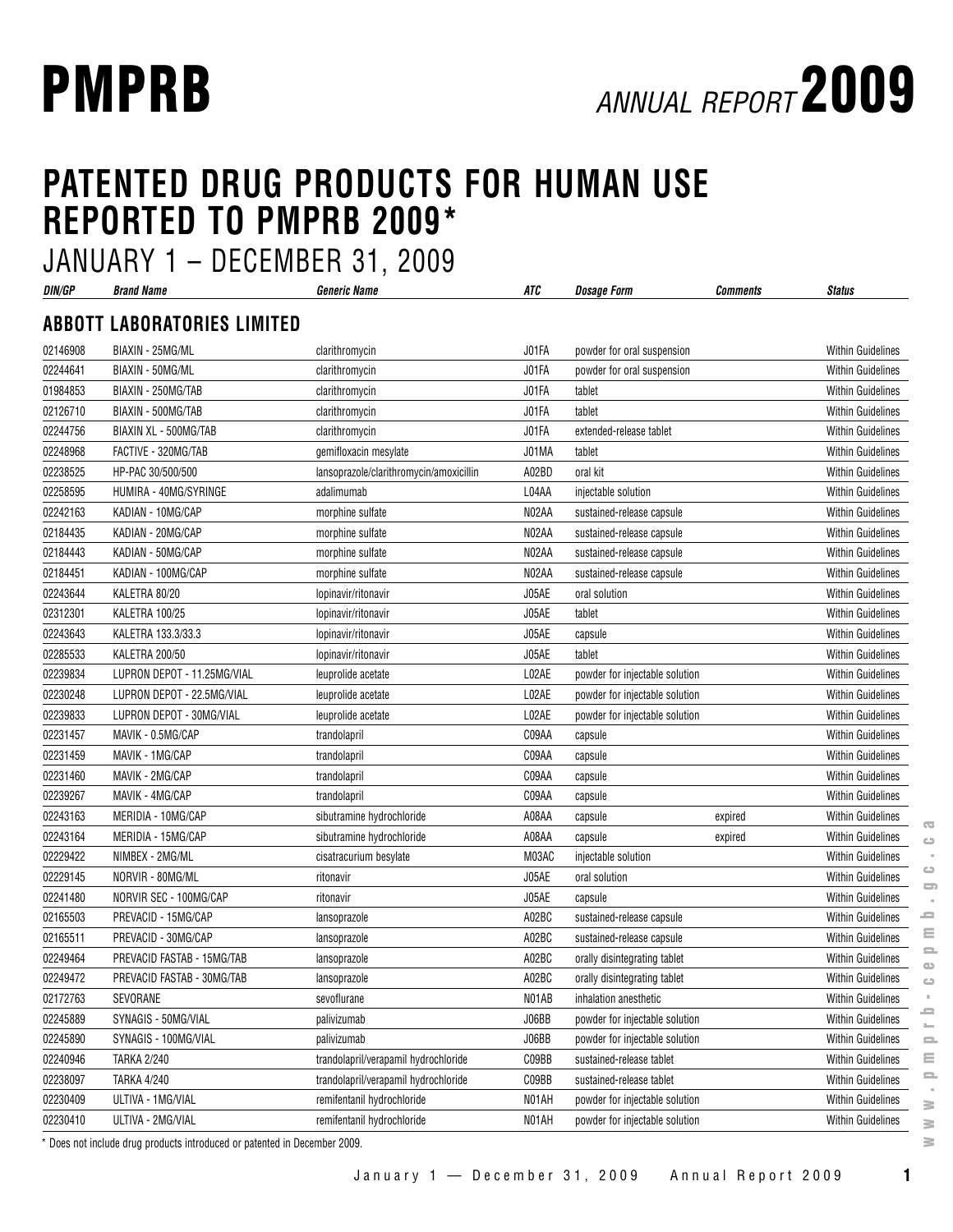| DIN/GP        | <b>Brand Name</b>                           | <b>Generic Name</b>                       | ATC   | <b>Dosage Form</b>             | <b>Comments</b> | <b>Status</b>                                        |
|---------------|---------------------------------------------|-------------------------------------------|-------|--------------------------------|-----------------|------------------------------------------------------|
|               | <b>ABRAXIS BIOSCIENCE CANADA INC.</b>       |                                           |       |                                |                 |                                                      |
| 02281066      | ABRAXANE - 100MG/VIAL                       | nab-paclitaxel                            | L01CD | powder for injectable solution |                 | <b>Within Guidelines</b>                             |
|               | <b>ACTELION PHARMACEUTICALS CANADA INC.</b> |                                           |       |                                |                 |                                                      |
|               |                                             |                                           |       |                                |                 |                                                      |
| 02244981      | TRACLEER - 62.5MG/TAB                       | bosentan                                  | C02KX | tablet                         |                 | <b>Within Guidelines</b><br><b>Within Guidelines</b> |
| 02244982      | TRACLEER - 125MG/TAB                        | bosentan                                  | C02KX | tablet                         |                 |                                                      |
| 02250519      | ZAVESCA - 100MG/CAP                         | miglustat                                 | A16AX | capsule                        |                 | <b>Within Guidelines</b>                             |
|               | ALCON CANADA INC.                           |                                           |       |                                |                 |                                                      |
| 02331624      | AZARGA 1/0.5 - 15MG/ML                      | brinzolamide/timolol maleate              | S01ED | ophthalmic suspension          | introduced      | <b>Under Review</b>                                  |
| 02238873      | AZOPT - 10MG/ML                             | brinzolamide                              | S01EC | ophthalmic suspension          |                 | <b>Within Guidelines</b>                             |
| 01908448      | BETOPTIC S - 2.5MG/ML                       | betaxolol hydrochloride                   | S01ED | ophthalmic suspension          | expired         | <b>Within Guidelines</b>                             |
| 02252716      | CIPRODEX 3/1                                | ciprofloxacin hydrochloride/dexamethasone | S02CA | otic suspension                |                 | <b>Within Guidelines</b>                             |
| 02278251      | <b>DUO TRAV .04/5</b>                       | travoprost/timolol maleate                | S01ED | ophthalmic solution            |                 | <b>Within Guidelines</b>                             |
| 02237355      | EMADINE - 0.5MG/ML                          | emedastine difumarate                     | S01GX | ophthalmic solution            |                 | <b>Within Guidelines</b>                             |
| 02308983      | NEVANAC - 1MG/ML                            | nepafenac                                 | S01BC | ophthalmic suspension          |                 | <b>Within Guidelines</b>                             |
| 02233143      | PATANOL - 1MG/ML                            | olopatadine hydrochloride                 | S01GX | ophthalmic solution            |                 | <b>Within Guidelines</b>                             |
| 00778915      | TOBRADEX 3/1                                | tobramycin/dexamethasone                  | S01CA | ophthalmic ointment            |                 | <b>Within Guidelines</b>                             |
| 00778907      | TOBRADEX 3/1                                | tobramycin/dexamethasone                  | S01CA | ophthalmic suspension          |                 | <b>Within Guidelines</b>                             |
| 02244896      | TRAVATAN - 0.04MG/ML                        | travoprost                                | S01EE | ophthalmic solution            |                 | <b>Within Guidelines</b>                             |
| 02318008      | TRAVATAN Z - 0.04MG/ML                      | travoprost                                | S01EE | ophthalmic solution            |                 | <b>Within Guidelines</b>                             |
| 02163691      | VEXOL - 10MG/ML                             | rimexolone                                | S01BA | ophthalmic suspension          |                 | <b>Within Guidelines</b>                             |
| 02252260      | VIGAMOX - 5MG/ML                            | moxifloxacin hydrochloride                | S01AX | ophthalmic solution            |                 | <b>Within Guidelines</b>                             |
| ALLERGAN INC. |                                             |                                           |       |                                |                 |                                                      |
| 01968300      | ACULAR - 5MG/ML                             | ketorolac tromethamine                    | S01BC | ophthalmic solution            |                 | <b>Within Guidelines</b>                             |
| 02248722      | <b>ACULAR LS - 4MG/ML</b>                   | ketorolac tromethamine                    | S01BC | ophthalmic solution            |                 | <b>Within Guidelines</b>                             |
| 02236876      | ALPHAGAN - 2MG/ML                           | brimonidine tartrate                      | S01EA | ophthalmic solution            |                 | <b>Within Guidelines</b>                             |
| 02248151      | ALPHAGAN P - 1.5MG/ML                       | brimonidine tartrate                      | S01EA | ophthalmic solution            |                 | <b>Within Guidelines</b>                             |
| 01981501      | BOTOX - 100UNIT/VIAL                        | botulinum toxin type A                    | M03AX | powder for injectable solution |                 | <b>Within Guidelines</b>                             |
| 02243721      | BOTOX COSMETIC - 100UNIT/VIAL               | botulinum toxin type A                    | M03AX | powder for injectable solution |                 | <b>Within Guidelines</b>                             |
| 02248347      | COMBIGAN 2/5                                | brimonidine tartrate/timolol maleate      | S01ED | ophthalmic solution            |                 | <b>Within Guidelines</b>                             |
| 02324997      | LUMIGAN - 0.1MG/ML                          | bimatoprost                               | S01EE | ophthalmic liquid              | introduced      | <b>Under Review</b>                                  |
| 02245860      | LUMIGAN - 0.3MG/ML                          | bimatoprost                               | S01EE | ophthalmic solution            |                 | <b>Within Guidelines</b>                             |
| 02230784      | TAZORAC - 0.5MG/G                           | tazarotene                                | D05AX | topical gel                    | expired         | <b>Within Guidelines</b>                             |
| 02243894      | TAZORAC - 0.5MG/G                           | tazarotene                                | D05AX | topical cream                  | expired         | <b>Within Guidelines</b>                             |
| 02230785      | TAZORAC - 1MG/G                             | tazarotene                                | D05AX | topical gel                    | expired         | Within Guidelines                                    |
| 02243895      | TAZORAC - 1MG/G                             | tazarotene                                | D05AX | topical cream                  | expired         | <b>Within Guidelines</b>                             |
| 02257270      | ZYMAR - 3MG/ML                              | gatifloxacin                              | S01AX | ophthalmic solution            |                 | <b>Within Guidelines</b>                             |
|               | AMGEN CANADA INC.                           |                                           |       |                                |                 |                                                      |
| 02246354      | ARANESP HSA FREE - 25MCG/ML                 | darbepoetin alfa                          | B03XA | injectable solution            |                 | <b>Within Guidelines</b>                             |
| 02246355      | ARANESP HSA FREE - 40MCG/ML                 | darbepoetin alfa                          | B03XA | injectable solution            |                 | <b>Within Guidelines</b>                             |
| 02246357      | ARANESP HSA FREE - 100MCG/ML                | darbepoetin alfa                          | B03XA | injectable solution            |                 | <b>Within Guidelines</b>                             |
| 02246358      | ARANESP HSA FREE - 200MCG/ML                | darbepoetin alfa                          | B03XA | injectable solution            |                 | <b>Within Guidelines</b>                             |
| 02246360      | ARANESP HSA FREE - 500MCG/ML                | darbepoetin alfa                          | B03XA | injectable solution            |                 | <b>Within Guidelines</b>                             |
| 02274728      | ENBREL - 50MG/SYRINGE                       | etanercept                                | L04AA | injectable solution            |                 | <b>Within Guidelines</b>                             |
| 02242903      | ENBREL - 25MG/VIAL                          | etanercept                                | L04AA | powder for injectable solution |                 | <b>Within Guidelines</b>                             |
| 02249790      | NEULASTA - 10MG/ML                          | pegfilgrastim                             | L03AA | injectable solution            |                 | NOH / VCU                                            |
| 01968017      | NEUPOGEN - 0.3MG/ML                         | filgrastim                                | L03AA | injectable solution            |                 | Within Guidelines                                    |
| 02257130      | SENSIPAR - 30MG/TAB                         | cinacalcet hydrochloride                  | H05BX | tablet                         |                 | <b>Within Guidelines</b>                             |
|               |                                             |                                           |       |                                |                 |                                                      |

 $\overline{\infty}$ 

**2** Patented Drug Products for Human Use Reported to PMPRB 2009

 $\geq$  $\geq$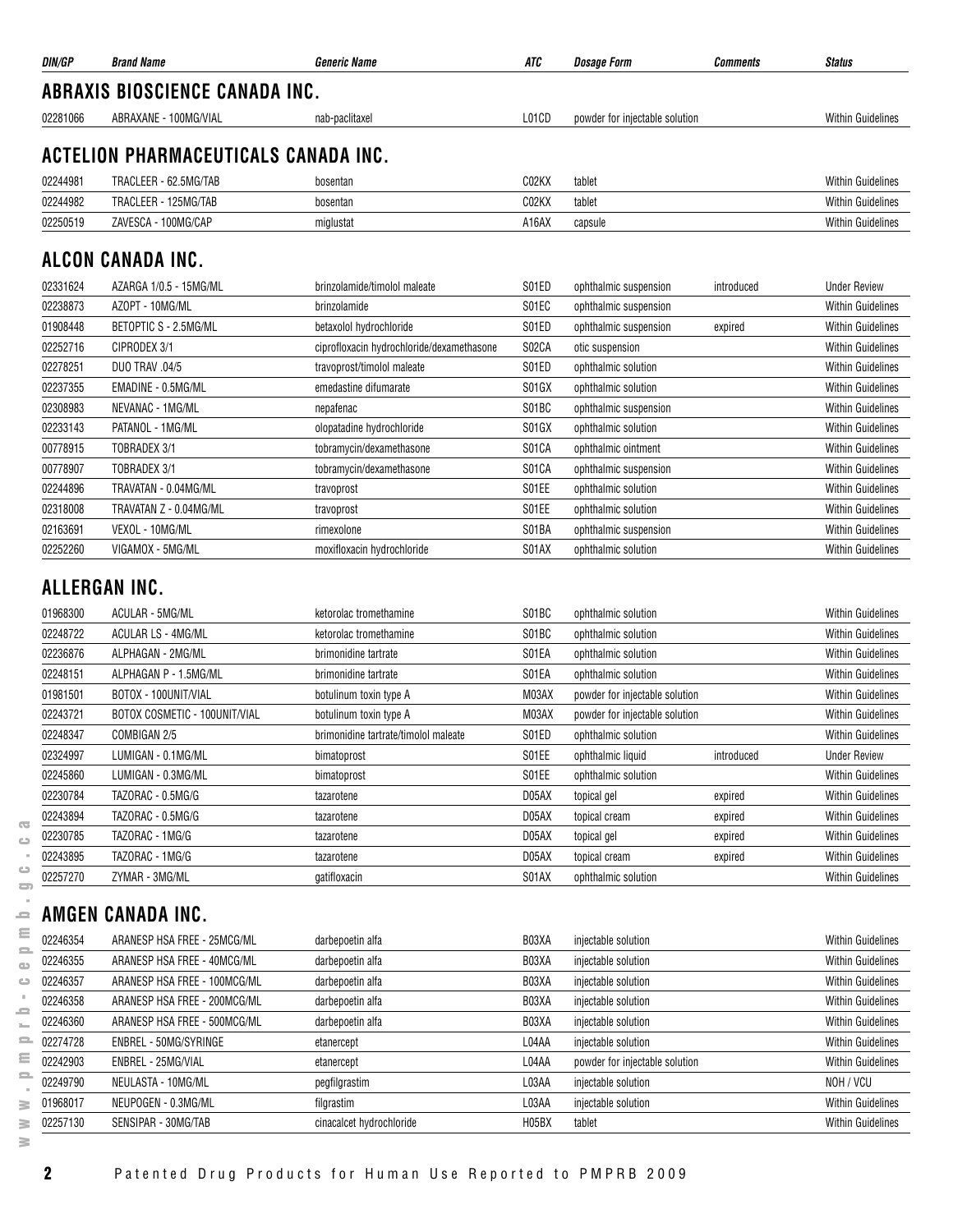| DIN/GP      | <b>Brand Name</b>                              | <b>Generic Name</b>                       | ATC                | <b>Dosage Form</b>             | <b>Comments</b> | <b>Status</b>                                  |
|-------------|------------------------------------------------|-------------------------------------------|--------------------|--------------------------------|-----------------|------------------------------------------------|
|             | <b>AMGEN CANADA INC. (continued)</b>           |                                           |                    |                                |                 |                                                |
| 02257149    | SENSIPAR - 60MG/TAB                            | cinacalcet hydrochloride                  | H05BX              | tablet                         |                 | <b>Within Guidelines</b>                       |
| 02257157    | SENSIPAR - 90MG/TAB                            | cinacalcet hydrochloride                  | H05BX              | tablet                         |                 | <b>Within Guidelines</b>                       |
| APOTEX INC. |                                                |                                           |                    |                                |                 |                                                |
| 02245669    | APO-SALVENT CFC FREE - 0.1MG/DOSE              | salbutamol sulfate                        | R03AC              | aerosol for inhalation         | expired         | <b>NOH</b>                                     |
|             |                                                |                                           |                    |                                |                 |                                                |
|             | ASTELLAS PHARMA CANADA INC.                    |                                           |                    |                                |                 |                                                |
| 02139294    | ADENOSCAN - 3MG/ML                             | adenosine                                 | C01EB              | injectable solution            | expired         | <b>VCU</b>                                     |
| 02296462    | ADVAGRAF - 0.5MG/CAP                           | tacrolimus                                | L04AA              | extended-release capsule       |                 | Within Guidelines                              |
| 02296470    | ADVAGRAF - 1MG/CAP                             | tacrolimus                                | L04AA              | extended-release capsule       |                 | <b>Within Guidelines</b>                       |
| 02296489    | ADVAGRAF - 5MG/CAP                             | tacrolimus                                | L04AA              | extended-release capsule       |                 | <b>Within Guidelines</b>                       |
| 02241630    | AMBISOME - 50MG/VIAL                           | amphotericin B                            | J02AA              | powder for injectable solution |                 | Within Guidelines                              |
| 02259052    | AMEVIVE - 15MG/VIAL                            | alefacept                                 | L04AA              | powder for injectable solution |                 | <b>Within Guidelines</b>                       |
| 02294222    | MYCAMINE - 50MG/VIAL                           | micafungin sodium                         | J02AX              | powder for injectable solution |                 | <b>Within Guidelines</b>                       |
| 02243144    | PROGRAF - 0.5MG/CAP                            | tacrolimus                                | L04AA              | capsule                        |                 | <b>Within Guidelines</b>                       |
| 02175991    | PROGRAF - 1MG/CAP                              | tacrolimus                                | L04AA              | capsule                        |                 | Within Guidelines                              |
| 02175983    | PROGRAF - 5MG/CAP                              | tacrolimus                                | L04AA              | capsule                        |                 | <b>Within Guidelines</b>                       |
| 02176009    | PROGRAF - 5MG/ML                               | tacrolimus                                | L04AA              | injectable solution            |                 | Within Guidelines                              |
| 02244149    | PROTOPIC - 0.3MG/G                             | tacrolimus                                | D11AX              | topical ointment               |                 | <b>Within Guidelines</b>                       |
| 02244148    | PROTOPIC - 1MG/G                               | tacrolimus                                | D <sub>1</sub> 1AX | topical ointment               |                 | <b>Within Guidelines</b>                       |
| 02277263    | VESICARE - 5MG/TAB                             | solifenacin succinate                     | G04BD              | tablet                         |                 | Within Guidelines                              |
| 02277271    | VESICARE - 10MG/TAB                            | solifenacin succinate                     | G04BD              | tablet                         |                 | Within Guidelines                              |
| 02236606    | ASTRAZENECA CANADA INC.<br>ACCOLATE - 20MG/TAB | zafirlukast                               | R03DC              | tablet                         |                 | Within Guidelines                              |
| 02224135    | ARIMIDEX - 1MG/TAB                             | anastrozole                               | L02BG              | tablet                         |                 | <b>Within Guidelines</b>                       |
| 02239090    | ATACAND - 4MG/TAB                              | candesartan cilexetil                     | C09CA              | tablet                         |                 | <b>Within Guidelines</b>                       |
| 02239091    | ATACAND - 8MG/TAB                              | candesartan cilexetil                     | C09CA              | tablet                         |                 | <b>Within Guidelines</b>                       |
| 02239092    | ATACAND - 16MG/TAB                             | candesartan cilexetil                     | C09CA              | tablet                         |                 | <b>Within Guidelines</b>                       |
| 02311658    | ATACAND - 32MG/TAB                             | candesartan cilexetil                     | C09CA              | tablet                         |                 | <b>Within Guidelines</b>                       |
| 02244021    | ATACAND PLUS 16/12.5                           | candesartan cilexetil/hydrochlorothiazide | C09DA              | tablet                         |                 | <b>Within Guidelines</b>                       |
| 02332922    | ATACAND PLUS 32/12.5 - 44.5MG/TAB              | candesartan cilexetil/hydrochlorothiazide | C09DA              | tablet                         | introduced      | <b>Under Review</b>                            |
| 02332957    | ATACAND PLUS 32/25 - 57MG/TAB                  | candesartan cilexetil/hydrochlorothiazide | C09DA              | tablet                         | introduced      | <b>Under Review</b>                            |
| 00786616    | BRICANYL TURBUHALER - 0.5MG/DOSE               | terbutaline sulfate                       | R03AC              | powder for inhalation          |                 | Within Guidelines                              |
| 02265540    | CRESTOR - 5MG/TAB                              | rosuvastatin calcium                      | C10AA              | tablet                         |                 | Within Guidelines                              |
| 02247162    | CRESTOR - 10MG/TAB                             | rosuvastatin calcium                      | C10AA              | tablet                         |                 | Œ<br><b>Within Guidelines</b><br>$\circ$       |
| 02247163    | CRESTOR - 20MG/TAB                             | rosuvastatin calcium                      | C10AA              | tablet                         |                 | <b>Within Guidelines</b>                       |
| 02247164    | CRESTOR - 40MG/TAB                             | rosuvastatin calcium                      | C10AA              | tablet                         |                 | Within Guidelines                              |
| 02018950    | DIPRIVAN - 10MG/ML                             | propofol                                  | N01AX              | injectable solution            |                 | O)<br>Within Guidelines                        |
| 02057794    | EMLA 25/25 - 1GM/PATCH                         | lidocaine/prilocaine                      | D04AB              | transdermal patch              |                 | ᆖ<br>Within Guidelines                         |
| 02229293    | ENTOCORT - 3MG/CAP                             | budesonide                                | A07EA              | sustained-release capsule      |                 | Within Guidelines                              |
| 02052431    | ENTOCORT - 0.02MG/ML                           | budesonide                                | A07EA              | enema                          |                 | 으<br><b>Within Guidelines</b>                  |
| 02248624    | FASLODEX - 250MG/SYRINGE                       | fulvestrant                               | L02BA              | injectable solution            |                 | $\bigcirc$<br>Subj. Investigation<br>$\bigcup$ |
| 02248676    | IRESSA - 250MG/TAB                             | gefitinib                                 | L01XX              | tablet                         |                 | <b>Within Guidelines</b>                       |
| 02119579    | LOSEC - 10MG/CAP                               | omeprazole                                | A02BC              | capsule                        |                 | ᆖ<br>Within Guidelines                         |
| 00846503    | LOSEC - 20MG/CAP                               | omeprazole                                | A02BC              | capsule                        |                 | Within Guidelines<br>$\equiv$                  |
| 02016788    | LOSEC - 40MG/CAP                               | omeprazole                                | A02BC              | capsule                        |                 | ≘<br><b>Within Guidelines</b>                  |
| 02230737    | LOSEC - 10MG/TAB                               | omeprazole magnesium                      | A02BC              | sustained-release tablet       |                 | <b>Within Guidelines</b>                       |
| 02190915    | LOSEC - 20MG/TAB                               | omeprazole magnesium                      | A02BC              | sustained-release tablet       |                 | <b>Within Guidelines</b><br>≧                  |
| 02242461    | LOSEC MUPS - 10MG/TAB                          | omeprazole magnesium                      | A02BC              | sustained-release tablet       |                 | Within Guidelines<br>$\geq$                    |
|             |                                                |                                           |                    |                                |                 | $\geq$                                         |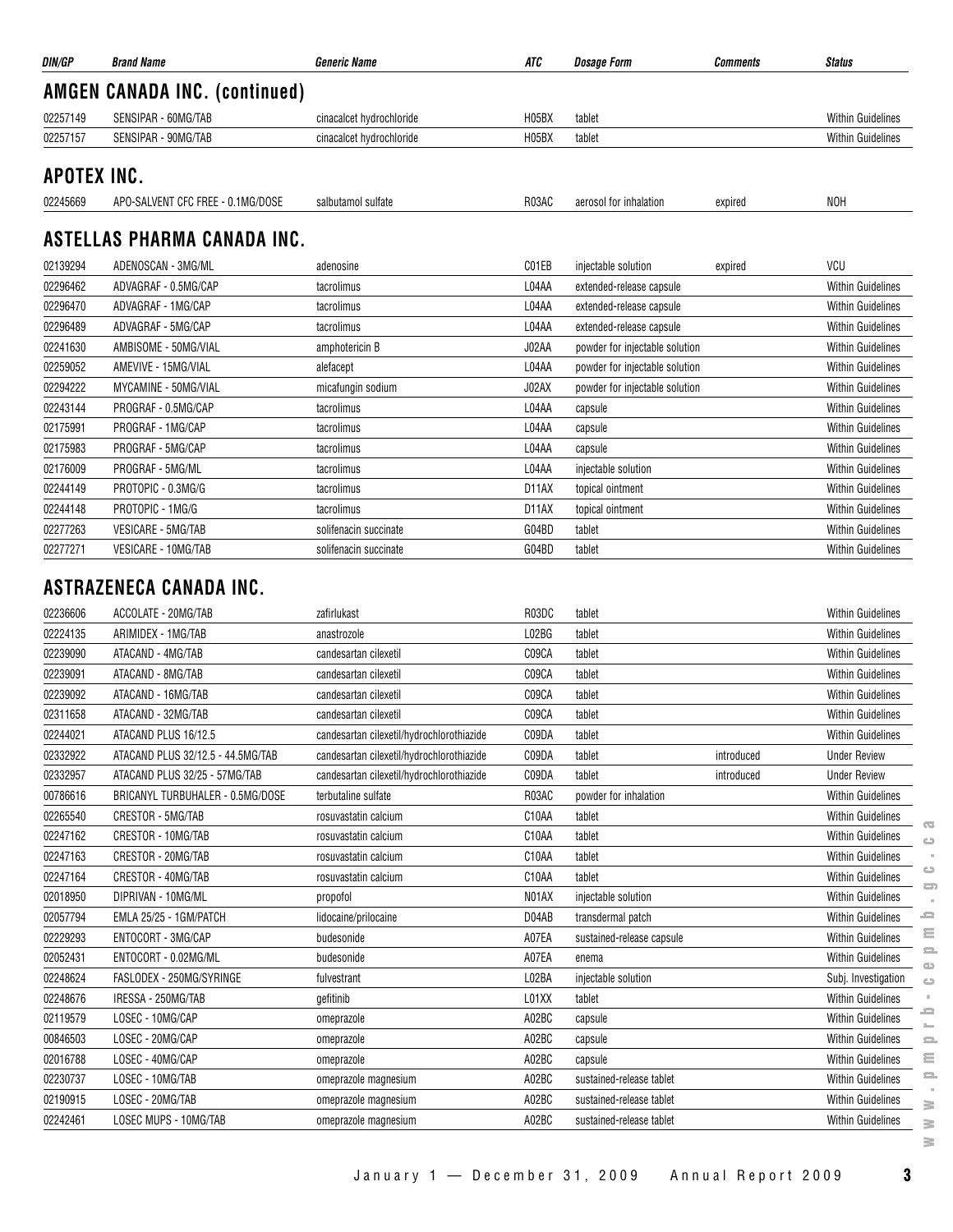| DIN/GP   | <b>Brand Name</b>                          | <b>Generic Name</b>            | ATC   | <b>Dosage Form</b>             | Comments   | <b>Status</b>            |
|----------|--------------------------------------------|--------------------------------|-------|--------------------------------|------------|--------------------------|
|          | <b>ASTRAZENECA CANADA INC. (continued)</b> |                                |       |                                |            |                          |
| 02242462 | LOSEC MUPS - 20MG/TAB                      | omeprazole magnesium           | A02BC | sustained-release tablet       |            | <b>Within Guidelines</b> |
| 02218488 | MERREM - 500MG/VIAL                        | meropenem                      | J01DH | powder for injectable solution |            | <b>Within Guidelines</b> |
| 02218496 | MERREM - 1000MG/VIAL                       | meropenem                      | J01DH | powder for injectable solution |            | <b>Within Guidelines</b> |
| 02229411 | NAROPIN - 2MG/ML                           | ropivacaine hydrochloride      | N01BB | injectable solution            |            | <b>Within Guidelines</b> |
| 02229415 | NAROPIN - 5MG/ML                           | ropivacaine hydrochloride      | N01BB | injectable solution            |            | <b>Within Guidelines</b> |
| 02229418 | NAROPIN - 10MG/ML                          | ropivacaine hydrochloride      | N01BB | injectable solution            |            | <b>Within Guidelines</b> |
| 02300524 | NEXIUM - 10MG/POUCH                        | esomeprazole magnesium         | A02BC | effervescent granules          |            | <b>Within Guidelines</b> |
| 02244521 | NEXIUM - 20MG/TAB                          | esomeprazole magnesium         | A02BC | sustained-release tablet       |            | <b>Within Guidelines</b> |
| 02244522 | NEXIUM - 40MG/TAB                          | esomeprazole magnesium         | A02BC | sustained-release tablet       |            | <b>Within Guidelines</b> |
| 02237225 | OXEZE TURBUHALER - 0.006MG/DOSE            | formoterol fumarate            | R03AC | powder for inhalation          |            | <b>Within Guidelines</b> |
| 02237224 | OXEZE TURBUHALER - 0.012MG/DOSE            | formoterol fumarate            | R03AC | powder for inhalation          |            | <b>Within Guidelines</b> |
| 02057778 | PLENDIL - 2.5MG/TAB                        | felodipine                     | C08CA | sustained-release tablet       |            | <b>Within Guidelines</b> |
| 00851779 | PLENDIL - 5MG/TAB                          | felodipine                     | C08CA | sustained-release tablet       |            | <b>Within Guidelines</b> |
| 00851787 | PLENDIL - 10MG/TAB                         | felodipine                     | C08CA | sustained-release tablet       |            | <b>Within Guidelines</b> |
| 02229099 | PULMICORT NEBUAMP - 0.125MG/ML             | budesonide                     | R03BA | suspension for inhalation      |            | <b>Within Guidelines</b> |
| 01978918 | PULMICORT NEBUAMP - 0.25MG/ML              | budesonide                     | R03BA | suspension for inhalation      |            | <b>Within Guidelines</b> |
| 01978926 | PULMICORT NEBUAMP - 0.5MG/ML               | budesonide                     | R03BA | suspension for inhalation      |            | <b>Within Guidelines</b> |
| 00852074 | PULMICORT TURBUHALER - 0.1MG/DOSE          | budesonide                     | R03BA | powder for inhalation          |            | <b>Within Guidelines</b> |
| 00851752 | PULMICORT TURBUHALER - 0.2MG/DOSE          | budesonide                     | R03BA | powder for inhalation          |            | <b>Within Guidelines</b> |
| 00851760 | PULMICORT TURBUHALER - 0.4MG/DOSE          | budesonide                     | R03BA | powder for inhalation          |            | <b>Within Guidelines</b> |
| 02231923 | RHINOCORT AQUA - 0.064MG/DOSE              | budesonide                     | R01AD | nasal aerosol                  |            | <b>Within Guidelines</b> |
| 02035324 | RHINOCORT TURBUHALER - 0.1MG/DOSE          | budesonide                     | R01AD | powder for nasal inhalation    |            | <b>Within Guidelines</b> |
| 02236951 | SEROQUEL - 25MG/TAB                        | quetiapine fumarate            | N05AH | tablet                         |            | <b>Within Guidelines</b> |
| 02236952 | SEROQUEL - 100MG/TAB                       | quetiapine fumarate            | N05AH | tablet                         |            | <b>Within Guidelines</b> |
| 02240862 | SEREQUEL - 150MG/TAB                       | quetiapine fumarate            | N05AH | tablet                         |            | <b>Within Guidelines</b> |
| 02236953 | SEROQUEL - 200MG/TAB                       | quetiapine fumarate            | N05AH | tablet                         |            | <b>Within Guidelines</b> |
| 02244107 | SEROQUEL - 300MG/TAB                       | quetiapine fumarate            | N05AH | tablet                         |            | <b>Within Guidelines</b> |
| 02300184 | SEROQUEL XR - 50MG/TAB                     | quetiapine fumarate            | N05AH | sustained-release tablet       |            | <b>Within Guidelines</b> |
| 02321513 | SEROQUEL XR - 150MG/TAB                    | quetiapine fumarate            | N06AH | sustained-release tablet       | introduced | <b>Within Guidelines</b> |
| 02300192 | SEROQUEL XR - 200MG/TAB                    | quetiapine fumarate            | N05AH | sustained-release tablet       |            | <b>Within Guidelines</b> |
| 02300206 | SEROQUEL XR - 300MG/TAB                    | quetiapine fumarate            | N05AH | sustained-release tablet       |            | <b>Within Guidelines</b> |
| 02300214 | SEROQUEL XR - 400MG/TAB                    | quetiapine fumarate            | N05AH | sustained-release tablet       |            | <b>Within Guidelines</b> |
| 02245385 | SYMBICORT 100/6 TURBUHALER                 | budesonide/formoterol fumarate | R03AK | powder for inhalation          |            | <b>Within Guidelines</b> |
| 02245386 | SYMBICORT 200/6 TURBUHALER                 | budesonide/formoterol fumarate | R03AK | powder for inhalation          |            | <b>Within Guidelines</b> |
| 02248992 | ZOMIG - 2.5MG/DOSE                         | zolmitriptan                   | N02CC | nasal spray                    |            | <b>Within Guidelines</b> |
| 02248993 | ZOMIG - 5MG/DOSE                           | zolmitriptan                   | N02CC | nasal spray                    |            | <b>Within Guidelines</b> |
| 02238660 | ZOMIG - 2.5MG/TAB                          | zolmitriptan                   | N02CC | tablet                         |            | <b>Within Guidelines</b> |
| 02243045 | ZOMIG RAPIMELT - 2.5MG/TAB                 | zolmitriptan                   | N02CC | orally disintegrating tablet   |            | <b>Within Guidelines</b> |
|          | <b>AXCAN PHARMA INC.</b>                   |                                |       |                                |            |                          |
| 02020033 | PHOTOFRIN - 15MG/VIAL                      | porfimer sodium                | L01XX | powder for injectable solution |            | <b>Within Guidelines</b> |
| 02019876 | PHOTOFRIN - 75MG/VIAL                      | porfimer sodium                | L01XX | powder for injectable solution |            | Subj. Investigation      |
| 02238984 | URSO - 250MG/TAB                           | ursodiol                       | A05AA | tablet                         |            | <b>Within Guidelines</b> |
| 02245894 | URSO DS - 500MG/TAB                        | ursodiol                       | A05AA | tablet                         |            | Within Guidelines        |

## **BAUSCH & LOMB CANADA INC.**

| 02320924 | <b>0886</b><br>יחת<br>AL<br>n.      | .oter | 301BA | ารเดท<br>ophth<br>ılmı<br>susur        | introduced(nas)         | 1.2.1.2.1 |
|----------|-------------------------------------|-------|-------|----------------------------------------|-------------------------|-----------|
| 023211   | <b>JIVIL</b> UNC<br>∵EIVIA∧<br>_U ' | nter  | 301BA | ophth<br>ารเดท<br>ılmı<br><b>SUSDE</b> | ntrodi<br>,,,,,,,,,,,,, | uviu      |

 $\geq$  $\geq$ 

 $\overline{\text{C}}$  $\hfill\square$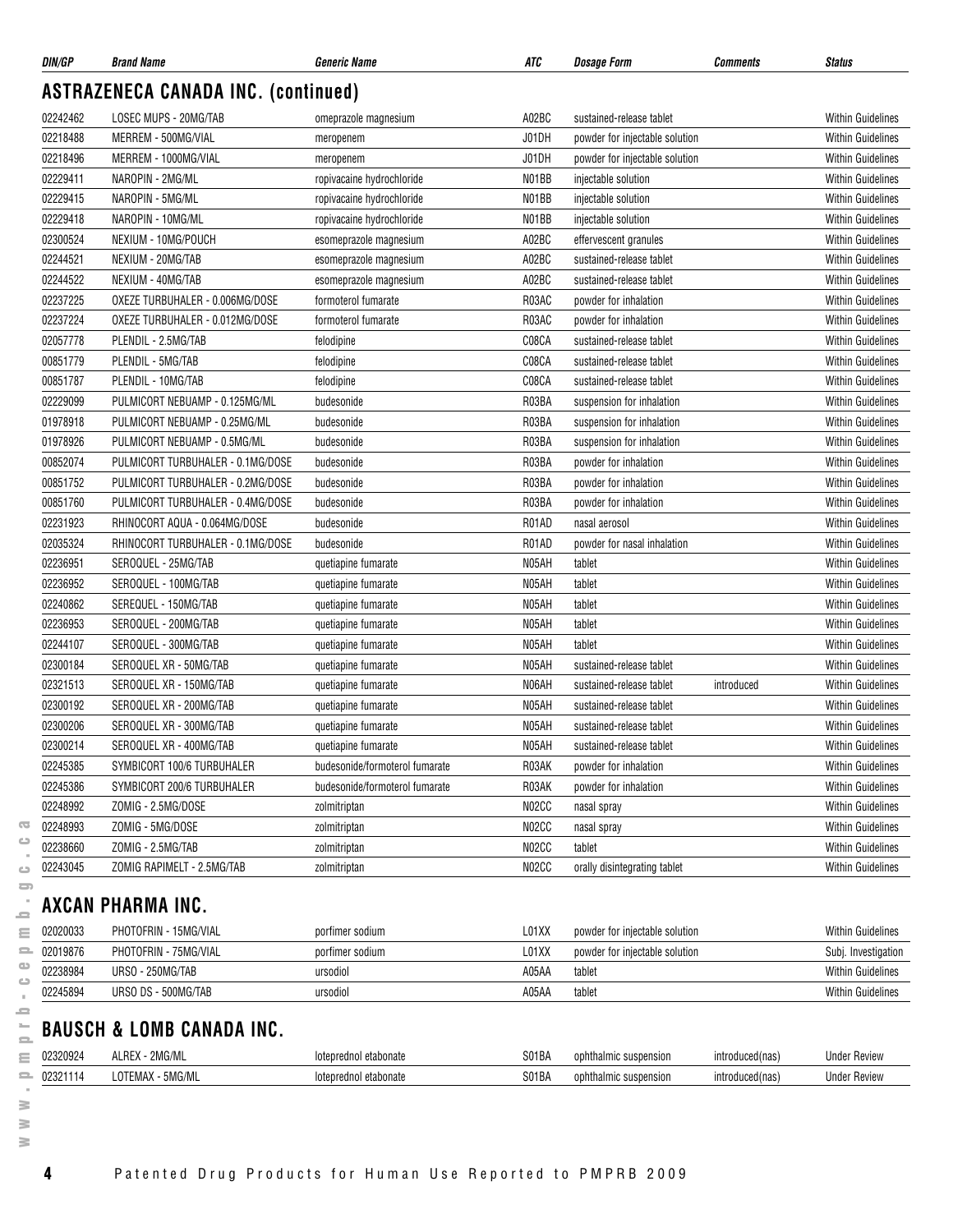| DIN/GP            | <b>Brand Name</b>          | <b>Generic Name</b>                           | ATC   | <b>Dosage Form</b>             | <b>Comments</b> | <b>Status</b>                         |
|-------------------|----------------------------|-----------------------------------------------|-------|--------------------------------|-----------------|---------------------------------------|
|                   | <b>BAXTER CORPORATION</b>  |                                               |       |                                |                 |                                       |
| 02284138          | ADVATE 250                 | antihemophilic factor, recombinant            | B02BD | powder for injectable solution |                 | <b>Within Guidelines</b>              |
| 02284146          | ADVATE 500                 | antihemophilic factor, recombinant            | B02BD | powder for injectable solution |                 | Within Guidelines                     |
| 02284154          | ADVATE 1000                | antihemophilic factor, recombinant            | B02BD | powder for injectable solution |                 | <b>Within Guidelines</b>              |
| 02284162          | ADVATE 1500                | antihemophilic factor, recombinant            | B02BD | powder for injectable solution |                 | <b>Within Guidelines</b>              |
| 02313111          | ADVATE 2000                | antihemophilic factor, recombinant            | B02BD | powder for injectable solution |                 | <b>Within Guidelines</b>              |
| 02188880          | BREVIBLOC - 10MG/ML        | esmolol hydrochloride                         | C07AB | injectable solution            |                 | <b>VCU</b>                            |
| 02309238          | BREVIBLOC - 10MG/ML        | esmolol hydrochloride                         | C07AB | injectable solution            |                 | <b>Within Guidelines</b>              |
| 02202581          | FEIBA VH IMMUNO            | factor VIII anti inhibitor                    | B02BD | powder for injectable solution |                 | Within Guidelines                     |
| 02264625          | FSME-IMMUN - 2.4MCG/VIAL   | tick-borne encephalitis vaccine (inactivated) | J07BA | injectable suspension          |                 | VCU                                   |
| 02241357          | IFEX - 1000MG/VIAL         | ifosfamide                                    | L01AA | powder for injectable solution |                 | Subj. Investigation                   |
| 02241356          | IFEX - 3000MG/VIAL         | ifosfamide                                    | L01AA | powder for injectable solution |                 | Subj. Investigation                   |
| 02206021          | <b>IMMUNINE VH</b>         | factor IX (human)                             | B02BD | powder for injectable solution |                 | <b>Within Guidelines</b>              |
| 02230810          | NUTRINEAL PD4              | amino acids + electrolytes                    | B05ZA | peritoneal dialysis solution   |                 | Within Guidelines                     |
| 02247721          | PHYSIONEAL 40 - 13.6MG/ML  | glucose                                       | B05ZA | peritoneal dialysis solution   |                 | Within Guidelines                     |
| 02247722          | PHYSIONEAL 40 - 22.7MG/ML  | glucose                                       | B05ZA | peritoneal dialysis solution   |                 | <b>Within Guidelines</b>              |
| 02247723          | PHYSIONEAL 40 - 38.6MG/ML  | glucose                                       | B05ZA | peritoneal dialysis solution   |                 | <b>Within Guidelines</b>              |
| 02227428          | SUPRANE                    | desflurane                                    | N01AB | inhalation anesthetic          |                 | Subj. Investigation                   |
| 02233273          | TISSEEL KIT VH 1.0         | fibrin sealant                                | B02BC | powder for topical solution    |                 | Within Guidelines                     |
| 02233274          | TISSEEL KIT VH 2.0         | fibrin sealant                                | B02BC | powder for topical solution    |                 | Within Guidelines                     |
| 02233275          | TISSEEL KIT VH 5.0         | fibrin sealant                                | B02BC | powder for topical solution    |                 | Within Guidelines                     |
| 02241411          | UROMITEXAN - 100MG/ML      | mesna                                         | V03AF | injectable solution            |                 | Subj. Investigation                   |
| <b>BAYER INC.</b> |                            |                                               |       |                                |                 |                                       |
| 02268825          | ANGELIQ 1/1                | drospirenone/estradiol 17B                    | G03FA | tablet                         |                 | <b>Within Guidelines</b>              |
| 02246414          | AVELOX - 1.6MG/ML          | moxifloxacin hydrochloride                    | J01MA | injectable solution            |                 | <b>Within Guidelines</b>              |
| 02242965          | AVELOX - 400MG/TAB         | moxifloxacin hydrochloride                    | J01MA | tablet                         |                 | <b>Within Guidelines</b>              |
| 02169649          | BETASERON - 0.3MG/VIAL     | interferon beta-1b                            | L03AB | powder for injectable solution |                 | <b>Within Guidelines</b>              |
| 02237514          | CIPRO - 100MG/ML           | ciprofloxacin                                 | J01MA | powder for oral suspension     |                 | Within Guidelines                     |
| 02247916          | CIPRO XL - 500MG/TAB       | ciprofloxacin hydrochloride                   | J01MA | extended-release tablet        |                 | <b>Within Guidelines</b>              |
| 02251787          | CIPRO XL - 1000MG/TAB      | ciprofloxacin hydrochloride                   | J01MA | extended-release tablet        |                 | Within Guidelines                     |
| 02247499          | CLIMARA 25 - 2MG/PATCH     | estradiol 17 <sub>B</sub>                     | G03CA | transdermal patch              |                 | <b>Within Guidelines</b>              |
| 02231509          | CLIMARA 50 - 3.8MG/PATCH   | estradiol 17 <sub>B</sub>                     | G03CA | transdermal patch              |                 | <b>Within Guidelines</b>              |
| 02247500          | CLIMARA 75 - 5.7MG/PATCH   | estradiol 17 <sub>B</sub>                     | G03CA | transdermal patch              |                 | <b>Within Guidelines</b>              |
| 02231510          | CLIMARA 100 - 7.6MG/PATCH  | estradiol 17 <sub>B</sub>                     | G03CA | transdermal patch              |                 | Within Guidelines                     |
| 02250616          | CLIMARA PRO - 5.79MG/PATCH | estradiol 17B/levonorgestrel                  | G03FA | transdermal patch              |                 | <b>Within Guidelines</b>              |
| 02241089          | GADOVIST 1.0 - 604.72MG/ML | gadobutrol                                    | V08CA | injectable solution            |                 | œ<br>Within Guidelines<br>ت           |
| 02190885          | GLUCOBAY - 50MG/TAB        | acarbose                                      | A10BF | tablet                         |                 | Within Guidelines                     |
| 02190893          | GLUCOBAY - 100MG/TAB       | acarbose                                      | A10BF | tablet                         |                 | <b>Within Guidelines</b><br>$\circ$   |
| 02254476          | KOGENATE FS BIOSET 250     | antihemophilic factor (recombinant)           | B02BD | powder for injectable solution |                 | 5<br>Subj. Investigation              |
| 02254484          | KOGENATE FS BIOSET 500     | antihemophilic factor (recombinant)           | B02BD | powder for injectable solution |                 | Subj. Investigation<br>ᆖ              |
| 02254492          | KOGENATE FS BIOSET 1000    | antihemophilic factor (recombinant)           | B02BD | powder for injectable solution |                 | Subj. Investigation<br>$\equiv$       |
| 02302225          | KOGENATE FS BIOSET 2000    | antihemophilic factor (recombinant)           | B02BD | powder for injectable solution |                 | Subj. Investigation<br>$\equiv$       |
| 02250462          | LEVITRA - 5MG/TAB          | vardenafil hydrochloride                      | G04BE | tablet                         |                 | $\bullet$<br>Within Guidelines        |
| 02250470          | LEVITRA - 10MG/TAB         | vardenafil hydrochloride                      | G04BE | tablet                         |                 | ت<br><b>Within Guidelines</b>         |
| 02250489          | LEVITRA - 20MG/TAB         | vardenafil hydrochloride                      | G04BE | tablet                         |                 | <b>Within Guidelines</b><br>ᆖ         |
| 02273993          | MABCAMPATH - 30MG/AMPOULE  | alemtuzumab                                   | L01XC | injectable solution            |                 | Within Guidelines<br>2                |
| 01989987          | MAGNEVIST - 469MG/ML       | gadopentetate dimeglumine                     | V08CA | injectable solution            |                 | <b>Within Guidelines</b><br>$\equiv$  |
| 02243005          | MIRENA - 52MG/POUCH        | levonorgestrel                                | G02BA | intra-uterine device           |                 | Within Guidelines<br>$\equiv$         |
| 02284227          | NEXAVAR - 200MG/TAB        | sorafenib tosylate                            | L01XE | tablet                         |                 | Within Guidelines                     |
| 02240996          | REFLUDAN - 50MG/VIAL       | lepirudin                                     | B01AE | powder for injectable solution |                 | ≧<br><b>Within Guidelines</b>         |
| 02266121          | SATIVEX 27/25              | delta-9-tetrahydrocannabinol/cannabidiol      | N02BG | buccal spray                   |                 | $\geq$<br>Within Guidelines<br>$\geq$ |
|                   |                            |                                               |       |                                |                 |                                       |

 $\sim$  $\qquad \qquad \Box$  $\qquad \qquad \qquad \qquad \qquad$ 

January 1 — December 31, 2009 Annual Report 2009 **5**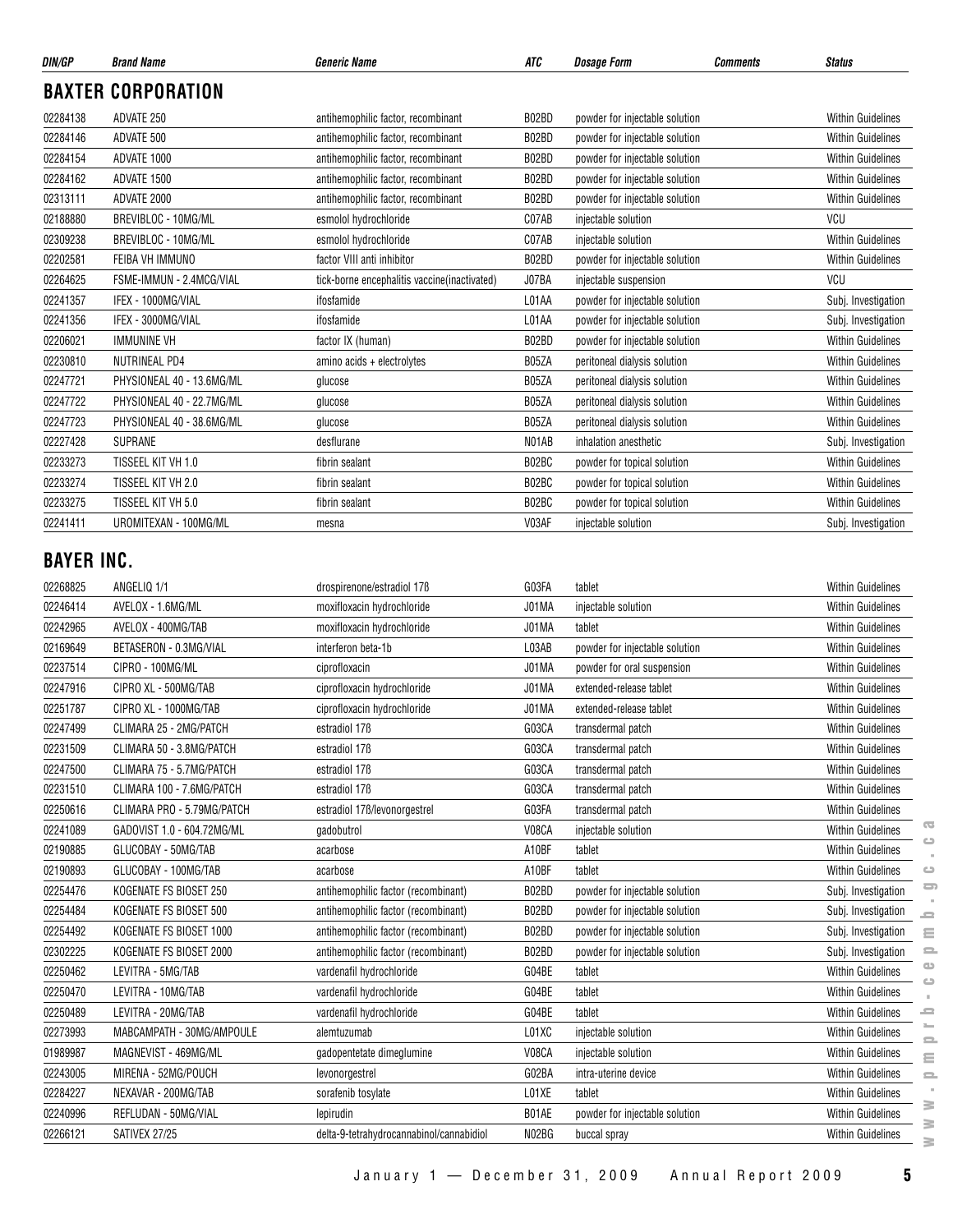| DIN/GP               | <b>Brand Name</b>                                   | <b>Generic Name</b>                                        | ATC                | <b>Dosage Form</b><br><b>Comments</b>               | <b>Status</b>                                        |
|----------------------|-----------------------------------------------------|------------------------------------------------------------|--------------------|-----------------------------------------------------|------------------------------------------------------|
|                      | <b>BAYER INC. (continued)</b>                       |                                                            |                    |                                                     |                                                      |
| 02286319             | VASOVIST - 244MG/ML                                 | gadofosveset trisodium                                     | V08CA              | injectable solution                                 | <b>Within Guidelines</b>                             |
| 02316986             | XARELTO - 10MG/TAB                                  | rivaroxaban                                                | B01AX              | tablet                                              | VCU                                                  |
| 02261723             | YASMIN 21 3/.03                                     | drospirenone/ethinyl estradiol                             | G03AA              | tablet                                              | <b>Within Guidelines</b>                             |
| 02261731             | YASMIN 28 3/.03                                     | drospirenone/ethinyl estradiol                             | G03AA              | tablet                                              | <b>Within Guidelines</b>                             |
| 02321157             | YAZ 28 3/.02                                        | drospirenone/ethinyl estradiol                             | G03AA              | tablet<br>introduced                                | <b>Within Guidelines</b>                             |
|                      | ZEVALIN - 1.6MG/ML                                  | ibritumomab tiuxetan                                       | V <sub>10</sub> XX | injectable solution                                 | <b>Within Guidelines</b>                             |
|                      |                                                     |                                                            |                    |                                                     |                                                      |
|                      | <b>BIOGEN IDEC CANADA INC.</b>                      |                                                            |                    |                                                     |                                                      |
| 02286386             | TYSABRI - 20MG/ML                                   | natalizumab                                                | L04AA              | powder for injectable solution                      | <b>Within Guidelines</b>                             |
|                      |                                                     |                                                            |                    |                                                     |                                                      |
|                      | <b>BIOVAIL PHARMACEUTICALS CANADA</b>               |                                                            |                    |                                                     |                                                      |
| 02268493             | GLUMETZA - 500MG/TAB                                | metformin hydrochloride                                    | A10BA              | extended-release tablet                             | <b>Within Guidelines</b>                             |
| 02300451             | GLUMETZA - 1000MG/TAB                               | metformin hydrochloride                                    | A10BA              | extended-release tablet                             | <b>Within Guidelines</b>                             |
| 02299194             | RALIVA - 100MG/TAB                                  | tramadol hydrochloride                                     | N02AX              | extended-release tablet                             | <b>Within Guidelines</b>                             |
| 02299208             | RALIVA - 200MG/TAB                                  | tramadol hydrochloride                                     | N02AX              | extended-release tablet                             | <b>Within Guidelines</b>                             |
| 02299216             | RALIVA - 300MG/TAB                                  | tramadol hydrochloride                                     | N02AX              | extended-release tablet                             | <b>Within Guidelines</b>                             |
| 02233013             | RETAVASE - 10.4UNIT/VIAL                            | reteplase                                                  | B01AD              | powder for injectable solution                      | <b>Within Guidelines</b>                             |
| 02231150             | TIAZAC - 120MG/CAP                                  | diltiazem hydrochloride                                    | C08DB              | extended-release capsule                            | Subj. Investigation                                  |
| 02231151             | TIAZAC - 180MG/CAP                                  | diltiazem hydrochloride                                    | C08DB              | extended-release capsule                            | Subj. Investigation                                  |
| 02231152             | TIAZAC - 240MG/CAP                                  | diltiazem hydrochloride                                    | C08DB              | extended-release capsule                            | Within Guidelines                                    |
| 02231154             | TIAZAC - 300MG/CAP                                  | diltiazem hydrochloride                                    | C08DB              | extended-release capsule                            | <b>Within Guidelines</b>                             |
| 02231155             | TIAZAC - 360MG/CAP                                  | diltiazem hydrochloride                                    | C08DB              | extended-release capsule                            | <b>Within Guidelines</b>                             |
| 02256738             | TIAZAC XC - 120MG/TAB                               | diltiazem hydrochloride                                    | C08DB              | extended-release tablet                             | <b>Within Guidelines</b>                             |
| 02256746             | TIAZAC XC - 180MG/TAB                               | diltiazem hydrochloride                                    | C08DB              | extended-release tablet                             | <b>Within Guidelines</b>                             |
| 02256754             | TIAZAC XC - 240MG/TAB                               | diltiazem hydrochloride                                    | C08DB              | extended-release tablet                             | <b>Within Guidelines</b>                             |
| 02256762             | TIAZAC XC - 300MG/TAB                               | diltiazem hydrochloride                                    | C08DB              | extended-release tablet                             | <b>Within Guidelines</b>                             |
| 02256770             | TIAZAC XC - 360MG/TAB                               | diltiazem hydrochloride                                    | C08DB              | extended-release tablet                             | <b>Within Guidelines</b>                             |
| 02237824             | WELLBUTRIN SR - 100MG/TAB                           | bupropion hydrochloride                                    | N07BA              | sustained-release tablet                            | <b>Within Guidelines</b>                             |
| 02237825             | WELLBUTRIN SR - 150MG/TAB                           | bupropion hydrochloride                                    | N07BA              | sustained-release tablet                            | <b>Within Guidelines</b>                             |
| 02275090             | WELLBUTRIN XL - 150MG/TAB                           | bupropion hydrochloride                                    | N07BA              | extended-release tablet                             | <b>Within Guidelines</b>                             |
| 02275104             | WELLBUTRIN XL - 300MG/TAB                           | bupropion hydrochloride                                    | N07BA              | extended-release tablet                             | <b>Within Guidelines</b>                             |
| 02238441             | ZYBAN - 150MG/TAB                                   | bupropion hydrochloride                                    | N07BA              | sustained-release tablet                            | <b>Within Guidelines</b>                             |
|                      |                                                     |                                                            |                    |                                                     |                                                      |
| <b>BIOVITRIM AB</b>  |                                                     |                                                            |                    |                                                     |                                                      |
| 02245913             | KINERET - 100MG/SYRINGE                             | anakinra                                                   | L04AA              | injectable solution                                 | <b>Within Guidelines</b>                             |
| 02240229             | STEMGEN - 1.875MG/VIAL                              | ancestim                                                   | L03AA              | powder for injectable solution                      | <b>Within Guidelines</b>                             |
|                      | <b>BOEHRINGER INGELHEIM (CANADA) LTD.</b>           |                                                            |                    |                                                     |                                                      |
| 02242119             | AGGRENOX 200/25                                     | dipyridamole/ASA                                           | B01AC              | sustained-release capsule                           | <b>Within Guidelines</b>                             |
| 02273322             | APTIVUS - 250MG/CAP                                 |                                                            | J05AE              |                                                     | <b>Within Guidelines</b>                             |
|                      |                                                     | tipranavir                                                 |                    | capsule                                             | <b>Within Guidelines</b>                             |
| 02247686<br>02270102 | ATROVENT HFA - 0.02MG/DOSE<br>FLOMAX CR - 0.4MG/TAB | ipratropium bromide<br>tamsulosin hydrochloride            | R03BB<br>G04CA     | aerosol for inhalation<br>controlled-release tablet | <b>Within Guidelines</b>                             |
|                      |                                                     |                                                            |                    |                                                     |                                                      |
| 02240769             | MICARDIS - 40MG/TAB                                 | telmisartan                                                | C09CA              | tablet                                              | <b>Within Guidelines</b>                             |
| 02240770             | MICARDIS - 80MG/TAB                                 | telmisartan                                                | C09CA              | tablet                                              | <b>Within Guidelines</b>                             |
| 02244344             | MICARDIS PLUS 80/12.5                               | telmisartan/hydrochlorothiazide                            | C09DA              | tablet                                              | <b>Within Guidelines</b>                             |
| 02318709             | MICARDIS PLUS 80/25                                 | telmisartan/hydrochlorothiazide                            | C09DA<br>N04BC     | tablet                                              | <b>Within Guidelines</b><br><b>Within Guidelines</b> |
| 02297256             | MIRAPEX - 0.125MG/TAB                               | pramipexole dihydrochloride                                |                    | tablet                                              |                                                      |
| 02237145<br>02241594 | MIRAPEX - 0.25MG/TAB<br>MIRAPEX - 0.5MG/TAB         | pramipexole dihydrochloride<br>pramipexole dihydrochloride | N04BC<br>N04BC     | tablet<br>tablet                                    | <b>Within Guidelines</b><br><b>Within Guidelines</b> |
| 02237146             | MIRAPEX - 1MG/TAB                                   | pramipexole dihydrochloride                                | N04BC              | tablet                                              | <b>Within Guidelines</b>                             |
|                      |                                                     |                                                            |                    |                                                     |                                                      |

**6** Patented Drug Products for Human Use Reported to PMPRB 2009

 $\geq$  02237147 MIRAPEX - 1.5MG/TAB pramipexole dihydrochloride N04BC tablet N04BC tablet Within Guidelines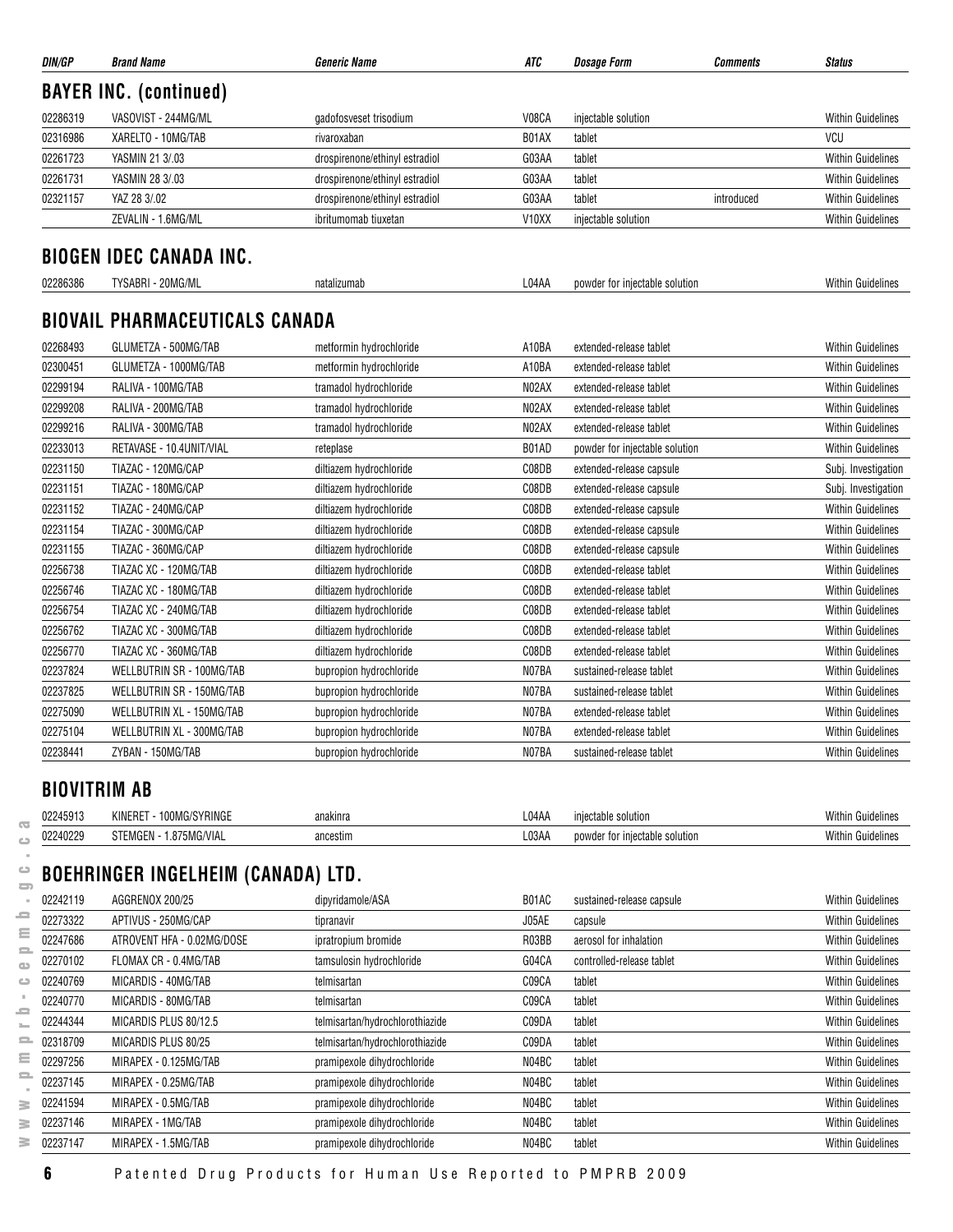| DIN/GP   | <b>Brand Name</b>                              | <b>Generic Name</b>            | ATC   | <i><b>Dosage Form</b></i>      | <b>Comments</b>  | <b>Status</b>            |
|----------|------------------------------------------------|--------------------------------|-------|--------------------------------|------------------|--------------------------|
|          | BOEHRINGER INGELHEIM (CANADA) LTD. (continued) |                                |       |                                |                  |                          |
| 02312433 | PRADAX - 75MG/CAP                              | dabigatran etexilate           | B01AE | capsule                        | introduced (nas) | <b>Within Guidelines</b> |
| 02312441 | PRADAX - 110MG/CAP                             | dabigatran etexilate           | B01AE | capsule                        | introduced (nas) | <b>Within Guidelines</b> |
| 02246793 | SPIRIVA - 18MCG/CAP                            | tiotropium bromide             | R03BB | powder for inhalation          |                  | <b>Within Guidelines</b> |
| 02238748 | VIRAMUNE - 200MG/TAB                           | nevirapine                     | J05AG | tablet                         |                  | <b>Within Guidelines</b> |
|          | <b>BRACCO DIAGNOSTICS CANADA INC.</b>          |                                |       |                                |                  |                          |
| 02248302 | MULTIHANCE - 529MG/ML                          | gadobenate dimeglumine         | V08CA | injectable solution            |                  | <b>Within Guidelines</b> |
| 02229056 | PROHANCE - 279.3MG/ML                          | gadoteridol                    | V08CA | injectable solution            |                  | <b>Within Guidelines</b> |
|          | <b>BRISTOL-MYERS SQUIBB CANADA CO.</b>         |                                |       |                                |                  |                          |
| 02322374 | ABILIFY - 2MG/TAB                              | aripiprazole                   | N05AX | tablet                         | introduced       | <b>Within Guidelines</b> |
| 02322382 | ABILIFY - 5MG/TAB                              | aripiprazole                   | N05AX | tablet                         | introduced       | <b>Within Guidelines</b> |
| 02322390 | ABILIFY - 10MG/TAB                             | aripiprazole                   | N05AX | tablet                         | introduced       | <b>Within Guidelines</b> |
| 02322404 | ABILIFY - 15MG/TAB                             | aripiprazole                   | N05AX | tablet                         | introduced (nas) | Subj. Investigation      |
| 02322412 | ABILIFY - 20MG/TAB                             | aripiprazole                   | N05AX | tablet                         | introduced       | <b>Within Guidelines</b> |
| 02322455 | ABILIFY - 30MG/TAB                             | aripiprazole                   | N05AX | tablet                         | introduced       | <b>Within Guidelines</b> |
| 02241818 | AVALIDE 150/12.5                               | irbesartan/hydrochlorothiazide | C09DA | tablet                         |                  | <b>Within Guidelines</b> |
| 02241819 | AVALIDE 300/12.5                               | irbesartan/hydrochlorothiazide | C09DA | tablet                         |                  | <b>Within Guidelines</b> |
| 02280213 | <b>AVALIDE 300/25</b>                          | irbesartan/hydrochlorothiazide | C09DA | tablet                         |                  | <b>Within Guidelines</b> |
| 02237923 | AVAPRO - 75MG/TAB                              | irbesartan                     | C09CA | tablet                         |                  | <b>Within Guidelines</b> |
| 02237924 | AVAPRO - 150MG/TAB                             | irbesartan                     | C09CA | tablet                         |                  | <b>Within Guidelines</b> |
| 02237925 | AVAPRO - 300MG/TAB                             | irbesartan                     | C09CA | tablet                         |                  | <b>Within Guidelines</b> |
| 01911562 | AZACTAM - 1000MG/VIAL                          | aztreonam                      | J01DF | powder for injectable solution |                  | <b>Within Guidelines</b> |
| 02282224 | BARACLUDE - 0.5MG/TAB                          | entecavir                      | J05AF | tablet                         |                  | <b>Within Guidelines</b> |
| 02163675 | CEFZIL - 25MG/ML                               | cefprozil                      | J01DA | powder for oral suspension     |                  | <b>Within Guidelines</b> |
| 02163683 | CEFZIL - 50MG/ML                               | cefprozil                      | J01DA | powder for oral suspension     |                  | <b>Within Guidelines</b> |
| 02163659 | CEFZIL - 250MG/TAB                             | cefprozil                      | J01DA | tablet                         |                  | <b>Within Guidelines</b> |
| 02163667 | CEFZIL - 500MG/TAB                             | cefprozil                      | J01DA | tablet                         |                  | <b>Within Guidelines</b> |
| 02271249 | ERBITUX - 100MG/VIAL                           | cetuximab                      | L01XC | injectable solution            |                  | <b>Within Guidelines</b> |
| 02163632 | MAXIPIME - 1000MG/VIAL                         | cefepime hydrochloride         | J01DA | powder for injectable solution |                  | <b>Within Guidelines</b> |
| 02163640 | MAXIPIME - 2000MG/VIAL                         | cefepime hydrochloride         | J01DA | powder for injectable solution |                  | <b>Within Guidelines</b> |
| 01907107 | MONOPRIL - 10MG/TAB                            | fosinopril                     | C09AA | tablet                         |                  | <b>Within Guidelines</b> |
| 01907115 | MONOPRIL - 20MG/TAB                            | fosinopril                     | C09AA | tablet                         |                  | <b>Within Guidelines</b> |
| 02282097 | ORENCIA - 250MG/VIAL                           | abatacept                      | L04AA | powder for injectable solution |                  | <b>Within Guidelines</b> |
| 02238682 | PLAVIX - 75MG/TAB                              | clopidogrel bisulfate          | B01AC | tablet                         |                  | <b>Within Guidelines</b> |
| 02330555 | PLAVIX - 300MG/TAB                             | clopidogrel bisulfate          | B01AC | tablet                         | introduced       | <b>Under Review</b>      |
| 00893749 | PRAVACHOL - 10MG/TAB                           | pravastatin sodium             | C10AA | tablet                         |                  | <b>Within Guidelines</b> |
| 00893757 | PRAVACHOL - 20MG/TAB                           | pravastatin sodium             | C10AA | tablet                         |                  | <b>Within Guidelines</b> |
| 02222051 | PRAVACHOL - 40MG/TAB                           | pravastatin sodium             | C10AA | tablet                         |                  | <b>Within Guidelines</b> |
| 02248610 | REYATAZ - 150MG/CAP                            | atazanavir sulfate             | J05AE | capsule                        |                  | <b>Within Guidelines</b> |
| 02248611 | REYATAZ - 200MG/CAP                            | atazanavir sulfate             | J05AE | capsule                        |                  | <b>Within Guidelines</b> |
| 02294176 | REYATAZ - 300MG/CAP                            | atazanavir sulfate             | J05AE | capsule                        |                  | <b>Within Guidelines</b> |
| 02028786 | SINEMET CR 100/25                              | levodopa/carbidopa             | N04BA | controlled-release tablet      |                  | <b>Within Guidelines</b> |
| 00870935 | SINEMET CR 200/50                              | levodopa/carbidopa             | N04BA | controlled-release tablet      |                  | <b>Within Guidelines</b> |
| 02293129 | SPRYCEL - 20MG/TAB                             | dasatinib                      | L01XE | tablet                         | introduced (nas) | Within Guidelines        |
| 02293137 | SPRYCEL - 50MG/TAB                             | dasatinib                      | L01XE | tablet                         | introduced (nas) | <b>Within Guidelines</b> |
| 02293145 | SPRYCEL - 70MG/TAB                             | dasatinib                      | L01XE | tablet                         | introduced (nas) | <b>Within Guidelines</b> |
| 02320193 | SPRYCEL - 100MG/TAB                            | dasatinib                      | L01XE | tablet                         | introduced       | <b>Within Guidelines</b> |
| 02239886 | SUSTIVA - 50MG/CAP                             | efavirenz                      | J05AG | capsule                        |                  | <b>Within Guidelines</b> |
| 02239887 | SUSTIVA - 100MG/CAP                            | efavirenz                      | J05AG | capsule                        |                  | Within Guidelines        |

**www.pmprb-cepmb.gc.ca** $\equiv$  $\equiv$  $\equiv$  $\sim$  $\geq$  $\geq$  $\geq$ 

 $\overline{\infty}$  $\mathord{\hookrightarrow}$  $\sim$  $\mathrel{\ensuremath{\mathop{\rule{0pt}{0.5ex}\nolimits\stackrel{\longleftarrow}{\hspace{0.15ex}}}}}$  $\qquad \qquad \qquad \qquad \qquad$  $\bar{z}$  $\equiv$  $\equiv$  $\equiv$  $\hfill\square$  $\hfill\square$  $\mathbb{R}^2$  $\equiv$  $\sim$ 

January 1 — December 31, 2009 Annual Report 2009 **7**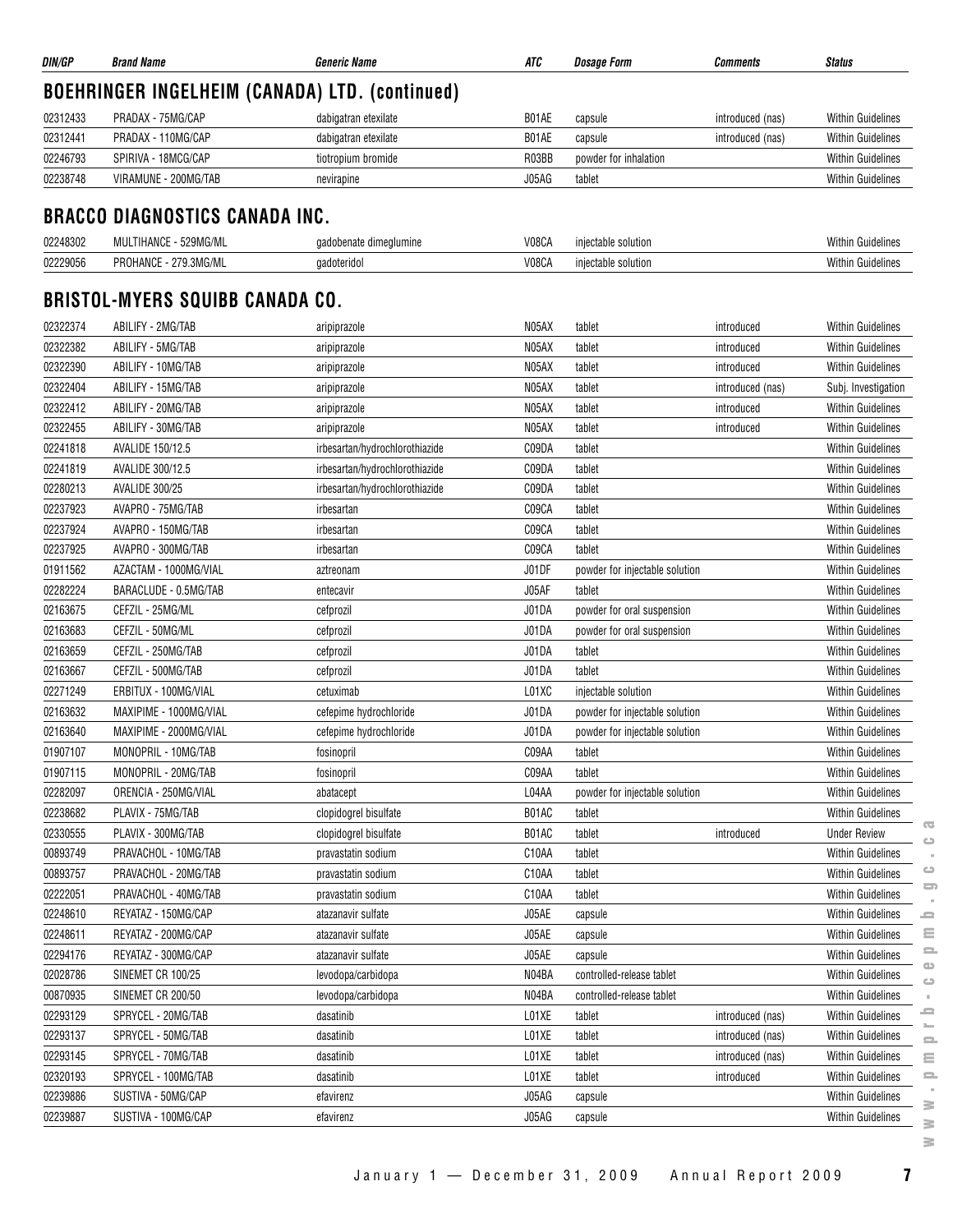| <b>BRISTOL-MYERS SQUIBB CANADA CO. (continued)</b><br>02239888<br>SUSTIVA - 200MG/CAP<br>J05AG<br>efavirenz<br>capsule<br>02246045<br>J05AG<br>SUSTIVA - 600MG/TAB<br>efavirenz<br>tablet<br>02016796<br>TAXOL - 6MG/ML<br>L01CD<br>injectable solution<br>paclitaxel<br>01940546<br>VIDEX - 100MG/TAB<br>J05AF<br>tablet<br>didanosine<br>J05AF<br>02244596<br>VIDEX EC - 125MG/CAP<br>didanosine<br>sustained-release capsule<br>02244597<br>VIDEX EC - 200MG/CAP<br>J05AF<br>sustained-release capsule<br>didanosine<br>J05AF<br>02244598<br>VIDEX EC - 250MG/CAP<br>sustained-release capsule<br>didanosine<br>J05AF<br>02244599<br>VIDEX EC - 400MG/CAP<br>didanosine<br>sustained-release capsule<br><b>CELGENE</b><br>02304899<br>REVLIMID - 5MG/CAP<br>lenalidomide<br>L04AX<br><b>Within Guidelines</b><br>capsule<br>02304902<br>REVLIMID - 10MG/CAP<br>L04AX<br><b>Within Guidelines</b><br>lenalidomide<br>capsule<br>02317699<br>REVLIMID - 15MG/CAP<br>L04AX<br>lenalidomide<br>capsule<br><b>Within Guidelines</b><br>02317710<br>REVLIMID - 25MG/CAP<br>lenalidomide<br>L04AX<br><b>Within Guidelines</b><br>capsule<br>CELGENE CORPORATION<br>L04AX<br>THALOMID - 50MG/CAP<br>thalidomide<br>capsule<br><b>DUCHESNAY INC.</b><br>00609129<br>DICLECTIN 10/10<br>doxylamine succinate/pyridoxine hydrochloride<br>R06AA<br>delayed-release tablet<br>02246067<br>PREGVIT<br>B03AE<br>multivitamins-minerals<br>tablet<br>B03AE<br>02276194<br>PREGVIT FOLIC 5<br>tablet<br>multivitamins-minerals<br>ELI LILLY CANADA INC.<br>02306433<br>L01BA<br>ALIMTA - 100MG/VIAL<br>pemetrexed disodium<br>powder for injectable solution<br>introduced<br>02253437<br>ALIMTA - 500MG/VIAL<br>L01BA<br>pemetrexed disodium<br>powder for injectable solution<br>02296888<br>CIALIS - 2.5MG/TAB<br>G04BE<br>tadalafil<br>tablet<br>02296896<br>CIALIS - 5MG/TAB<br>G04BE<br>tadalafil<br>tablet<br>02248088<br>CIALIS - 10MG/TAB<br>tadalafil<br>G04BE<br><b>Within Guidelines</b><br>tablet<br>G04BE<br>02248089<br>CIALIS - 20MG/TAB<br>tadalafil<br>tablet<br>02301482<br>CYMBALTA - 30MG/CAP<br>duloxetine hydrochloride<br>N06AX<br>delayed-release capsule<br><b>Within Guidelines</b><br>02301490<br>CYMBALTA - 60MG/CAP<br>N06AX<br>duloxetine hydrochloride<br>delayed-release capsule<br>02239028<br>EVISTA - 60MG/TAB<br>raloxifene hydrochloride<br>G03XC<br>tablet<br><b>Within Guidelines</b><br>02254689<br>FORTEO - 250MCG/ML<br>H05AA<br>teriparatide<br>injectable solution<br><b>Within Guidelines</b><br>02230308<br>GEMZAR - 200MG/VIAL<br>L01BC<br><b>Within Guidelines</b><br>gemcitabine hydrochloride<br>powder for injectable solution<br>02230309<br>GEMZAR - 1000MG/VIAL<br>gemcitabine hydrochloride<br>L01BC<br>powder for injectable solution<br><b>Within Guidelines</b><br>02229704<br>A10AB<br>HUMALOG - 100UNIT/ML<br><b>Within Guidelines</b><br>insulin lispro<br>injectable solution<br>A10AB<br>02229705<br>HUMALOG - 100UNIT/ML<br>insulin lispro<br>injectable solution<br><b>Within Guidelines</b><br>$\Box$<br>02240294<br>HUMALOG MIX 25/75 - 100UNIT/ML<br>insulin (lispro/lispro protamine)<br>A10AB<br><b>Within Guidelines</b><br>injectable solution<br>02240297<br>A10AB<br>HUMALOG MIX 50/50 - 100UNIT/ML<br>insulin (lispro/lispro protamine)<br>injectable solution<br><b>Within Guidelines</b><br>02240295<br>HUMALOG MIX 25/75 PEN - 100UNIT/ML<br>A10AB<br><b>Within Guidelines</b><br>insulin (lispro/lispro protamine)<br>injectable solution<br>으<br>02241283<br>HUMALOG PEN - 100UNIT/ML<br>A10AB<br><b>Within Guidelines</b><br>insulin lispro<br>injectable solution<br>H01AC<br>02243077<br>HUMATROPE - 6MG/CARTRIDGE<br><b>Within Guidelines</b><br>powder for injectable solution<br>somatropin<br>02243078<br>HUMATROPE - 12MG/CARTRIDGE<br>H01AC<br><b>Within Guidelines</b><br>powder for injectable solution<br>somatropin<br>H01AC<br>02243079<br>HUMATROPE - 24MG/CARTRIDGE<br>powder for injectable solution<br><b>Within Guidelines</b><br>somatropin<br>00745626<br>H01AC<br>HUMATROPE - 5MG/VIAL<br><b>Within Guidelines</b><br>으<br>somatropin<br>powder for injectable solution<br>02018985<br>PROZAC - 10MG/CAP<br>N06AB<br>fluoxetine hydrochloride<br>capsule<br>≏<br>00636622<br>PROZAC - 20MG/CAP<br>fluoxetine hydrochloride<br>N06AB<br>capsule<br>REOPRO - 2MG/ML<br>B01AC<br>02216973<br>injectable solution<br>abciximab<br>≧ | DIN/GP   | <b>Brand Name</b>    | <b>Generic Name</b>       | ATC   | <b>Dosage Form</b><br><b>Comments</b> | <b>Status</b>            |
|---------------------------------------------------------------------------------------------------------------------------------------------------------------------------------------------------------------------------------------------------------------------------------------------------------------------------------------------------------------------------------------------------------------------------------------------------------------------------------------------------------------------------------------------------------------------------------------------------------------------------------------------------------------------------------------------------------------------------------------------------------------------------------------------------------------------------------------------------------------------------------------------------------------------------------------------------------------------------------------------------------------------------------------------------------------------------------------------------------------------------------------------------------------------------------------------------------------------------------------------------------------------------------------------------------------------------------------------------------------------------------------------------------------------------------------------------------------------------------------------------------------------------------------------------------------------------------------------------------------------------------------------------------------------------------------------------------------------------------------------------------------------------------------------------------------------------------------------------------------------------------------------------------------------------------------------------------------------------------------------------------------------------------------------------------------------------------------------------------------------------------------------------------------------------------------------------------------------------------------------------------------------------------------------------------------------------------------------------------------------------------------------------------------------------------------------------------------------------------------------------------------------------------------------------------------------------------------------------------------------------------------------------------------------------------------------------------------------------------------------------------------------------------------------------------------------------------------------------------------------------------------------------------------------------------------------------------------------------------------------------------------------------------------------------------------------------------------------------------------------------------------------------------------------------------------------------------------------------------------------------------------------------------------------------------------------------------------------------------------------------------------------------------------------------------------------------------------------------------------------------------------------------------------------------------------------------------------------------------------------------------------------------------------------------------------------------------------------------------------------------------------------------------------------------------------------------------------------------------------------------------------------------------------------------------------------------------------------------------------------------------------------------------------------------------------------------------------------------------------------------------------------------------------------------------------------------------------------------------------------------------------------------------------------------------------------------------------------------------------------------------------------------------------------------|----------|----------------------|---------------------------|-------|---------------------------------------|--------------------------|
|                                                                                                                                                                                                                                                                                                                                                                                                                                                                                                                                                                                                                                                                                                                                                                                                                                                                                                                                                                                                                                                                                                                                                                                                                                                                                                                                                                                                                                                                                                                                                                                                                                                                                                                                                                                                                                                                                                                                                                                                                                                                                                                                                                                                                                                                                                                                                                                                                                                                                                                                                                                                                                                                                                                                                                                                                                                                                                                                                                                                                                                                                                                                                                                                                                                                                                                                                                                                                                                                                                                                                                                                                                                                                                                                                                                                                                                                                                                                                                                                                                                                                                                                                                                                                                                                                                                                                                                                                           |          |                      |                           |       |                                       |                          |
|                                                                                                                                                                                                                                                                                                                                                                                                                                                                                                                                                                                                                                                                                                                                                                                                                                                                                                                                                                                                                                                                                                                                                                                                                                                                                                                                                                                                                                                                                                                                                                                                                                                                                                                                                                                                                                                                                                                                                                                                                                                                                                                                                                                                                                                                                                                                                                                                                                                                                                                                                                                                                                                                                                                                                                                                                                                                                                                                                                                                                                                                                                                                                                                                                                                                                                                                                                                                                                                                                                                                                                                                                                                                                                                                                                                                                                                                                                                                                                                                                                                                                                                                                                                                                                                                                                                                                                                                                           |          |                      |                           |       |                                       | <b>Within Guidelines</b> |
|                                                                                                                                                                                                                                                                                                                                                                                                                                                                                                                                                                                                                                                                                                                                                                                                                                                                                                                                                                                                                                                                                                                                                                                                                                                                                                                                                                                                                                                                                                                                                                                                                                                                                                                                                                                                                                                                                                                                                                                                                                                                                                                                                                                                                                                                                                                                                                                                                                                                                                                                                                                                                                                                                                                                                                                                                                                                                                                                                                                                                                                                                                                                                                                                                                                                                                                                                                                                                                                                                                                                                                                                                                                                                                                                                                                                                                                                                                                                                                                                                                                                                                                                                                                                                                                                                                                                                                                                                           |          |                      |                           |       |                                       | <b>Within Guidelines</b> |
|                                                                                                                                                                                                                                                                                                                                                                                                                                                                                                                                                                                                                                                                                                                                                                                                                                                                                                                                                                                                                                                                                                                                                                                                                                                                                                                                                                                                                                                                                                                                                                                                                                                                                                                                                                                                                                                                                                                                                                                                                                                                                                                                                                                                                                                                                                                                                                                                                                                                                                                                                                                                                                                                                                                                                                                                                                                                                                                                                                                                                                                                                                                                                                                                                                                                                                                                                                                                                                                                                                                                                                                                                                                                                                                                                                                                                                                                                                                                                                                                                                                                                                                                                                                                                                                                                                                                                                                                                           |          |                      |                           |       |                                       | <b>Within Guidelines</b> |
|                                                                                                                                                                                                                                                                                                                                                                                                                                                                                                                                                                                                                                                                                                                                                                                                                                                                                                                                                                                                                                                                                                                                                                                                                                                                                                                                                                                                                                                                                                                                                                                                                                                                                                                                                                                                                                                                                                                                                                                                                                                                                                                                                                                                                                                                                                                                                                                                                                                                                                                                                                                                                                                                                                                                                                                                                                                                                                                                                                                                                                                                                                                                                                                                                                                                                                                                                                                                                                                                                                                                                                                                                                                                                                                                                                                                                                                                                                                                                                                                                                                                                                                                                                                                                                                                                                                                                                                                                           |          |                      |                           |       |                                       | <b>Within Guidelines</b> |
|                                                                                                                                                                                                                                                                                                                                                                                                                                                                                                                                                                                                                                                                                                                                                                                                                                                                                                                                                                                                                                                                                                                                                                                                                                                                                                                                                                                                                                                                                                                                                                                                                                                                                                                                                                                                                                                                                                                                                                                                                                                                                                                                                                                                                                                                                                                                                                                                                                                                                                                                                                                                                                                                                                                                                                                                                                                                                                                                                                                                                                                                                                                                                                                                                                                                                                                                                                                                                                                                                                                                                                                                                                                                                                                                                                                                                                                                                                                                                                                                                                                                                                                                                                                                                                                                                                                                                                                                                           |          |                      |                           |       |                                       | <b>Within Guidelines</b> |
|                                                                                                                                                                                                                                                                                                                                                                                                                                                                                                                                                                                                                                                                                                                                                                                                                                                                                                                                                                                                                                                                                                                                                                                                                                                                                                                                                                                                                                                                                                                                                                                                                                                                                                                                                                                                                                                                                                                                                                                                                                                                                                                                                                                                                                                                                                                                                                                                                                                                                                                                                                                                                                                                                                                                                                                                                                                                                                                                                                                                                                                                                                                                                                                                                                                                                                                                                                                                                                                                                                                                                                                                                                                                                                                                                                                                                                                                                                                                                                                                                                                                                                                                                                                                                                                                                                                                                                                                                           |          |                      |                           |       |                                       | <b>Within Guidelines</b> |
|                                                                                                                                                                                                                                                                                                                                                                                                                                                                                                                                                                                                                                                                                                                                                                                                                                                                                                                                                                                                                                                                                                                                                                                                                                                                                                                                                                                                                                                                                                                                                                                                                                                                                                                                                                                                                                                                                                                                                                                                                                                                                                                                                                                                                                                                                                                                                                                                                                                                                                                                                                                                                                                                                                                                                                                                                                                                                                                                                                                                                                                                                                                                                                                                                                                                                                                                                                                                                                                                                                                                                                                                                                                                                                                                                                                                                                                                                                                                                                                                                                                                                                                                                                                                                                                                                                                                                                                                                           |          |                      |                           |       |                                       | <b>Within Guidelines</b> |
|                                                                                                                                                                                                                                                                                                                                                                                                                                                                                                                                                                                                                                                                                                                                                                                                                                                                                                                                                                                                                                                                                                                                                                                                                                                                                                                                                                                                                                                                                                                                                                                                                                                                                                                                                                                                                                                                                                                                                                                                                                                                                                                                                                                                                                                                                                                                                                                                                                                                                                                                                                                                                                                                                                                                                                                                                                                                                                                                                                                                                                                                                                                                                                                                                                                                                                                                                                                                                                                                                                                                                                                                                                                                                                                                                                                                                                                                                                                                                                                                                                                                                                                                                                                                                                                                                                                                                                                                                           |          |                      |                           |       |                                       | <b>Within Guidelines</b> |
|                                                                                                                                                                                                                                                                                                                                                                                                                                                                                                                                                                                                                                                                                                                                                                                                                                                                                                                                                                                                                                                                                                                                                                                                                                                                                                                                                                                                                                                                                                                                                                                                                                                                                                                                                                                                                                                                                                                                                                                                                                                                                                                                                                                                                                                                                                                                                                                                                                                                                                                                                                                                                                                                                                                                                                                                                                                                                                                                                                                                                                                                                                                                                                                                                                                                                                                                                                                                                                                                                                                                                                                                                                                                                                                                                                                                                                                                                                                                                                                                                                                                                                                                                                                                                                                                                                                                                                                                                           |          |                      |                           |       |                                       |                          |
|                                                                                                                                                                                                                                                                                                                                                                                                                                                                                                                                                                                                                                                                                                                                                                                                                                                                                                                                                                                                                                                                                                                                                                                                                                                                                                                                                                                                                                                                                                                                                                                                                                                                                                                                                                                                                                                                                                                                                                                                                                                                                                                                                                                                                                                                                                                                                                                                                                                                                                                                                                                                                                                                                                                                                                                                                                                                                                                                                                                                                                                                                                                                                                                                                                                                                                                                                                                                                                                                                                                                                                                                                                                                                                                                                                                                                                                                                                                                                                                                                                                                                                                                                                                                                                                                                                                                                                                                                           |          |                      |                           |       |                                       |                          |
|                                                                                                                                                                                                                                                                                                                                                                                                                                                                                                                                                                                                                                                                                                                                                                                                                                                                                                                                                                                                                                                                                                                                                                                                                                                                                                                                                                                                                                                                                                                                                                                                                                                                                                                                                                                                                                                                                                                                                                                                                                                                                                                                                                                                                                                                                                                                                                                                                                                                                                                                                                                                                                                                                                                                                                                                                                                                                                                                                                                                                                                                                                                                                                                                                                                                                                                                                                                                                                                                                                                                                                                                                                                                                                                                                                                                                                                                                                                                                                                                                                                                                                                                                                                                                                                                                                                                                                                                                           |          |                      |                           |       |                                       |                          |
|                                                                                                                                                                                                                                                                                                                                                                                                                                                                                                                                                                                                                                                                                                                                                                                                                                                                                                                                                                                                                                                                                                                                                                                                                                                                                                                                                                                                                                                                                                                                                                                                                                                                                                                                                                                                                                                                                                                                                                                                                                                                                                                                                                                                                                                                                                                                                                                                                                                                                                                                                                                                                                                                                                                                                                                                                                                                                                                                                                                                                                                                                                                                                                                                                                                                                                                                                                                                                                                                                                                                                                                                                                                                                                                                                                                                                                                                                                                                                                                                                                                                                                                                                                                                                                                                                                                                                                                                                           |          |                      |                           |       |                                       |                          |
|                                                                                                                                                                                                                                                                                                                                                                                                                                                                                                                                                                                                                                                                                                                                                                                                                                                                                                                                                                                                                                                                                                                                                                                                                                                                                                                                                                                                                                                                                                                                                                                                                                                                                                                                                                                                                                                                                                                                                                                                                                                                                                                                                                                                                                                                                                                                                                                                                                                                                                                                                                                                                                                                                                                                                                                                                                                                                                                                                                                                                                                                                                                                                                                                                                                                                                                                                                                                                                                                                                                                                                                                                                                                                                                                                                                                                                                                                                                                                                                                                                                                                                                                                                                                                                                                                                                                                                                                                           |          |                      |                           |       |                                       |                          |
|                                                                                                                                                                                                                                                                                                                                                                                                                                                                                                                                                                                                                                                                                                                                                                                                                                                                                                                                                                                                                                                                                                                                                                                                                                                                                                                                                                                                                                                                                                                                                                                                                                                                                                                                                                                                                                                                                                                                                                                                                                                                                                                                                                                                                                                                                                                                                                                                                                                                                                                                                                                                                                                                                                                                                                                                                                                                                                                                                                                                                                                                                                                                                                                                                                                                                                                                                                                                                                                                                                                                                                                                                                                                                                                                                                                                                                                                                                                                                                                                                                                                                                                                                                                                                                                                                                                                                                                                                           |          |                      |                           |       |                                       |                          |
|                                                                                                                                                                                                                                                                                                                                                                                                                                                                                                                                                                                                                                                                                                                                                                                                                                                                                                                                                                                                                                                                                                                                                                                                                                                                                                                                                                                                                                                                                                                                                                                                                                                                                                                                                                                                                                                                                                                                                                                                                                                                                                                                                                                                                                                                                                                                                                                                                                                                                                                                                                                                                                                                                                                                                                                                                                                                                                                                                                                                                                                                                                                                                                                                                                                                                                                                                                                                                                                                                                                                                                                                                                                                                                                                                                                                                                                                                                                                                                                                                                                                                                                                                                                                                                                                                                                                                                                                                           |          |                      |                           |       |                                       |                          |
|                                                                                                                                                                                                                                                                                                                                                                                                                                                                                                                                                                                                                                                                                                                                                                                                                                                                                                                                                                                                                                                                                                                                                                                                                                                                                                                                                                                                                                                                                                                                                                                                                                                                                                                                                                                                                                                                                                                                                                                                                                                                                                                                                                                                                                                                                                                                                                                                                                                                                                                                                                                                                                                                                                                                                                                                                                                                                                                                                                                                                                                                                                                                                                                                                                                                                                                                                                                                                                                                                                                                                                                                                                                                                                                                                                                                                                                                                                                                                                                                                                                                                                                                                                                                                                                                                                                                                                                                                           |          |                      |                           |       |                                       | Subj. Investigation      |
|                                                                                                                                                                                                                                                                                                                                                                                                                                                                                                                                                                                                                                                                                                                                                                                                                                                                                                                                                                                                                                                                                                                                                                                                                                                                                                                                                                                                                                                                                                                                                                                                                                                                                                                                                                                                                                                                                                                                                                                                                                                                                                                                                                                                                                                                                                                                                                                                                                                                                                                                                                                                                                                                                                                                                                                                                                                                                                                                                                                                                                                                                                                                                                                                                                                                                                                                                                                                                                                                                                                                                                                                                                                                                                                                                                                                                                                                                                                                                                                                                                                                                                                                                                                                                                                                                                                                                                                                                           |          |                      |                           |       |                                       |                          |
|                                                                                                                                                                                                                                                                                                                                                                                                                                                                                                                                                                                                                                                                                                                                                                                                                                                                                                                                                                                                                                                                                                                                                                                                                                                                                                                                                                                                                                                                                                                                                                                                                                                                                                                                                                                                                                                                                                                                                                                                                                                                                                                                                                                                                                                                                                                                                                                                                                                                                                                                                                                                                                                                                                                                                                                                                                                                                                                                                                                                                                                                                                                                                                                                                                                                                                                                                                                                                                                                                                                                                                                                                                                                                                                                                                                                                                                                                                                                                                                                                                                                                                                                                                                                                                                                                                                                                                                                                           |          |                      |                           |       |                                       | Subj. Investigation      |
|                                                                                                                                                                                                                                                                                                                                                                                                                                                                                                                                                                                                                                                                                                                                                                                                                                                                                                                                                                                                                                                                                                                                                                                                                                                                                                                                                                                                                                                                                                                                                                                                                                                                                                                                                                                                                                                                                                                                                                                                                                                                                                                                                                                                                                                                                                                                                                                                                                                                                                                                                                                                                                                                                                                                                                                                                                                                                                                                                                                                                                                                                                                                                                                                                                                                                                                                                                                                                                                                                                                                                                                                                                                                                                                                                                                                                                                                                                                                                                                                                                                                                                                                                                                                                                                                                                                                                                                                                           |          |                      |                           |       |                                       | Subj. Investigation      |
|                                                                                                                                                                                                                                                                                                                                                                                                                                                                                                                                                                                                                                                                                                                                                                                                                                                                                                                                                                                                                                                                                                                                                                                                                                                                                                                                                                                                                                                                                                                                                                                                                                                                                                                                                                                                                                                                                                                                                                                                                                                                                                                                                                                                                                                                                                                                                                                                                                                                                                                                                                                                                                                                                                                                                                                                                                                                                                                                                                                                                                                                                                                                                                                                                                                                                                                                                                                                                                                                                                                                                                                                                                                                                                                                                                                                                                                                                                                                                                                                                                                                                                                                                                                                                                                                                                                                                                                                                           |          |                      |                           |       |                                       | Subj. Investigation      |
|                                                                                                                                                                                                                                                                                                                                                                                                                                                                                                                                                                                                                                                                                                                                                                                                                                                                                                                                                                                                                                                                                                                                                                                                                                                                                                                                                                                                                                                                                                                                                                                                                                                                                                                                                                                                                                                                                                                                                                                                                                                                                                                                                                                                                                                                                                                                                                                                                                                                                                                                                                                                                                                                                                                                                                                                                                                                                                                                                                                                                                                                                                                                                                                                                                                                                                                                                                                                                                                                                                                                                                                                                                                                                                                                                                                                                                                                                                                                                                                                                                                                                                                                                                                                                                                                                                                                                                                                                           |          |                      |                           |       |                                       | <b>Within Guidelines</b> |
|                                                                                                                                                                                                                                                                                                                                                                                                                                                                                                                                                                                                                                                                                                                                                                                                                                                                                                                                                                                                                                                                                                                                                                                                                                                                                                                                                                                                                                                                                                                                                                                                                                                                                                                                                                                                                                                                                                                                                                                                                                                                                                                                                                                                                                                                                                                                                                                                                                                                                                                                                                                                                                                                                                                                                                                                                                                                                                                                                                                                                                                                                                                                                                                                                                                                                                                                                                                                                                                                                                                                                                                                                                                                                                                                                                                                                                                                                                                                                                                                                                                                                                                                                                                                                                                                                                                                                                                                                           |          |                      |                           |       |                                       | <b>Within Guidelines</b> |
|                                                                                                                                                                                                                                                                                                                                                                                                                                                                                                                                                                                                                                                                                                                                                                                                                                                                                                                                                                                                                                                                                                                                                                                                                                                                                                                                                                                                                                                                                                                                                                                                                                                                                                                                                                                                                                                                                                                                                                                                                                                                                                                                                                                                                                                                                                                                                                                                                                                                                                                                                                                                                                                                                                                                                                                                                                                                                                                                                                                                                                                                                                                                                                                                                                                                                                                                                                                                                                                                                                                                                                                                                                                                                                                                                                                                                                                                                                                                                                                                                                                                                                                                                                                                                                                                                                                                                                                                                           |          |                      |                           |       |                                       | <b>Within Guidelines</b> |
|                                                                                                                                                                                                                                                                                                                                                                                                                                                                                                                                                                                                                                                                                                                                                                                                                                                                                                                                                                                                                                                                                                                                                                                                                                                                                                                                                                                                                                                                                                                                                                                                                                                                                                                                                                                                                                                                                                                                                                                                                                                                                                                                                                                                                                                                                                                                                                                                                                                                                                                                                                                                                                                                                                                                                                                                                                                                                                                                                                                                                                                                                                                                                                                                                                                                                                                                                                                                                                                                                                                                                                                                                                                                                                                                                                                                                                                                                                                                                                                                                                                                                                                                                                                                                                                                                                                                                                                                                           |          |                      |                           |       |                                       | <b>Within Guidelines</b> |
|                                                                                                                                                                                                                                                                                                                                                                                                                                                                                                                                                                                                                                                                                                                                                                                                                                                                                                                                                                                                                                                                                                                                                                                                                                                                                                                                                                                                                                                                                                                                                                                                                                                                                                                                                                                                                                                                                                                                                                                                                                                                                                                                                                                                                                                                                                                                                                                                                                                                                                                                                                                                                                                                                                                                                                                                                                                                                                                                                                                                                                                                                                                                                                                                                                                                                                                                                                                                                                                                                                                                                                                                                                                                                                                                                                                                                                                                                                                                                                                                                                                                                                                                                                                                                                                                                                                                                                                                                           |          |                      |                           |       |                                       |                          |
|                                                                                                                                                                                                                                                                                                                                                                                                                                                                                                                                                                                                                                                                                                                                                                                                                                                                                                                                                                                                                                                                                                                                                                                                                                                                                                                                                                                                                                                                                                                                                                                                                                                                                                                                                                                                                                                                                                                                                                                                                                                                                                                                                                                                                                                                                                                                                                                                                                                                                                                                                                                                                                                                                                                                                                                                                                                                                                                                                                                                                                                                                                                                                                                                                                                                                                                                                                                                                                                                                                                                                                                                                                                                                                                                                                                                                                                                                                                                                                                                                                                                                                                                                                                                                                                                                                                                                                                                                           |          |                      |                           |       |                                       | <b>Within Guidelines</b> |
|                                                                                                                                                                                                                                                                                                                                                                                                                                                                                                                                                                                                                                                                                                                                                                                                                                                                                                                                                                                                                                                                                                                                                                                                                                                                                                                                                                                                                                                                                                                                                                                                                                                                                                                                                                                                                                                                                                                                                                                                                                                                                                                                                                                                                                                                                                                                                                                                                                                                                                                                                                                                                                                                                                                                                                                                                                                                                                                                                                                                                                                                                                                                                                                                                                                                                                                                                                                                                                                                                                                                                                                                                                                                                                                                                                                                                                                                                                                                                                                                                                                                                                                                                                                                                                                                                                                                                                                                                           |          |                      |                           |       |                                       |                          |
|                                                                                                                                                                                                                                                                                                                                                                                                                                                                                                                                                                                                                                                                                                                                                                                                                                                                                                                                                                                                                                                                                                                                                                                                                                                                                                                                                                                                                                                                                                                                                                                                                                                                                                                                                                                                                                                                                                                                                                                                                                                                                                                                                                                                                                                                                                                                                                                                                                                                                                                                                                                                                                                                                                                                                                                                                                                                                                                                                                                                                                                                                                                                                                                                                                                                                                                                                                                                                                                                                                                                                                                                                                                                                                                                                                                                                                                                                                                                                                                                                                                                                                                                                                                                                                                                                                                                                                                                                           |          |                      |                           |       |                                       | <b>Within Guidelines</b> |
|                                                                                                                                                                                                                                                                                                                                                                                                                                                                                                                                                                                                                                                                                                                                                                                                                                                                                                                                                                                                                                                                                                                                                                                                                                                                                                                                                                                                                                                                                                                                                                                                                                                                                                                                                                                                                                                                                                                                                                                                                                                                                                                                                                                                                                                                                                                                                                                                                                                                                                                                                                                                                                                                                                                                                                                                                                                                                                                                                                                                                                                                                                                                                                                                                                                                                                                                                                                                                                                                                                                                                                                                                                                                                                                                                                                                                                                                                                                                                                                                                                                                                                                                                                                                                                                                                                                                                                                                                           |          |                      |                           |       |                                       |                          |
|                                                                                                                                                                                                                                                                                                                                                                                                                                                                                                                                                                                                                                                                                                                                                                                                                                                                                                                                                                                                                                                                                                                                                                                                                                                                                                                                                                                                                                                                                                                                                                                                                                                                                                                                                                                                                                                                                                                                                                                                                                                                                                                                                                                                                                                                                                                                                                                                                                                                                                                                                                                                                                                                                                                                                                                                                                                                                                                                                                                                                                                                                                                                                                                                                                                                                                                                                                                                                                                                                                                                                                                                                                                                                                                                                                                                                                                                                                                                                                                                                                                                                                                                                                                                                                                                                                                                                                                                                           |          |                      |                           |       |                                       |                          |
|                                                                                                                                                                                                                                                                                                                                                                                                                                                                                                                                                                                                                                                                                                                                                                                                                                                                                                                                                                                                                                                                                                                                                                                                                                                                                                                                                                                                                                                                                                                                                                                                                                                                                                                                                                                                                                                                                                                                                                                                                                                                                                                                                                                                                                                                                                                                                                                                                                                                                                                                                                                                                                                                                                                                                                                                                                                                                                                                                                                                                                                                                                                                                                                                                                                                                                                                                                                                                                                                                                                                                                                                                                                                                                                                                                                                                                                                                                                                                                                                                                                                                                                                                                                                                                                                                                                                                                                                                           |          |                      |                           |       |                                       |                          |
|                                                                                                                                                                                                                                                                                                                                                                                                                                                                                                                                                                                                                                                                                                                                                                                                                                                                                                                                                                                                                                                                                                                                                                                                                                                                                                                                                                                                                                                                                                                                                                                                                                                                                                                                                                                                                                                                                                                                                                                                                                                                                                                                                                                                                                                                                                                                                                                                                                                                                                                                                                                                                                                                                                                                                                                                                                                                                                                                                                                                                                                                                                                                                                                                                                                                                                                                                                                                                                                                                                                                                                                                                                                                                                                                                                                                                                                                                                                                                                                                                                                                                                                                                                                                                                                                                                                                                                                                                           |          |                      |                           |       |                                       |                          |
|                                                                                                                                                                                                                                                                                                                                                                                                                                                                                                                                                                                                                                                                                                                                                                                                                                                                                                                                                                                                                                                                                                                                                                                                                                                                                                                                                                                                                                                                                                                                                                                                                                                                                                                                                                                                                                                                                                                                                                                                                                                                                                                                                                                                                                                                                                                                                                                                                                                                                                                                                                                                                                                                                                                                                                                                                                                                                                                                                                                                                                                                                                                                                                                                                                                                                                                                                                                                                                                                                                                                                                                                                                                                                                                                                                                                                                                                                                                                                                                                                                                                                                                                                                                                                                                                                                                                                                                                                           |          |                      |                           |       |                                       |                          |
|                                                                                                                                                                                                                                                                                                                                                                                                                                                                                                                                                                                                                                                                                                                                                                                                                                                                                                                                                                                                                                                                                                                                                                                                                                                                                                                                                                                                                                                                                                                                                                                                                                                                                                                                                                                                                                                                                                                                                                                                                                                                                                                                                                                                                                                                                                                                                                                                                                                                                                                                                                                                                                                                                                                                                                                                                                                                                                                                                                                                                                                                                                                                                                                                                                                                                                                                                                                                                                                                                                                                                                                                                                                                                                                                                                                                                                                                                                                                                                                                                                                                                                                                                                                                                                                                                                                                                                                                                           |          |                      |                           |       |                                       |                          |
|                                                                                                                                                                                                                                                                                                                                                                                                                                                                                                                                                                                                                                                                                                                                                                                                                                                                                                                                                                                                                                                                                                                                                                                                                                                                                                                                                                                                                                                                                                                                                                                                                                                                                                                                                                                                                                                                                                                                                                                                                                                                                                                                                                                                                                                                                                                                                                                                                                                                                                                                                                                                                                                                                                                                                                                                                                                                                                                                                                                                                                                                                                                                                                                                                                                                                                                                                                                                                                                                                                                                                                                                                                                                                                                                                                                                                                                                                                                                                                                                                                                                                                                                                                                                                                                                                                                                                                                                                           |          |                      |                           |       |                                       |                          |
|                                                                                                                                                                                                                                                                                                                                                                                                                                                                                                                                                                                                                                                                                                                                                                                                                                                                                                                                                                                                                                                                                                                                                                                                                                                                                                                                                                                                                                                                                                                                                                                                                                                                                                                                                                                                                                                                                                                                                                                                                                                                                                                                                                                                                                                                                                                                                                                                                                                                                                                                                                                                                                                                                                                                                                                                                                                                                                                                                                                                                                                                                                                                                                                                                                                                                                                                                                                                                                                                                                                                                                                                                                                                                                                                                                                                                                                                                                                                                                                                                                                                                                                                                                                                                                                                                                                                                                                                                           |          |                      |                           |       |                                       |                          |
|                                                                                                                                                                                                                                                                                                                                                                                                                                                                                                                                                                                                                                                                                                                                                                                                                                                                                                                                                                                                                                                                                                                                                                                                                                                                                                                                                                                                                                                                                                                                                                                                                                                                                                                                                                                                                                                                                                                                                                                                                                                                                                                                                                                                                                                                                                                                                                                                                                                                                                                                                                                                                                                                                                                                                                                                                                                                                                                                                                                                                                                                                                                                                                                                                                                                                                                                                                                                                                                                                                                                                                                                                                                                                                                                                                                                                                                                                                                                                                                                                                                                                                                                                                                                                                                                                                                                                                                                                           |          |                      |                           |       |                                       |                          |
|                                                                                                                                                                                                                                                                                                                                                                                                                                                                                                                                                                                                                                                                                                                                                                                                                                                                                                                                                                                                                                                                                                                                                                                                                                                                                                                                                                                                                                                                                                                                                                                                                                                                                                                                                                                                                                                                                                                                                                                                                                                                                                                                                                                                                                                                                                                                                                                                                                                                                                                                                                                                                                                                                                                                                                                                                                                                                                                                                                                                                                                                                                                                                                                                                                                                                                                                                                                                                                                                                                                                                                                                                                                                                                                                                                                                                                                                                                                                                                                                                                                                                                                                                                                                                                                                                                                                                                                                                           |          |                      |                           |       |                                       |                          |
|                                                                                                                                                                                                                                                                                                                                                                                                                                                                                                                                                                                                                                                                                                                                                                                                                                                                                                                                                                                                                                                                                                                                                                                                                                                                                                                                                                                                                                                                                                                                                                                                                                                                                                                                                                                                                                                                                                                                                                                                                                                                                                                                                                                                                                                                                                                                                                                                                                                                                                                                                                                                                                                                                                                                                                                                                                                                                                                                                                                                                                                                                                                                                                                                                                                                                                                                                                                                                                                                                                                                                                                                                                                                                                                                                                                                                                                                                                                                                                                                                                                                                                                                                                                                                                                                                                                                                                                                                           |          |                      |                           |       |                                       |                          |
|                                                                                                                                                                                                                                                                                                                                                                                                                                                                                                                                                                                                                                                                                                                                                                                                                                                                                                                                                                                                                                                                                                                                                                                                                                                                                                                                                                                                                                                                                                                                                                                                                                                                                                                                                                                                                                                                                                                                                                                                                                                                                                                                                                                                                                                                                                                                                                                                                                                                                                                                                                                                                                                                                                                                                                                                                                                                                                                                                                                                                                                                                                                                                                                                                                                                                                                                                                                                                                                                                                                                                                                                                                                                                                                                                                                                                                                                                                                                                                                                                                                                                                                                                                                                                                                                                                                                                                                                                           |          |                      |                           |       |                                       |                          |
|                                                                                                                                                                                                                                                                                                                                                                                                                                                                                                                                                                                                                                                                                                                                                                                                                                                                                                                                                                                                                                                                                                                                                                                                                                                                                                                                                                                                                                                                                                                                                                                                                                                                                                                                                                                                                                                                                                                                                                                                                                                                                                                                                                                                                                                                                                                                                                                                                                                                                                                                                                                                                                                                                                                                                                                                                                                                                                                                                                                                                                                                                                                                                                                                                                                                                                                                                                                                                                                                                                                                                                                                                                                                                                                                                                                                                                                                                                                                                                                                                                                                                                                                                                                                                                                                                                                                                                                                                           |          |                      |                           |       |                                       |                          |
|                                                                                                                                                                                                                                                                                                                                                                                                                                                                                                                                                                                                                                                                                                                                                                                                                                                                                                                                                                                                                                                                                                                                                                                                                                                                                                                                                                                                                                                                                                                                                                                                                                                                                                                                                                                                                                                                                                                                                                                                                                                                                                                                                                                                                                                                                                                                                                                                                                                                                                                                                                                                                                                                                                                                                                                                                                                                                                                                                                                                                                                                                                                                                                                                                                                                                                                                                                                                                                                                                                                                                                                                                                                                                                                                                                                                                                                                                                                                                                                                                                                                                                                                                                                                                                                                                                                                                                                                                           |          |                      |                           |       |                                       | <b>Within Guidelines</b> |
|                                                                                                                                                                                                                                                                                                                                                                                                                                                                                                                                                                                                                                                                                                                                                                                                                                                                                                                                                                                                                                                                                                                                                                                                                                                                                                                                                                                                                                                                                                                                                                                                                                                                                                                                                                                                                                                                                                                                                                                                                                                                                                                                                                                                                                                                                                                                                                                                                                                                                                                                                                                                                                                                                                                                                                                                                                                                                                                                                                                                                                                                                                                                                                                                                                                                                                                                                                                                                                                                                                                                                                                                                                                                                                                                                                                                                                                                                                                                                                                                                                                                                                                                                                                                                                                                                                                                                                                                                           |          |                      |                           |       |                                       | <b>Within Guidelines</b> |
|                                                                                                                                                                                                                                                                                                                                                                                                                                                                                                                                                                                                                                                                                                                                                                                                                                                                                                                                                                                                                                                                                                                                                                                                                                                                                                                                                                                                                                                                                                                                                                                                                                                                                                                                                                                                                                                                                                                                                                                                                                                                                                                                                                                                                                                                                                                                                                                                                                                                                                                                                                                                                                                                                                                                                                                                                                                                                                                                                                                                                                                                                                                                                                                                                                                                                                                                                                                                                                                                                                                                                                                                                                                                                                                                                                                                                                                                                                                                                                                                                                                                                                                                                                                                                                                                                                                                                                                                                           |          |                      |                           |       |                                       | <b>Within Guidelines</b> |
|                                                                                                                                                                                                                                                                                                                                                                                                                                                                                                                                                                                                                                                                                                                                                                                                                                                                                                                                                                                                                                                                                                                                                                                                                                                                                                                                                                                                                                                                                                                                                                                                                                                                                                                                                                                                                                                                                                                                                                                                                                                                                                                                                                                                                                                                                                                                                                                                                                                                                                                                                                                                                                                                                                                                                                                                                                                                                                                                                                                                                                                                                                                                                                                                                                                                                                                                                                                                                                                                                                                                                                                                                                                                                                                                                                                                                                                                                                                                                                                                                                                                                                                                                                                                                                                                                                                                                                                                                           | 02262800 | STRATTERA - 10MG/CAP | atomoxetine hydrochloride | N06BA | capsule                               | NOH / VCU                |

**www.pmprb-cepmb.gc.ca** $\geq$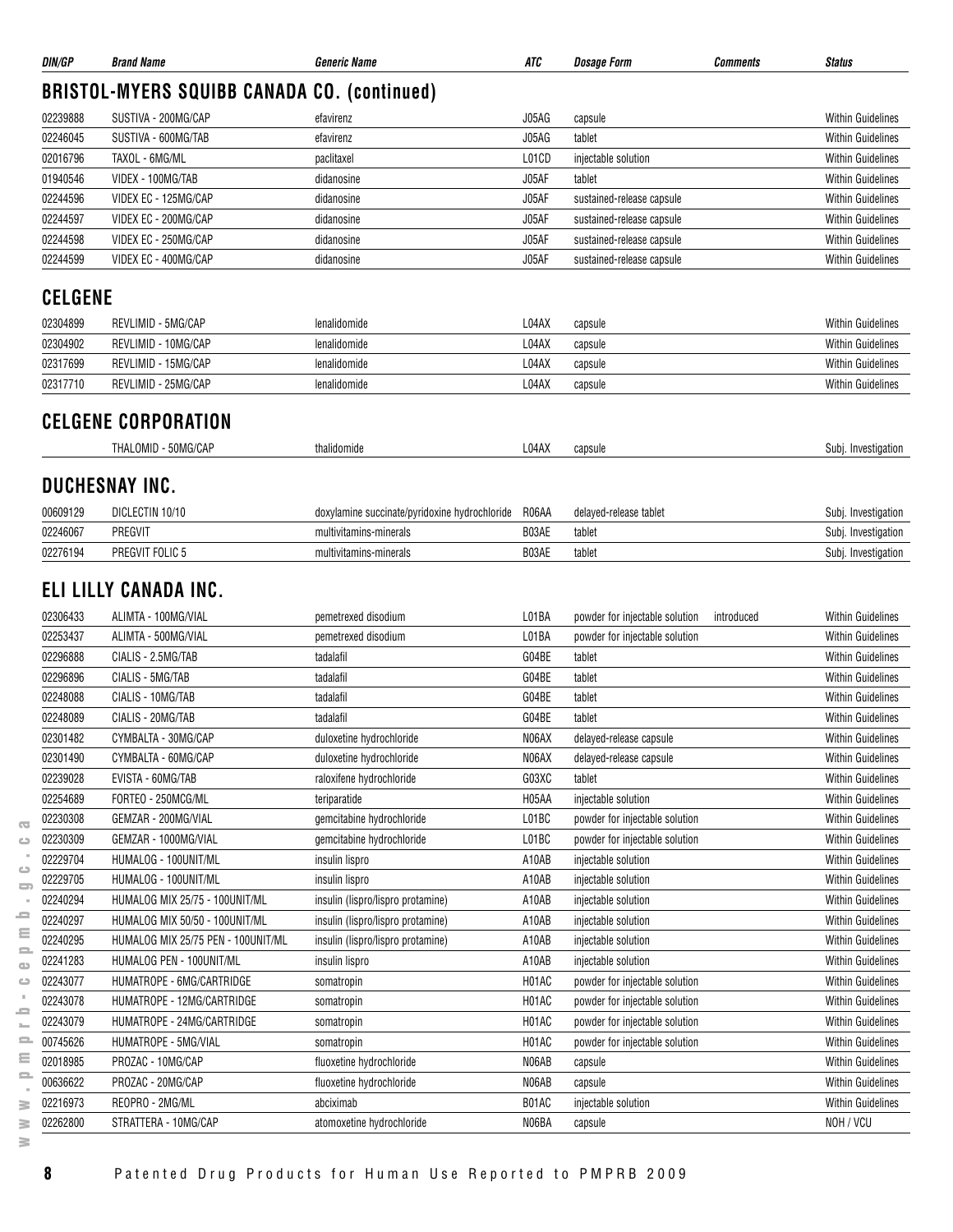| DIN/GP   | <b>Brand Name</b>                                          | <b>Generic Name</b>          | ATC                | <i><b>Dosage Form</b></i>      | Comments         | <b>Status</b>            |
|----------|------------------------------------------------------------|------------------------------|--------------------|--------------------------------|------------------|--------------------------|
|          | <b>ELI LILLY CANADA INC. (continued)</b>                   |                              |                    |                                |                  |                          |
| 02262819 | STRATTERA - 18MG/CAP                                       | atomoxetine hydrochloride    | N06BA              | capsule                        |                  | NOH / VCU                |
| 02262827 | STRATTERA - 25MG/CAP                                       | atomoxetine hydrochloride    | N06BA              | capsule                        |                  | NOH / VCU                |
| 02262835 | STRATTERA - 40MG/CAP                                       | atomoxetine hydrochloride    | N06BA              | capsule                        |                  | NOH / VCU                |
| 02262843 | STRATTERA - 60MG/CAP                                       | atomoxetine hydrochloride    | N06BA              | capsule                        |                  | NOH / VCU                |
| 02247129 | XIGRIS - 5MG/VIAL                                          | drotrecogin alfa (activated) | B01AD              | powder for injectable solution |                  | <b>Within Guidelines</b> |
| 02247130 | XIGRIS - 20MG/VIAL                                         | drotrecogin alfa (activated) | B01AD              | powder for injectable solution |                  | <b>Within Guidelines</b> |
| 02229250 | ZYPREXA - 2.5MG/TAB                                        | olanzapine                   | N05AH              | tablet                         |                  | <b>Within Guidelines</b> |
| 02229269 | ZYPREXA - 5MG/TAB                                          | olanzapine                   | N05AH              | tablet                         |                  | Within Guidelines        |
| 02229277 | ZYPREXA - 7.5MG/TAB                                        | olanzapine                   | N05AH              | tablet                         |                  | <b>Within Guidelines</b> |
| 02229285 | ZYPREXA - 10MG/TAB                                         | olanzapine                   | N05AH              | tablet                         |                  | <b>Within Guidelines</b> |
| 02238850 | ZYPREXA - 15MG/TAB                                         | olanzapine                   | N05AH              | tablet                         |                  | <b>Within Guidelines</b> |
| 02238851 | ZYPREXA - 20MG/TAB                                         | olanzapine                   | N05AH              | tablet                         |                  | <b>Within Guidelines</b> |
| 02247099 | ZYPREXA INTRAMUSCULAR - 10MG/VIAL                          | olanzapine                   | N05AH              | powder for injectable solution |                  | <b>Within Guidelines</b> |
| 02243086 | ZYPREXA ZYDIS - 5MG/TAB                                    | olanzapine                   | N05AH              | orally disintegrating tablet   |                  | <b>Within Guidelines</b> |
| 02243087 | ZYPREXA ZYDIS - 10MG/TAB                                   | olanzapine                   | N05AH              | orally disintegrating tablet   |                  | <b>Within Guidelines</b> |
| 02243088 | ZYPREXA ZYDIS - 15MG/TAB                                   | olanzapine                   | N05AH              | orally disintegrating tablet   |                  | <b>Within Guidelines</b> |
| 02243089 | ZYPREXA ZYDIS - 20MG/TAB                                   | olanzapine                   | N05AH              | orally disintegrating tablet   |                  | <b>Within Guidelines</b> |
|          | <b>EMD SERONO CANADA INC.</b>                              |                              |                    |                                |                  |                          |
| 02247766 | CETROTIDE - 0.25MG/VIAL                                    | cetrorelix acetate           | H01CC              | powder for injectable solution |                  | <b>Within Guidelines</b> |
| 02247767 | CETROTIDE - 3MG/VIAL                                       | cetrorelix acetate           | H01CC              | powder for injectable solution |                  | <b>Within Guidelines</b> |
| 02231590 | ABELCET - 5MG/ML<br><b>FERRING INC.</b>                    | amphotericin B lipid complex | J02AA              | powder for injectable solution |                  | Within Guidelines        |
| 00836362 | DDAVP - 0.01MG/DOSE                                        | desmopressin acetate         | H01BA              | nasal aerosol                  |                  | <b>Within Guidelines</b> |
| 00873993 | DDAVP - 0.004MG/ML                                         | desmopressin acetate         | H01BA              | injectable solution            |                  | <b>Within Guidelines</b> |
| 00402516 | DDAVP - 0.1MG/ML                                           | desmopressin acetate         | H01BA              | nasal solution                 |                  | <b>Within Guidelines</b> |
| 00824305 | DDAVP - 0.1MG/TAB                                          | desmopressin acetate         | H01BA              | tablet                         |                  | <b>Within Guidelines</b> |
| 00824143 | DDAVP - 0.2MG/TAB                                          | desmopressin acetate         | H01BA              | tablet                         |                  | <b>Within Guidelines</b> |
| 02284995 | DDAVP MELT - 60MCG/TAB                                     | desmopressin acetate         | H01BA              | rapidly dissolving tablet      |                  | <b>Within Guidelines</b> |
| 02285002 | DDAVP MELT - 120MCG/TAB                                    | desmopressin acetate         | H01BA              | rapidly dissolving tablet      |                  | Within Guidelines        |
| 02285010 | DDAVP MELT - 240MCG/TAB                                    | desmopressin acetate         | H01BA              | rapidly dissolving tablet      | introduced       | Within Guidelines        |
| 02337029 | FIRMAGON - 80MG/VIAL                                       | degarelix acetate            | L02BX              | powder for injectable solution | introduced (nas) | <b>Within Guidelines</b> |
| 02337037 | FIRMAGON - 120MG/VIAL                                      | degarelix acetate            | L02BX              | powder for injectable solution | introduced (nas) | <b>Within Guidelines</b> |
| 02248417 | GYNAZOLE.1 - 20MG/G                                        | butoconazole nitrate         | G01AF              | vaginal cream                  |                  | <b>Within Guidelines</b> |
| 02246500 | MINIRIN - 0.1MG/TAB                                        | desmopressin acetate         | H01BA              | tablet                         |                  | Within Guidelines        |
|          | <b>FOURNIER PHARMA INC.</b>                                |                              |                    |                                |                  |                          |
| 02269074 | LIPIDIL EZ - 48MG/TAB                                      | fenofibrate                  | C10AB              | tablet                         |                  | <b>Within Guidelines</b> |
| 02269082 | LIPIDIL EZ - 145MG/TAB                                     | fenofibrate                  | C <sub>10</sub> AB | tablet                         |                  | <b>Within Guidelines</b> |
| 02146959 | LIPIDIL MICRO - 200MG/CAP                                  | fenofibrate                  | C10AB              | capsule                        |                  | Within Guidelines        |
| 02241601 | LIPIDIL SUPRA - 100MG/TAB                                  | fenofibrate                  | C10AB              | tablet                         |                  | Within Guidelines        |
| 02241602 | LIPIDIL SUPRA - 160MG/TAB                                  | fenofibrate                  | C10AB              | tablet                         |                  | <b>Within Guidelines</b> |
|          |                                                            |                              |                    |                                |                  |                          |
|          |                                                            |                              |                    |                                |                  |                          |
| 02229437 | <b>FRESENIUS MEDICAL CARE CANADA</b><br>PHOSLO - 667MG/TAB | calcium acetate              | V03AE              | tablet                         |                  | Subj. Investigation      |

 $\sim$  $\qquad \qquad \Box$  $\qquad \qquad \qquad \qquad \qquad$ 

January 1 — December 31, 2009 Annual Report 2009 **9**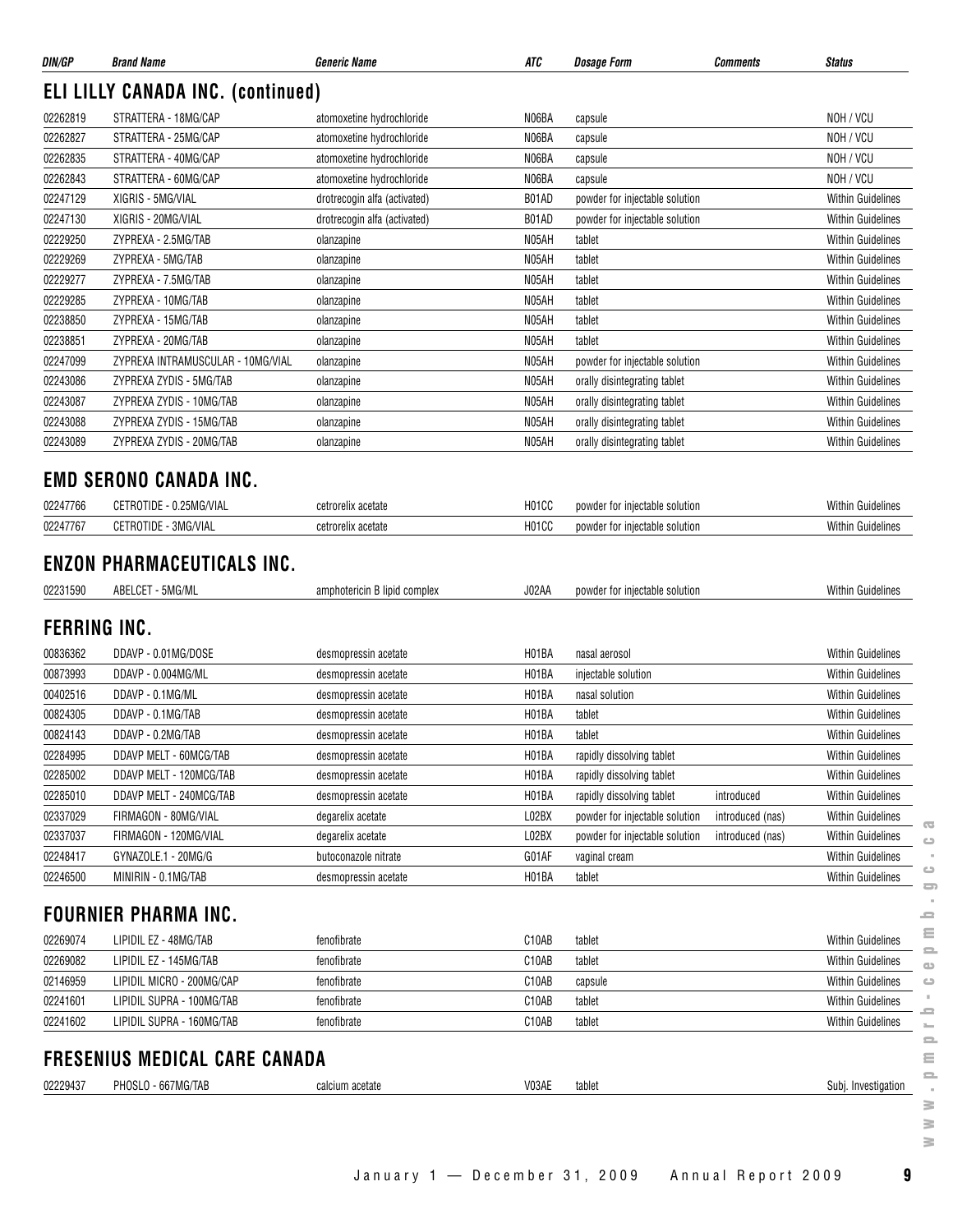| DIN/GP   | <b>Brand Name</b>                           | Generic Name                         | ATC                | <b>Dosage Form</b>             | <b>Comments</b>  | <b>Status</b>            |
|----------|---------------------------------------------|--------------------------------------|--------------------|--------------------------------|------------------|--------------------------|
|          | <b>GALDERMA CANADA INC.</b>                 |                                      |                    |                                |                  |                          |
| 02256398 | CLOBEX LOTION - 0.5MG/ML                    | clobetasol propionate                | D07AD              | topical solution               |                  | <b>Within Guidelines</b> |
| 02256371 | CLOBEX SHAMPOO - 0.5MG/ML                   | clobetasol propionate                | D07AD              | shampoo                        |                  | <b>Within Guidelines</b> |
| 02148749 | DIFFERIN - 1MG/G                            | adapalene                            | D <sub>10</sub> AD | topical gel                    | expired          | <b>Within Guidelines</b> |
| 02231592 | DIFFERIN - 1MG/G                            | adapalene                            | D <sub>10</sub> AD | topical cream                  | expired          | <b>Within Guidelines</b> |
| 02274000 | DIFFERIN XP - 3MG/G                         | adapalene                            | D <sub>10</sub> AD | topical gel                    |                  | <b>Within Guidelines</b> |
| 02092832 | METROGEL - 7.5MG/G                          | metronidazole                        | D06BX              | topical gel                    | expired          | <b>Within Guidelines</b> |
| 02323273 | METVIX - 168MG/G                            | methyl aminolevulinate hydrochloride | L01XD              | topical cream                  | introduced (nas) | <b>Within Guidelines</b> |
|          | <b>GE HEALTHCARE INC.</b><br><b>MYOVIEW</b> | technetium Tc-99m tetrofosmin        | V09GA              | powder for injectable solution |                  | <b>Within Guidelines</b> |
| 02172771 | OMNISCAN - 287MG/ML                         | gadodiamide                          | V08CA              | injectable solution            |                  | <b>Within Guidelines</b> |
|          | <b>GENZYME CANADA INC.</b>                  |                                      |                    |                                |                  |                          |

#### 02254506 ALDURAZYME - 0.58MG/ML laronidase laronidase A16AB injectable solution A16AB intervention Within Guidelines 02230694 CEREZYME - 200UNIT/VIAL imiglucerase imiglucerase A16AB powder for injectable solution expired Within Guidelines 02241751 CEREZYME - 400UNIT/VIAL imiglucerase imiglucerase A16AB powder for injectable solution expired Within Guidelines 02330407 CLOLAR - 20MG/VIAL COLOLAR CONSTANT CLOTAR CONTACT CONTACT CONTACT CONTACT CONTACT CONTACT CONTACT CONTACT CONTACT CONTACT CONTACT CONTACT CONTACT CONTACT CONTACT CONTACT CONTACT CONTACT CONTACT CONTACT CONTACT CO 02290960 MABCAMPATH - 30MG/VIAL alemtuzumab alemtuzumab L01XC injectable solution introduced Under Review 02284863 MYOZYME - 50MG/VIAL alglucosidase alfa A16AB powder for injectable solution Within Guidelines 02244310 RENAGEL - 800MG/TAB sevelamer hydrochloride V03AE tablet Vietnamer Notice Within Guidelines 02246016 THYROGEN - 1.1MG/VIAL thyrotropin alfa versus vor the VO4CJ powder for injectable solution expired Within Guidelines

#### **GILEAD SCIENCES INC.**

| 02300699 | ATRIPLA 600/200/300 | efavirenz/emtricitabine/                    |       |                       |            |                          |
|----------|---------------------|---------------------------------------------|-------|-----------------------|------------|--------------------------|
|          |                     | tenofovir disoproxil fumarate               | J05AR | tablet                |            | <b>Within Guidelines</b> |
| 02329840 | CAYSTON - 75MG/VIAL | aztreonam                                   | J01DF | powder for inhalation | introduced | <b>Under Review</b>      |
| 02247823 | HEPSERA - 10MG/TAB  | adefovir dipivoxil                          | J05AF | tablet                |            | <b>Within Guidelines</b> |
| 02274906 | TRUVADA 200/300     | emtricitabine/tenofovir disoproxil fumarate | J05AR | tablet                |            | <b>Within Guidelines</b> |
| 02247128 | VIREAD - 300MG/TAB  | tenofovir disoproxil fumarate               | J05AF | tablet                |            | <b>Within Guidelines</b> |

#### **GLAXOSMITHKLINE INC.**

|                          | 02192691 | 3TC - 10MG/ML         | lamivudine                                    | J05AF | oral solution                  |         | <b>Within Guidelines</b> |
|--------------------------|----------|-----------------------|-----------------------------------------------|-------|--------------------------------|---------|--------------------------|
|                          | 02192683 | 3TC - 150MG/TAB       | lamivudine                                    | J05AF | tablet                         |         | <b>Within Guidelines</b> |
|                          | 02247825 | 3TC - 300MG/TAB       | lamivudine                                    | J05AF | tablet                         |         | <b>Within Guidelines</b> |
|                          | 02245126 | <b>ADVAIR 25/125</b>  | salmeterol xinafoate/fluticasone propionate   | R03AK | aerosol for inhalation         |         | <b>Within Guidelines</b> |
| G.<br>د                  | 02245127 | <b>ADVAIR 25/250</b>  | salmeterol xinafoate/fluticasone propionate   | R03AK | aerosol for inhalation         |         | <b>Within Guidelines</b> |
|                          | 02240835 | ADVAIR 50/100 DISKUS  | salmeterol xinafoate/fluticasone propionate   | R03AK | powder for inhalation          |         | <b>Within Guidelines</b> |
| ت                        | 02240836 | ADVAIR 50/250 DISKUS  | salmeterol xinafoate/fluticasone propionate   | R03AK | powder for inhalation          |         | <b>Within Guidelines</b> |
| 5                        | 02240837 | ADVAIR 50/500 DISKUS  | salmeterol xinafoate/fluticasone propionate   | R03AK | powder for inhalation          |         | Subj. Investigation      |
|                          | 02087286 | ALKERAN - 50MG/VIAL   | melphalan hydrochloride                       | L01AA | powder for injectable solution |         | <b>Within Guidelines</b> |
| Ξ                        | 02237820 | AMERGE - 1MG/TAB      | naratriptan hydrochloride                     | N02CC | tablet                         | expired | <b>Within Guidelines</b> |
| 0                        | 02237821 | AMERGE - 2.5MG/TAB    | naratriptan hydrochloride                     | N02CC | tablet                         | expired | <b>Within Guidelines</b> |
| Φ<br>$\mathbf{C}$        | 02298589 | AVAMYS - 27.5MCG/DOSE | fluticasone furoate                           | R01AD | nasal spray                    |         | <b>Within Guidelines</b> |
|                          | 02247085 | AVANDAMET 1/500       | rosiglitazone maleate/metformin hydrochloride | A10BD | tablet                         |         | Subj. Investigation      |
| $\overline{\phantom{a}}$ | 02247086 | AVANDAMET 2/500       | rosiglitazone maleate/metformin hydrochloride | A10BD | tablet                         |         | <b>Within Guidelines</b> |
| $\equiv$                 | 02247087 | AVANDAMET 4/500       | rosiglitazone maleate/metformin hydrochloride | A10BD | tablet                         |         | Subj. Investigation      |
| Ξ                        | 02248440 | AVANDAMET 2/1000      | rosiglitazone maleate/metformin hydrochloride | A10BD | tablet                         |         | <b>Within Guidelines</b> |
| e.                       | 02248441 | AVANDAMET 4/1000      | rosiglitazone maleate/metformin hydrochloride | A10BD | tablet                         |         | <b>Within Guidelines</b> |
| ≧                        | 02258781 | <b>AVANDARYL 4/1</b>  | rosiglitazone maleate/glimepiride             | A10BD | tablet                         |         | <b>Within Guidelines</b> |
| ₹                        | 02258803 | <b>AVANDARYL 4/2</b>  | rosiglitazone maleate/glimepiride             | A10BD | tablet                         |         | <b>Within Guidelines</b> |
|                          |          |                       |                                               |       |                                |         |                          |

 $=$  $\equiv$  $\equiv$  $\omega$  $\bigcirc$  $\bar{\alpha}$  $\equiv$  $\mathbb{R}^2$  $\equiv$ ≘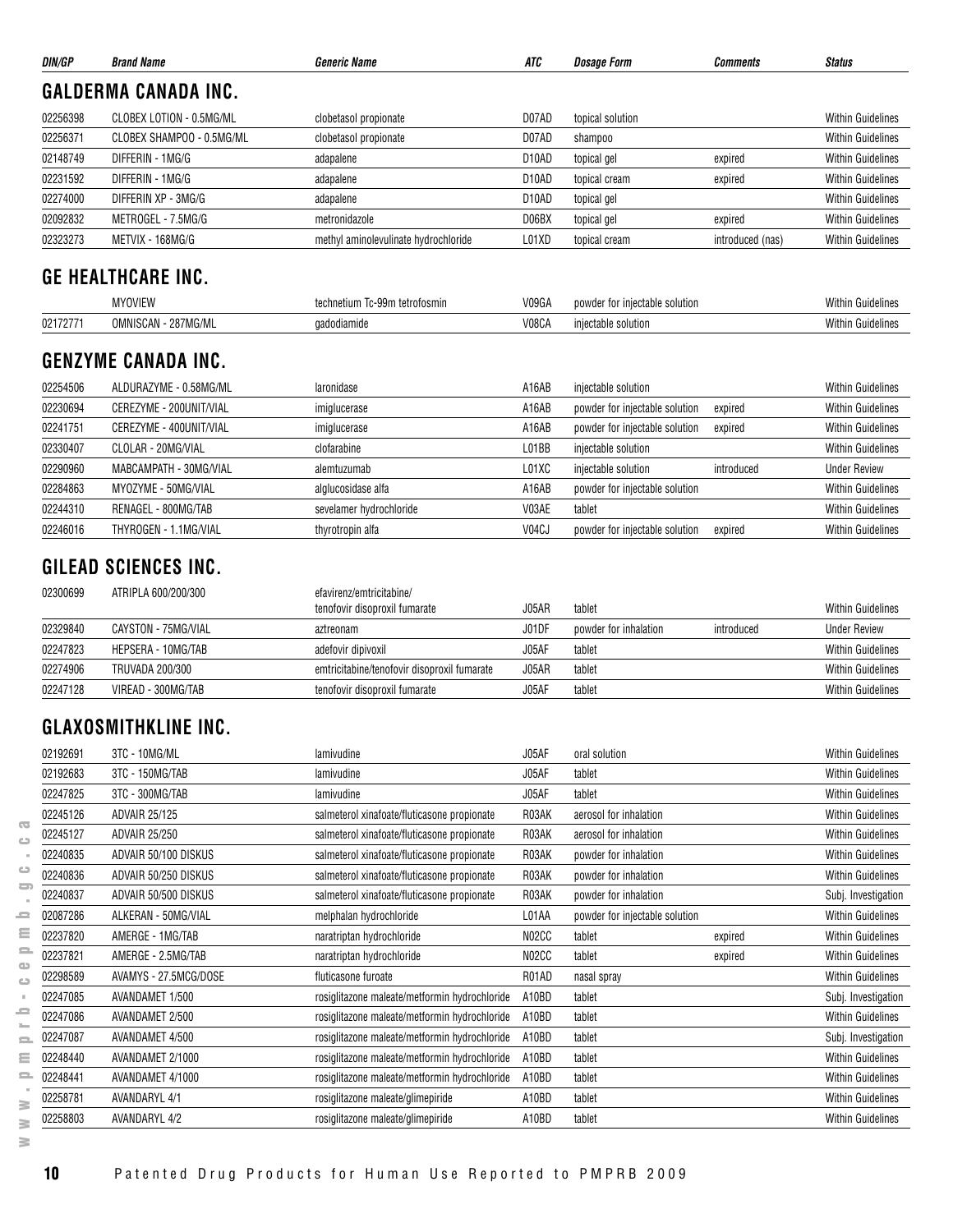| DIN/GP   | <b>Brand Name</b>                       | <b>Generic Name</b>                                     | ATC   | <b>Dosage Form</b>               | Comments   | <b>Status</b>            |
|----------|-----------------------------------------|---------------------------------------------------------|-------|----------------------------------|------------|--------------------------|
|          | <b>GLAXOSMITHKLINE INC. (continued)</b> |                                                         |       |                                  |            |                          |
| 02258811 | <b>AVANDARYL 4/4</b>                    | rosiglitazone maleate/glimepiride                       | A10BD | tablet                           |            | <b>Within Guidelines</b> |
| 02241112 | AVANDIA - 2MG/TAB                       | rosiglitazone maleate                                   | A10BG | tablet                           |            | <b>Within Guidelines</b> |
| 02241113 | AVANDIA - 4MG/TAB                       | rosiglitazone maleate                                   | A10BG | tablet                           |            | <b>Within Guidelines</b> |
| 02241114 | AVANDIA - 8MG/TAB                       | rosiglitazone maleate                                   | A10BG | tablet                           |            | <b>Within Guidelines</b> |
| 02247813 | AVODART - 0.5MG/CAP                     | dutasteride                                             | G04CB | capsule                          |            | <b>Within Guidelines</b> |
| 02247600 | <b>BOOSTRIX</b>                         | DaPT vaccine                                            | J07AX | injectable suspension            |            | Subj. Investigation      |
| 01943049 | CEFTIN - 25MG/ML                        | cefuroxime axetil                                       | J01DA | powder for oral suspension       |            | <b>Within Guidelines</b> |
| 01916882 | CLAVULIN 25/6.25                        | amoxicillin trihydrate/clavulanate potassium            | J01CR | oral suspension                  |            | <b>Within Guidelines</b> |
| 02238831 | CLAVULIN 40/5.7                         | amoxicillin trihydrate/clavulanate potassium            | J01CR | oral suspension                  |            | <b>Within Guidelines</b> |
| 01916874 | CLAVULIN 50/12.5                        | amoxicillin trihydrate/clavulanate potassium            | J01CR | oral suspension                  |            | Subj. Investigation      |
| 02238830 | CLAVULIN 80/11.4                        | amoxicillin trihydrate/clavulanate potassium            | J01CR | oral suspension                  |            | <b>Within Guidelines</b> |
| 01916858 | CLAVULIN 500/125                        | amoxicillin trihydrate/clavulanate potassium            | J01CR | tablet                           |            | <b>Within Guidelines</b> |
| 02238829 | CLAVULIN 875/125                        | amoxicillin trihydrate/clavulanate potassium            | J01CR | tablet                           |            | <b>Within Guidelines</b> |
| 02239213 | <b>COMBIVIR 150/300</b>                 | lamivudine/zidovudine                                   | J05AF | tablet                           |            | <b>Within Guidelines</b> |
| 01919431 | ENGERIX-B                               | hepatitis B vaccine                                     | J07BC | injectable suspension            |            | Subj. Investigation      |
| 02237244 | FLOVENT DISKUS - 0.05MG/DOSE            | fluticasone propionate                                  | R03BA | powder for inhalation            |            | <b>Within Guidelines</b> |
| 02237245 | FLOVENT DISKUS - 0.1MG/DOSE             | fluticasone propionate                                  | R03BA | powder for inhalation            |            | Subj. Investigation      |
| 02237246 | FLOVENT DISKUS - 0.25MG/DOSE            | fluticasone propionate                                  | R03BA | powder for inhalation            |            | <b>Within Guidelines</b> |
| 02237247 | FLOVENT DISKUS - 0.5MG/DOSE             | fluticasone propionate                                  | R03BA | powder for inhalation            |            | <b>Within Guidelines</b> |
| 02244291 | FLOVENT HFA - 0.05MG/DOSE               | fluticasone propionate                                  | R03BA | aerosol for inhalation           |            | <b>Within Guidelines</b> |
| 02244292 | FLOVENT HFA - 0.125MG/DOSE              | fluticasone propionate                                  | R03BA | aerosol for inhalation           |            | <b>Within Guidelines</b> |
| 02244293 | FLOVENT HFA - 0.25MG/DOSE               | fluticasone propionate                                  | R03BA | aerosol for inhalation           |            | Subj. Investigation      |
| 02187078 | HAVRIX 1440 - 1440UNIT/ML               | hepatitis A vaccine (inactivated)                       | J07BC | injectable suspension            |            | Within Guidelines        |
| 02231056 | HAVRIX 720 JUNIOR - 1440UNIT/ML         | hepatitis A vaccine (inactivated)                       | J07BC | injectable suspension            |            | Subj. Investigation      |
| 02239194 | HEPTOVIR - 5MG/ML                       | lamivudine                                              | J05AF | oral solution                    |            | <b>Within Guidelines</b> |
| 02239193 | HEPTOVIR - 100MG/TAB                    | lamivudine                                              | J05AF | tablet                           |            | <b>Within Guidelines</b> |
| 02231116 | HYCAMTIN - 4MG/VIAL                     | topotecan hydrochloride                                 | L01XX | powder for injectable solution   |            | <b>Within Guidelines</b> |
| 02253852 | INFANRIX-HEXA                           | dapt-ipv-hib-hep.b vaccine                              | J07CA | injectable suspension            | introduced | <b>Within Guidelines</b> |
| 02230418 | IMITREX - 5MG/DOSE                      | sumatriptan hemisulphate                                | N02CC | nasal spray                      |            | <b>Within Guidelines</b> |
| 02230420 | IMITREX - 20MG/DOSE                     | sumatriptan hemisulphate                                | N02CC | nasal spray                      |            | Within Guidelines        |
| 02212188 | IMITREX - 12MG/ML                       | sumatriptan succinate                                   | N02CC | injectable solution              |            | <b>Within Guidelines</b> |
| 02212153 | IMITREX DF - 50MG/TAB                   | sumatriptan succinate                                   | N02CC | tablet                           |            | <b>Within Guidelines</b> |
| 02212161 | IMITREX DF - 100MG/TAB                  | sumatriptan succinate                                   | N02CC | tablet                           |            | <b>Within Guidelines</b> |
| 02269341 | KIVEXA 300/600                          | lamivudine/abacavir sulfate                             | J05AF | tablet                           |            | <b>Within Guidelines</b> |
| 02243803 | LAMICTAL - 2MG/TAB                      | lamotrigine                                             | N03AX | chewable tablet                  |            | <b>Within Guidelines</b> |
| 02240115 | LAMICTAL - 5MG/TAB                      | lamotrigine                                             | N03AX | chewable tablet                  |            | <b>Within Guidelines</b> |
| 02142082 | LAMICTAL - 25MG/TAB                     | lamotrigine                                             | N03AX | tablet                           |            | Within Guidelines        |
| 02142104 | LAMICTAL - 100MG/TAB                    | lamotrigine                                             | N03AX | tablet                           |            | <b>Within Guidelines</b> |
| 02142112 | LAMICTAL - 150MG/TAB                    | lamotrigine                                             | N03AX | tablet                           |            | <b>Within Guidelines</b> |
| 02238151 | MALARONE 250/100                        | atovaquone/proguanil hydrochloride                      | P01BB | tablet                           |            | <b>Within Guidelines</b> |
| 02264935 | MALARONE 62.5/25                        | atovaquone/proguanil hydrochloride                      | P01BB | tablet                           |            | <b>Within Guidelines</b> |
| 02217422 | MEPRON - 150MG/ML                       | atovaquone                                              | P01AX | oral suspension                  |            | <b>Within Guidelines</b> |
| 02245057 | NEISVAC-C                               | meningoccocal group c-tt<br>conjugate vaccine, adsorbed | J07AH | powder for injectable suspension |            | Subj. Investigation      |
| 02027887 | PAXIL - 10MG/TAB                        | paroxetine hydrochloride                                | N06AB | tablet                           |            | <b>Within Guidelines</b> |
| 01940481 | PAXIL - 20MG/TAB                        | paroxetine hydrochloride                                | N06AB | tablet                           |            | <b>Within Guidelines</b> |
| 01940473 | PAXIL - 30MG/TAB                        | paroxetine hydrochloride                                | N06AB | tablet                           |            | <b>Within Guidelines</b> |
| 02248503 | PAXIL CR - 12.5MG/TAB                   | paroxetine hydrochloride                                | N06AB | controlled-release tablet        |            | VCU                      |
| 02248504 | PAXIL CR - 25MG/TAB                     | paroxetine hydrochloride                                | N06AB | controlled-release tablet        |            | <b>Within Guidelines</b> |
| 02239208 | PRIORIX                                 | live, attenuated vaccine -<br>measles/mumps/rubella     | J07BD | injectable suspension            |            | Subj. Investigation      |

 $\geq$ 

 $\overline{\infty}$  $\circ$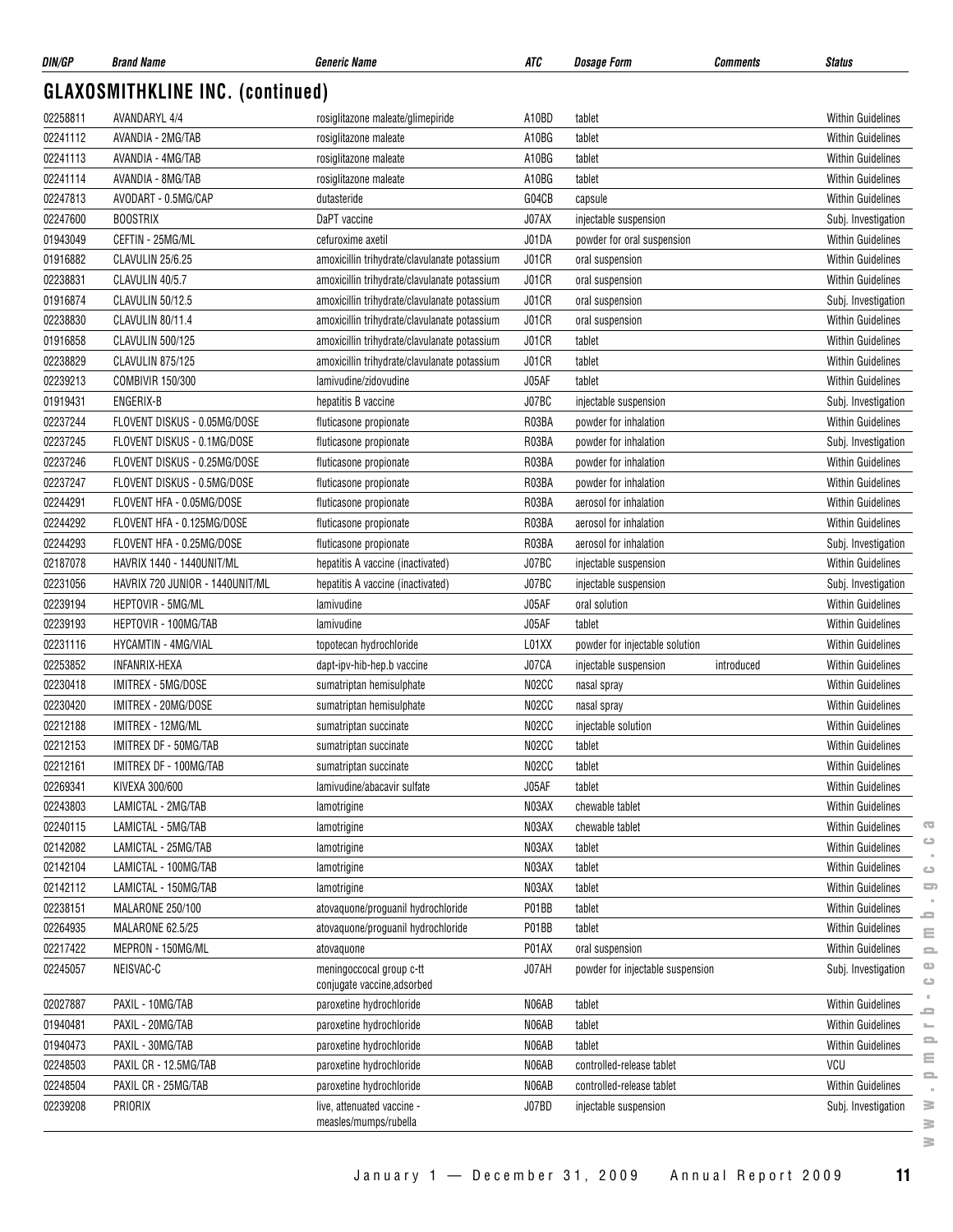| <b>GLAXOSMITHKLINE INC. (continued)</b><br>02297884<br>PRIORIX TETRA<br>live, attenuated vaccine -<br>J07BD<br>injectable suspension<br>measles/mumps/rubella/varicel<br>RELENZA - 5MG/DOSE<br>02240863<br>J05AH<br>zanamivir<br>powder for inhalation<br>02232565<br>REQUIP - 0.25MG/TAB<br>ropinirole hydrochloride<br>N04BC<br>tablet<br>02232567<br>REQUIP - 1MG/TAB<br>N04BC<br>tablet<br>ropinirole hydrochloride<br>02232568<br>REQUIP - 2MG/TAB<br>N04BC<br>ropinirole hydrochloride<br>tablet<br>02232569<br>REQUIP - 5MG/TAB<br>ropinirole hydrochloride<br>N04BC<br>tablet<br>01902660<br>RETROVIR - 100MG/CAP<br>J05AF<br>zidovudine<br>capsule | <b>Within Guidelines</b><br><b>Within Guidelines</b><br><b>Within Guidelines</b><br><b>Within Guidelines</b><br><b>Within Guidelines</b> |
|-------------------------------------------------------------------------------------------------------------------------------------------------------------------------------------------------------------------------------------------------------------------------------------------------------------------------------------------------------------------------------------------------------------------------------------------------------------------------------------------------------------------------------------------------------------------------------------------------------------------------------------------------------------|------------------------------------------------------------------------------------------------------------------------------------------|
|                                                                                                                                                                                                                                                                                                                                                                                                                                                                                                                                                                                                                                                             |                                                                                                                                          |
|                                                                                                                                                                                                                                                                                                                                                                                                                                                                                                                                                                                                                                                             |                                                                                                                                          |
|                                                                                                                                                                                                                                                                                                                                                                                                                                                                                                                                                                                                                                                             |                                                                                                                                          |
|                                                                                                                                                                                                                                                                                                                                                                                                                                                                                                                                                                                                                                                             |                                                                                                                                          |
|                                                                                                                                                                                                                                                                                                                                                                                                                                                                                                                                                                                                                                                             |                                                                                                                                          |
|                                                                                                                                                                                                                                                                                                                                                                                                                                                                                                                                                                                                                                                             |                                                                                                                                          |
|                                                                                                                                                                                                                                                                                                                                                                                                                                                                                                                                                                                                                                                             | <b>Within Guidelines</b>                                                                                                                 |
|                                                                                                                                                                                                                                                                                                                                                                                                                                                                                                                                                                                                                                                             | <b>Within Guidelines</b>                                                                                                                 |
| 01902644<br>RETROVIR - 10MG/ML<br>J05AF<br>zidovudine<br>injectable solution                                                                                                                                                                                                                                                                                                                                                                                                                                                                                                                                                                                | Subj. Investigation                                                                                                                      |
| 01902652<br>RETROVIR - 10MG/ML<br>J05AF<br>zidovudine<br>syrup                                                                                                                                                                                                                                                                                                                                                                                                                                                                                                                                                                                              | <b>Within Guidelines</b>                                                                                                                 |
| 02214261<br>R03AC<br>SEREVENT DISKHALER - 0.05MG/DOSE<br>powder for inhalation<br>salmeterol xinafoate                                                                                                                                                                                                                                                                                                                                                                                                                                                                                                                                                      | <b>Within Guidelines</b>                                                                                                                 |
| 02231129<br>SEREVENT DISKUS - 0.05MG/DOSE<br>R03AC<br>powder for inhalation<br>salmeterol xinafoate                                                                                                                                                                                                                                                                                                                                                                                                                                                                                                                                                         | <b>Within Guidelines</b>                                                                                                                 |
| 02320541<br><b>SYNFLORIX</b><br>J07AL<br>pneumococcal conjugate vaccine<br>injectable suspension<br>introduced (nas)                                                                                                                                                                                                                                                                                                                                                                                                                                                                                                                                        | <b>Within Guidelines</b>                                                                                                                 |
| 02261553<br>TELZIR - 50MG/ML<br>fosamprenavir calcium<br>J05AE<br>oral suspension                                                                                                                                                                                                                                                                                                                                                                                                                                                                                                                                                                           | <b>Within Guidelines</b>                                                                                                                 |
| 02261545<br>TELZIR - 700MG/TAB<br>J05AE<br>fosamprenavir calcium<br>tablet                                                                                                                                                                                                                                                                                                                                                                                                                                                                                                                                                                                  | <b>Within Guidelines</b>                                                                                                                 |
| 01916939<br>powder for injectable solution<br><b>TIMENTIN 3000/100</b><br>J01CR<br>ticarcillin disodium/clavulanate potassium                                                                                                                                                                                                                                                                                                                                                                                                                                                                                                                               | <b>Within Guidelines</b>                                                                                                                 |
| 02247880<br>TIMENTIN 30000/1000<br>J01CR<br>ticarcillin disodium/clavulanate potassium<br>powder for injectable solution                                                                                                                                                                                                                                                                                                                                                                                                                                                                                                                                    | <b>Within Guidelines</b>                                                                                                                 |
| 02244757<br>J05AF<br>TRIZIVIR 150/300/300<br>lamivudine/zidovudine/abacavir sulfate<br>tablet                                                                                                                                                                                                                                                                                                                                                                                                                                                                                                                                                               | <b>Within Guidelines</b>                                                                                                                 |
| 02230578<br><b>TWINRIX 720/20</b><br>J07BC<br>combined hepatitis A & B vaccine<br>injectable suspension                                                                                                                                                                                                                                                                                                                                                                                                                                                                                                                                                     | <b>Within Guidelines</b>                                                                                                                 |
| 02237548<br>TWINRIX JUNIOR 360/10<br>combined hepatitis A & B vaccine<br>J07BC<br>injectable suspension                                                                                                                                                                                                                                                                                                                                                                                                                                                                                                                                                     | Subj. Investigation                                                                                                                      |
| 02326442<br>TYKERB - 250MG/TAB<br>L01XE<br>lapatinib ditosylate monohydrate<br>tablet<br>introduced (nas)                                                                                                                                                                                                                                                                                                                                                                                                                                                                                                                                                   | <b>Under Review</b>                                                                                                                      |
| 02219492<br>VALTREX - 500MG/TAB<br>J05AB<br>tablet<br>valacyclovir hydrochloride                                                                                                                                                                                                                                                                                                                                                                                                                                                                                                                                                                            | <b>Within Guidelines</b>                                                                                                                 |
| 02246559<br>VALTREX - 1000MG/TAB<br>valacyclovir hydrochloride<br>J05AB<br>tablet                                                                                                                                                                                                                                                                                                                                                                                                                                                                                                                                                                           | <b>Within Guidelines</b>                                                                                                                 |
| 02243115<br>VENTOLIN DISKUS - 0.2MG/DOSE<br>R03AC<br>salbutamol sulfate<br>powder for inhalation                                                                                                                                                                                                                                                                                                                                                                                                                                                                                                                                                            | <b>Within Guidelines</b>                                                                                                                 |
| 02241497<br>R03AC<br>VENTOLIN HFA - 0.1MG/DOSE<br>salbutamol sulfate<br>aerosol for inhalation                                                                                                                                                                                                                                                                                                                                                                                                                                                                                                                                                              | <b>Within Guidelines</b>                                                                                                                 |
| 02307065<br>VOLIBRIS - 5MG/TAB<br>ambrisentan<br>C02KX<br>tablet                                                                                                                                                                                                                                                                                                                                                                                                                                                                                                                                                                                            | <b>Within Guidelines</b>                                                                                                                 |
| 02307073<br>VOLIBRIS - 10MG/TAB<br>C02KX<br>tablet<br>ambrisentan                                                                                                                                                                                                                                                                                                                                                                                                                                                                                                                                                                                           | <b>Within Guidelines</b>                                                                                                                 |
| 02212331<br>A02BA<br>ZANTAC - 150MG/TAB<br>ranitidine hydrochloride<br>tablet                                                                                                                                                                                                                                                                                                                                                                                                                                                                                                                                                                               | <b>Within Guidelines</b>                                                                                                                 |
| 02212358<br>ZANTAC - 300MG/TAB<br>A02BA<br>ranitidine hydrochloride<br>tablet                                                                                                                                                                                                                                                                                                                                                                                                                                                                                                                                                                               | <b>Within Guidelines</b>                                                                                                                 |
| 02240358<br>ZIAGEN - 20MG/ML<br>J05AF<br>abacavir sulfate<br>oral solution                                                                                                                                                                                                                                                                                                                                                                                                                                                                                                                                                                                  | <b>Within Guidelines</b>                                                                                                                 |
| 02240357<br>ZIAGEN - 300MG/TAB<br>J05AF<br>tablet<br>abacavir sulfate                                                                                                                                                                                                                                                                                                                                                                                                                                                                                                                                                                                       | <b>Within Guidelines</b>                                                                                                                 |
| 02229639<br>A04AA<br>ZOFRAN - 0.8MG/ML<br>ondansetron hydrochloride<br>oral solution                                                                                                                                                                                                                                                                                                                                                                                                                                                                                                                                                                        | <b>Within Guidelines</b>                                                                                                                 |
| 01911821<br>ZOFRAN - 2MG/ML<br>A04AA<br>ondansetron hydrochloride<br>injectable solution                                                                                                                                                                                                                                                                                                                                                                                                                                                                                                                                                                    | Subj. Investigation                                                                                                                      |
| A04AA<br>02213567<br>ZOFRAN - 4MG/TAB<br>ondansetron hydrochloride<br>tablet                                                                                                                                                                                                                                                                                                                                                                                                                                                                                                                                                                                | <b>Within Guidelines</b>                                                                                                                 |
| 02213575<br>ZOFRAN - 8MG/TAB<br>A04AA<br>ondansetron hydrochloride<br>tablet                                                                                                                                                                                                                                                                                                                                                                                                                                                                                                                                                                                | Subj. Investigation                                                                                                                      |
| 02239372<br>ZOFRAN ODT - 4MG/TAB<br>ondansetron hydrochloride<br>A04AA<br>orally disintegrating tablet                                                                                                                                                                                                                                                                                                                                                                                                                                                                                                                                                      | <b>Within Guidelines</b>                                                                                                                 |
| 02239373<br>ZOFRAN ODT - 8MG/TAB<br>A04AA<br>ondansetron hydrochloride<br>orally disintegrating tablet                                                                                                                                                                                                                                                                                                                                                                                                                                                                                                                                                      | Subj. Investigation                                                                                                                      |
| 00634506<br>ZOVIRAX - 200MG/TAB<br>J05AB<br>acyclovir<br>tablet                                                                                                                                                                                                                                                                                                                                                                                                                                                                                                                                                                                             | Within Guidelines                                                                                                                        |
| 01911627<br>ZOVIRAX - 400MG/TAB<br>J05AB<br>acyclovir<br>tablet                                                                                                                                                                                                                                                                                                                                                                                                                                                                                                                                                                                             | Within Guidelines                                                                                                                        |
| 01911635<br>J05AB<br>ZOVIRAX - 800MG/TAB<br>acyclovir<br>tablet                                                                                                                                                                                                                                                                                                                                                                                                                                                                                                                                                                                             | Within Guidelines                                                                                                                        |

# **GRACEWAY PHARMACEUTICALS**

| 02232570 | AIROMIR - 0.1MG/DOSE | salbutamol sulfate          | R03AC | aerosol for inhalation | expired | Subj. Investigation      |
|----------|----------------------|-----------------------------|-------|------------------------|---------|--------------------------|
| 02239505 | ALDARA - 250MG/POUCH | imiguimod                   | D06BB | topical cream          | expired | <b>Within Guidelines</b> |
| 02125226 | NIDAGEL - 7.5MG/G    | metronidazole               | G01AF | vaginal gel            |         | <b>Within Guidelines</b> |
| 02242029 | QVAR - 0.05MG/DOSE   | beclomethasone dipropionate | R03BA | aerosol for inhalation |         | <b>Within Guidelines</b> |
| 02242030 | QVAR - 0.1MG/DOSE    | beclomethasone dipropionate | R03BA | aerosol for inhalation |         | <b>Within Guidelines</b> |

 $\overline{\mathbb{C}}$ 

 $\geq$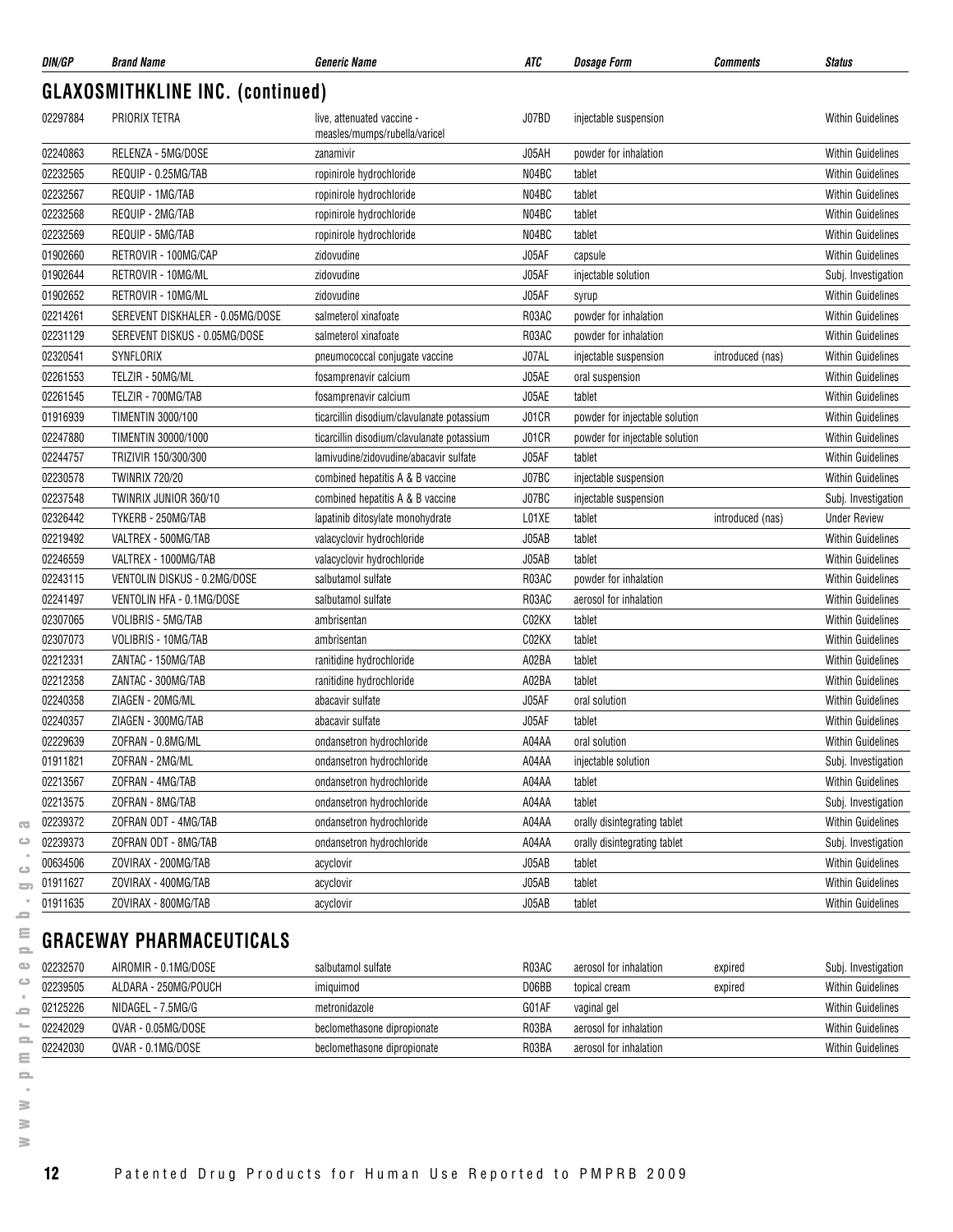| DIN/GP   | <b>Brand Name</b>                     | <b>Generic Name</b>               | ATC   | Dosage Form                    | Comments   | <b>Status</b>            |               |
|----------|---------------------------------------|-----------------------------------|-------|--------------------------------|------------|--------------------------|---------------|
|          | <b>HOFFMANN-LA ROCHE LIMITED</b>      |                                   |       |                                |            |                          |               |
| 02225689 | ACTIVASE - 50MG/VIAL                  | alteplase                         | B01AD | injectable solution            |            | <b>Within Guidelines</b> |               |
| 02147440 | ACTIVASE - 100MG/VIAL                 | alteplase                         | B01AD | injectable solution            |            | <b>Within Guidelines</b> |               |
| 02270994 | AVASTIN - 25MG/ML                     | bevacizumab                       | L01XC | injectable solution            |            | <b>Within Guidelines</b> |               |
| 02245859 | CATHFLO - 2MG/VIAL                    | alteplase                         | B01AD | injectable solution            |            | <b>Within Guidelines</b> |               |
| 02192748 | CELLCEPT - 250MG/CAP                  | mycophenolate mofetil             | L04AA | capsule                        |            | Within Guidelines        |               |
| 02242145 | CELLCEPT - 200MG/ML                   | mycophenolate mofetil             | L04AA | powder for oral suspension     |            | <b>Within Guidelines</b> |               |
| 02237484 | CELLCEPT - 500MG/TAB                  | mycophenolate mofetil             | L04AA | tablet                         |            | <b>Within Guidelines</b> |               |
| 02240347 | CELLCEPT - 500MG/VIAL                 | mycophenolate mofetil             | L04AA | powder for injectable solution |            | Within Guidelines        |               |
| 02162695 | CYTOVENE - 500MG/VIAL                 | ganciclovir sodium                | J05AB | powder for injectable solution |            | <b>Within Guidelines</b> |               |
| 02247725 | FUZEON - 108MG/VIAL                   | enfuvirtide                       | J05AX | powder for injectable solution |            | <b>Within Guidelines</b> |               |
| 02240692 | HERCEPTIN - 440MG/VIAL                | trastuzumab                       | L01XC | injectable solution            |            | <b>Within Guidelines</b> |               |
| 02216965 | INVIRASE - 200MG/CAP                  | saquinavir mesylate               | J05AE | capsule                        |            | <b>Within Guidelines</b> |               |
| 02279320 | INVIRASE - 500MG/TAB                  | saquinavir mesylate               | J05AE | tablet                         |            | <b>Within Guidelines</b> |               |
| 02185881 | KYTRIL - 1MG/TAB                      | granisetron hydrochloride         | A04AA | tablet                         |            | Subj. Investigation      |               |
| 02088371 | KYTRIL INJECTION - 1MG/ML             | granisetron hydrochloride         | A04AA | injectable solution            |            | Within Guidelines        |               |
| 00899356 | MANERIX - 150MG/TAB                   | moclobemide                       | N06AG | tablet                         |            | Within Guidelines        |               |
| 02166747 | MANERIX - 300MG/TAB                   | moclobemide                       | N06AG | tablet                         |            | <b>Within Guidelines</b> |               |
| 02216183 | NUTROPIN - 5MG/VIAL                   | somatropin                        | H01AC | powder for injectable solution |            | <b>Within Guidelines</b> |               |
| 02216191 | NUTROPIN - 10MG/VIAL                  | somatropin                        | H01AC | powder for injectable solution |            | <b>Within Guidelines</b> |               |
| 02229722 | NUTROPIN AQ - 5MG/ML                  | somatropin                        | H01AC | injectable solution            |            | <b>Within Guidelines</b> |               |
| 02249002 | NUTROPIN AQ PEN - 5MG/ML              | somatropin                        | H01AC | injectable solution            |            | <b>Within Guidelines</b> |               |
| 02248077 | PEGASYS - 180MCG/SYRINGE              | peginterferon alfa-2a             | L03AB | injectable solution            |            | <b>Within Guidelines</b> |               |
| 02253410 | PEGASYS RBV                           | peginterferon alfa-2a + ribavirin | J05AB | injectable solution + tablet   |            | <b>Within Guidelines</b> |               |
| 02253429 | PEGASYS RBV                           | peginterferon alfa-2a + ribavirin | J05AB | injectable solution + tablet   |            | <b>Within Guidelines</b> |               |
| 02046733 | PULMOZYME - 2.5MG/AMPOULE             | dornase alfa                      | R05CB | solution for inhalation        |            | <b>Within Guidelines</b> |               |
| 02241927 | RITUXAN - 10MG/ML                     | rituximab                         | L01XC | injectable solution            |            | <b>Within Guidelines</b> |               |
| 00481823 | ROCALTROL - 0.00025MG/CAP             | calcitriol                        | A11CC | capsule                        |            | <b>Within Guidelines</b> |               |
| 00481815 | ROCALTROL - 0.0005MG/CAP              | calcitriol                        | A11CC | capsule                        |            | Within Guidelines        |               |
| 00824291 | ROCALTROL - 0.001MG/ML                | calcitriol                        | A11CC | oral solution                  |            | <b>Within Guidelines</b> |               |
| 02241472 | TAMIFLU - 75MG/CAP                    | oseltamivir phosphate             | J05AH | capsule                        |            | <b>Within Guidelines</b> |               |
| 02245549 | TAMIFLU - 12MG/ML                     | oseltamivir phosphate             | J05AH | powder for oral suspension     |            | <b>Within Guidelines</b> |               |
| 02304848 | TAMIFLU - 30MG/ML                     | oseltamivir phosphate             | J05AH | powder for oral suspension     | introduced | <b>Within Guidelines</b> |               |
| 02304856 | TAMIFLU - 45MG/ML                     | oseltamivir phosphate             | J05AH | powder for oral suspension     | introduced | <b>Within Guidelines</b> |               |
| 02269007 | TARCEVA - 25MG/TAB                    | erlotinib hydrochloride           | L01XX | tablet                         |            | <b>Within Guidelines</b> |               |
| 02269015 | TARCEVA - 100MG/TAB                   | erlotinib hydrochloride           | L01XX | tablet                         |            | <b>Within Guidelines</b> |               |
| 02269023 | TARCEVA - 150MG/TAB                   | erlotinib hydrochloride           | L01XX | tablet                         |            | <b>Within Guidelines</b> |               |
| 02244826 | TNKASE - 50MG/VIAL                    | tenecteplase                      | B01AD | powder for injectable solution |            | <b>Within Guidelines</b> |               |
| 02162660 | TORADOL - 10MG/TAB                    | ketorolac tromethamine            | M01AB | tablet                         |            | <b>Within Guidelines</b> | œ<br>Ò        |
| 02162644 | TORADOL IM - 10MG/ML                  | ketorolac tromethamine            | M01AB | injectable solution            |            | <b>Within Guidelines</b> |               |
| 02162652 | TORADOL IM - 30MG/ML                  | ketorolac tromethamine            | M01AB | injectable solution            |            | <b>Within Guidelines</b> | ت             |
| 02306085 | VALCYTE - 50MG/ML                     | valganciclovir hydrochloride      | J05AB | powder for oral solution       |            | Within Guidelines        | 5             |
| 02245777 | VALCYTE - 450MG/TAB                   | valganciclovir hydrochloride      | J05AB | tablet                         |            | <b>Within Guidelines</b> | ᆖ             |
| 02238453 | XELODA - 150MG/TAB                    | capecitabine                      | L01BC | tablet                         |            | <b>Within Guidelines</b> | ≣             |
| 02238454 | XELODA - 500MG/TAB                    | capecitabine                      | L01BC | tablet                         |            | <b>Within Guidelines</b> | $\equiv$      |
| 02240325 | XENICAL - 120MG/CAP                   | orlistat                          | A08AB | capsule                        |            | <b>Within Guidelines</b> | $\circ$       |
| 02241473 | ZENAPAX - 5MG/ML                      | daclizumab                        | L04AA | injectable solution            |            | <b>Within Guidelines</b> | $\circ$<br>×. |
|          |                                       |                                   |       |                                |            |                          | ᆖ<br>$\equiv$ |
|          | <b>HOSPIRA HEALTHCARE CORPORATION</b> |                                   |       |                                |            |                          | $\equiv$      |
| 00296624 | PACLITAXEL - 6MG/ML                   | paclitaxel                        | L01CD | injectable solution            |            | <b>Within Guidelines</b> | Ξ             |
| 02244550 | PAMIDRONATE DISODIUM - 30MG/VIAL      | pamidronate disodium              | M05BA | injectable solution            |            | <b>Within Guidelines</b> | $\equiv$      |
| 02244551 | PAMIDRONATE DISODIUM - 60MG/VIAL      | pamidronate disodium              | M05BA | injectable solution            |            | <b>Within Guidelines</b> | $\geq$        |
| 02244552 | PAMIDRONATE DISODIUM - 90MG/VIAL      | pamidronate disodium              | M05AB | injectable solution            |            | <b>Within Guidelines</b> | $\geq$        |
| 02339366 | PRECEDEX - 100MCG/ML                  | dexmedetomidine hydrochloride     | N05CM | injectable solution            |            | Subj. Investigation      | $\geq$        |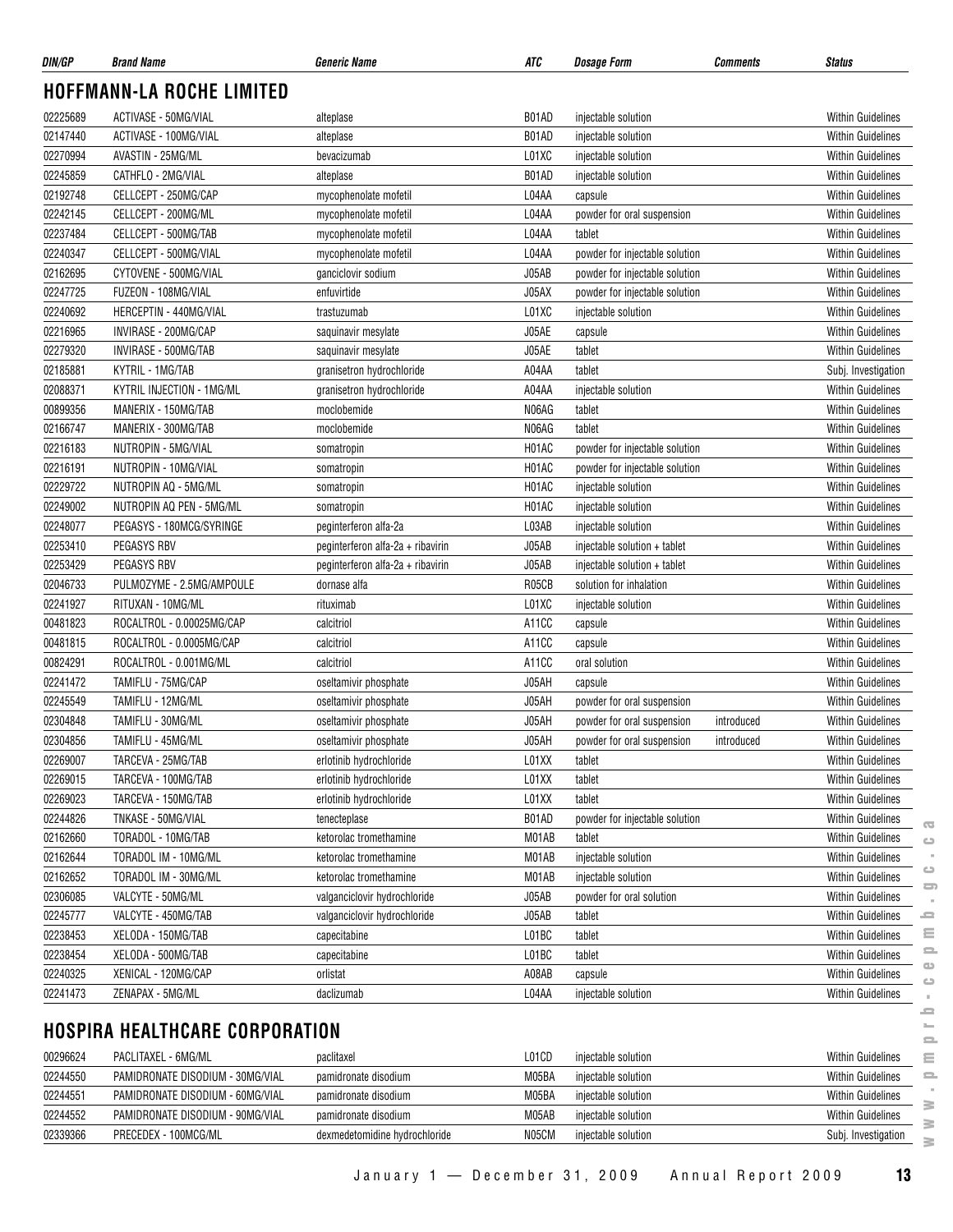| DIN/GP               | <b>Brand Name</b>                            | <b>Generic Name</b>                                  | ATC            | <b>Dosage Form</b>             | <b>Comments</b>  | <b>Status</b>            |
|----------------------|----------------------------------------------|------------------------------------------------------|----------------|--------------------------------|------------------|--------------------------|
|                      | INO THERAPEUTICS INC.                        |                                                      |                |                                |                  |                          |
| 02270846             | INOMAX 800 PPM                               | nitric oxide                                         | R07AX          | gas for inhalation             |                  | <b>Within Guidelines</b> |
|                      | <b>IROKO INTERNATIONAL LP</b>                |                                                      |                |                                |                  |                          |
|                      |                                              |                                                      |                |                                |                  |                          |
| 00800430<br>00788716 | VANCOCIN - 125MG/CAP<br>VANCOCIN - 250MG/CAP | vancomycin hydrochloride<br>vancomycin hydrochloride | J01XA<br>J01XA | capsule                        |                  | Subj. Investigation      |
|                      |                                              |                                                      |                | capsule                        |                  | Subj. Investigation      |
|                      | <b>JANSSEN-ORTHO INC.</b>                    |                                                      |                |                                |                  |                          |
| 02247732             | CONCERTA - 18MG/TAB                          | methylphenidate hydrochloride                        | N06BA          | extended-release tablet        |                  | NOH / VCU                |
| 02250241             | CONCERTA - 27MG/TAB                          | methylphenidate hydrochloride                        | N06BA          | extended-release tablet        |                  | NOH / VCU                |
| 02247733             | CONCERTA - 36MG/TAB                          | methylphenidate hydrochloride                        | N06BA          | extended-release tablet        |                  | NOH / VCU                |
| 02247734             | CONCERTA - 54MG/TAB                          | methylphenidate hydrochloride                        | N06BA          | extended-release tablet        |                  | NOH / VCU                |
| 02243960             | DITROPAN XL - 5MG/TAB                        | oxybutynin chloride                                  | G04BD          | extended-release tablet        |                  | <b>Within Guidelines</b> |
| 02243961             | DITROPAN XL - 10MG/TAB                       | oxybutynin chloride                                  | G04BD          | extended-release tablet        |                  | <b>Within Guidelines</b> |
| 02332906             | DORIBAX - 500MG/VIAL                         | doripenem                                            | J01DH          | powder for injectable solution | introduced (nas) | <b>Under Review</b>      |
| 02206072             | EPREX - 20000UNIT/ML                         | epoetin alfa                                         | B03XA          | injectable solution            |                  | <b>Within Guidelines</b> |
| 02231583             | EPREX - 1000UNIT/SYRINGE                     | epoetin alfa                                         | B03XA          | injectable solution            |                  | <b>Within Guidelines</b> |
| 02231584             | EPREX - 2000UNIT/SYRINGE                     | epoetin alfa                                         | B03XA          | injectable solution            |                  | <b>Within Guidelines</b> |
| 02231585             | EPREX - 3000UNIT/SYRINGE                     | epoetin alfa                                         | B03XA          | injectable solution            |                  | <b>Within Guidelines</b> |
| 02231586             | EPREX - 4000UNIT/SYRINGE                     | epoetin alfa                                         | B03XA          | injectable solution            |                  | <b>Within Guidelines</b> |
| 02243400             | EPREX - 5000UNIT/SYRINGE                     | epoetin alfa                                         | B03XA          | injectable solution            |                  | <b>Within Guidelines</b> |
| 02243401             | EPREX - 6000UNIT/SYRINGE                     | epoetin alfa                                         | B03XA          | injectable solution            |                  | <b>Within Guidelines</b> |
| 02243403             | EPREX - 8000UNIT/SYRINGE                     | epoetin alfa                                         | B03XA          | injectable solution            |                  | <b>Within Guidelines</b> |
| 02231587             | EPREX - 10000UNIT/SYRINGE                    | epoetin alfa                                         | B03XA          | injectable solution            |                  | <b>Within Guidelines</b> |
| 02243239             | EPREX - 20000UNIT/SYRINGE                    | epoetin alfa                                         | B03XA          | injectable solution            |                  | <b>Within Guidelines</b> |
| 02288680             | EPREX - 30000UNIT/SYRINGE                    | epoetin alfa                                         | B03XA          | injectable solution            |                  | <b>Within Guidelines</b> |
| 02240722             | EPREX - 40000UNIT/SYRINGE                    | epoetin alfa                                         | B03XA          | injectable solution            |                  | <b>Within Guidelines</b> |
| 02248297             | EVRA 150/20                                  | norelgestromin/ethinyl estradiol                     | G03AA          | transdermal patch              |                  | <b>Within Guidelines</b> |
| 02306778             | INTELENCE - 100MG/TAB                        | etravirine                                           | J05AG          | tablet                         |                  | <b>Within Guidelines</b> |
| 02300273             | INVEGA - 3MG/TAB                             | paliperidone                                         | N05AX          | extended-release tablet        |                  | <b>Within Guidelines</b> |
| 02300281             | INVEGA - 6MG/TAB                             | paliperidone                                         | N05AX          | extended-release tablet        |                  | <b>Within Guidelines</b> |
| 02300303             | INVEGA - 9MG/TAB                             | paliperidone                                         | N05AX          | extended-release tablet        |                  | <b>Within Guidelines</b> |
| 02022117             | LEUSTATIN - 1MG/ML                           | cladribine                                           | L01BB          | injectable solution            |                  | <b>Within Guidelines</b> |
| 02236839             | LEVAQUIN - 5MG/ML                            | levofloxacin                                         | J01MA          | injectable solution            | expired          | <b>Within Guidelines</b> |
| 02236841             | LEVAQUIN - 250MG/TAB                         | levofloxacin                                         | J01MA          | tablet                         | expired          | Subj. Investigation      |
| 02236842             | LEVAQUIN - 500MG/TAB                         | levofloxacin                                         | J01MA          | tablet                         | expired          | Subj. Investigation      |
| 02246804             | LEVAQUIN - 750MG/TAB                         | levofloxacin                                         | J01MA          | tablet                         | expired          | Subj. Investigation      |
| 02301393             | NATRECOR - 1.5MG/VIAL                        | nesiritide                                           | C01DX          | powder for injectable solution |                  | <b>Within Guidelines</b> |
| 02243796             | PARIET - 10MG/TAB                            | rabeprazole sodium                                   | A02BC          | tablet                         |                  | <b>Within Guidelines</b> |
| 02243797             | PARIET - 20MG/TAB                            | rabeprazole sodium                                   | A02BC          | tablet                         |                  | <b>Within Guidelines</b> |
| 02284057             | PREZISTA - 300MG/TAB                         | darunavir ethanolate                                 | J05AE          | tablet                         |                  | <b>Within Guidelines</b> |
| 02324016             | PREZISTA - 400MG/TAB                         | darunavir ethanolate                                 | J05AE          | tablet                         | introduced       | <b>Within Guidelines</b> |
| 02324024             | PREZISTA - 600MG/TAB                         | darunavir ethanolate                                 | J05AE          | tablet                         | introduced       | Subj. Investigation      |
| 02239405             | REGRANEX - 0.1MG/G                           | becaplermin                                          | D03AX          | topical gel                    |                  | Within Guidelines        |
| 02244298             | REMINYL - 4MG/TAB                            | galantamine hydrobromide                             | N06DA          | tablet                         |                  | Within Guidelines        |
| 02244299             | REMINYL - 8MG/TAB                            | galantamine hydrobromide                             | N06DA          | tablet                         |                  | <b>Within Guidelines</b> |
| 02244300             | REMINYL - 12MG/TAB                           | galantamine hydrobromide                             | N06DA          | tablet                         |                  | <b>Within Guidelines</b> |
| 02266717             | REMINYL ER - 8MG/CAP                         | galantamine hydrobromide                             | N06DA          | extended-release capsule       |                  | <b>Within Guidelines</b> |
| 02266725             | REMINYL ER - 16MG/CAP                        | galantamine hydrobromide                             | N06DA          | extended-release capsule       |                  | Within Guidelines        |
| 02266733             | REMINYL ER - 24MG/CAP                        | galantamine hydrobromide                             | N06DA          | extended-release capsule       |                  | <b>Within Guidelines</b> |
| 02236950             | RISPERDAL - 1MG/ML                           | risperidone                                          | N05AX          | oral solution                  |                  | <b>Within Guidelines</b> |
|                      |                                              |                                                      |                |                                |                  |                          |

 $\overline{\infty}$  $\circ$  $\sim$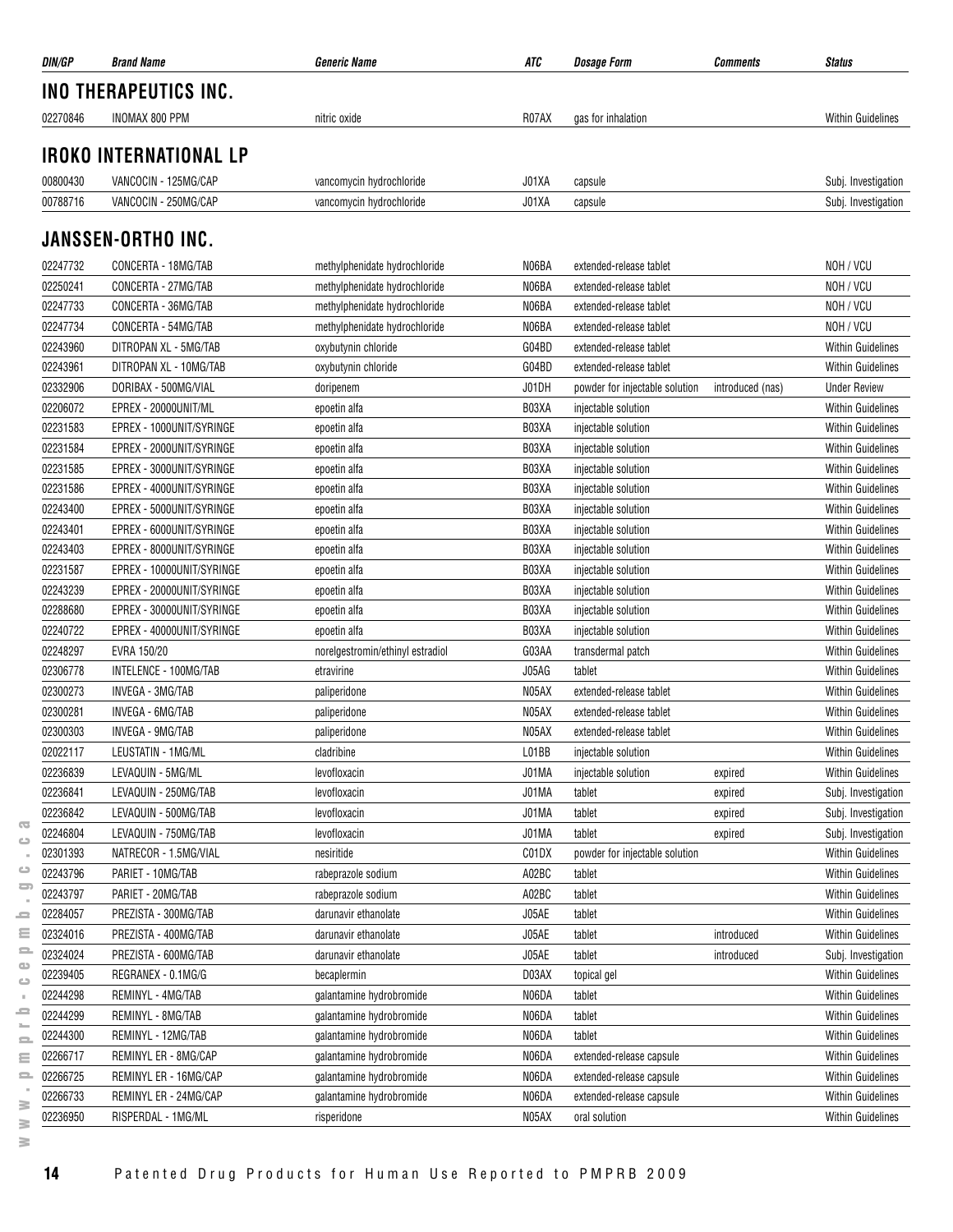| DIN/GP               | <b>Brand Name</b>                                 | <b>Generic Name</b>                     | <b>ATC</b>         | <b>Dosage Form</b>                                               | <b>Comments</b>  | <b>Status</b>                                        |
|----------------------|---------------------------------------------------|-----------------------------------------|--------------------|------------------------------------------------------------------|------------------|------------------------------------------------------|
|                      | JANSSEN-ORTHO INC. (continued)                    |                                         |                    |                                                                  |                  |                                                      |
| 02298465             | RISPERDAL CONSTA - 12.5MG/VIAL                    | risperidone                             | N05AX              | powder for injectable<br>suspension                              |                  | <b>Within Guidelines</b>                             |
| 02255707             | RISPERDAL CONSTA - 25MG/VIAL                      | risperidone                             | N05AX              | powder for injectable<br>suspension                              |                  | <b>Within Guidelines</b>                             |
| 02255723             | RISPERDAL CONSTA - 37.5MG/VIAL                    | risperidone                             | N05AX              | powder for injectable<br>suspension                              |                  | <b>Within Guidelines</b>                             |
| 02255758             | RISPERDAL CONSTA - 50MG/VIAL                      | risperidone                             | N05AX              | powder for injectable<br>suspension                              |                  | <b>Within Guidelines</b>                             |
| 02247704             | RISPERDAL M-TAB - 0.5MG/TAB                       | risperidone                             | N05AX              | orally disintegrating tablet                                     |                  | <b>Within Guidelines</b>                             |
| 02247705             | RISPERDAL M-TAB - 1MG/TAB                         | risperidone                             | N05AX              | orally disintegrating tablet                                     |                  | <b>Within Guidelines</b>                             |
| 02247706             | RISPERDAL M-TAB - 2MG/TAB                         | risperidone                             | N05AX              | orally disintegrating tablet                                     |                  | <b>Within Guidelines</b>                             |
| 02268086             | RISPERDAL M-TAB - 3MG/TAB                         | risperidone                             | N05AX              | orally disintegrating tablet                                     |                  | <b>Within Guidelines</b>                             |
| 02268094             | RISPERDAL M-TAB - 4MG/TAB                         | risperidone                             | N05AX              | orally disintegrating tablet                                     |                  | <b>Within Guidelines</b>                             |
| 02047454             | SPORANOX - 100MG/CAP                              | itraconazole                            | J02AC              | capsule                                                          |                  | <b>Within Guidelines</b>                             |
| 02231347             | SPORANOX - 10MG/ML                                | itraconazole                            | J02AC              | oral solution                                                    |                  | <b>Within Guidelines</b>                             |
| 02320673             | STELARA - 45MG/VIAL                               | ustekinumab                             | L04AC              | injectable solution                                              | introduced (nas) | Within Guidelines                                    |
| 02239907             | TOPAMAX - 15MG/CAP                                | topiramate                              | N03AX              | capsule sprinkle                                                 |                  | <b>Within Guidelines</b>                             |
| 02239908             | TOPAMAX - 25MG/CAP                                | topiramate                              | N03AX              | capsule sprinkle                                                 |                  | <b>Within Guidelines</b>                             |
| 02230893             | TOPAMAX - 25MG/TAB                                | topiramate                              | N03AX              | tablet                                                           |                  | <b>Within Guidelines</b>                             |
| 02230894             | TOPAMAX - 100MG/TAB                               | topiramate                              | N03AX              | tablet                                                           |                  | <b>Within Guidelines</b>                             |
| 02230896             | TOPAMAX - 200MG/TAB                               | topiramate                              | N03AX              | tablet                                                           |                  | <b>Within Guidelines</b>                             |
| 02264846             | TRAMACET 37.5/325                                 | tramadol hydrochloride/acetaminophen    | N02AX              | tablet                                                           |                  | Within Guidelines                                    |
| 02258560             | TRI-CYCLEN LO .18-.215-.25/.0                     |                                         | G03AA              | tablet                                                           |                  |                                                      |
| 02258587             |                                                   | norgestimate/ethinyl estradiol          |                    |                                                                  |                  | <b>Within Guidelines</b>                             |
|                      | TRI-CYCLEN LO .18-.215-.25/.0                     | norgestimate/ethinyl estradiol          | G03AA              | tablet                                                           |                  | Subj. Investigation                                  |
| 02262452<br>02313103 | VELCADE - 3.5MG/VIAL<br>ZEFTERA - 500MG/VIAL      | bortezomib<br>ceftobiprole medocaril    | L01XX<br>J01DI     | powder for injectable solution<br>powder for injectable solution | introduced (nas) | <b>Within Guidelines</b><br><b>Within Guidelines</b> |
| 02278219             | JOHNSON & JOHNSON INC.<br>ARESTIN - 1MG/CARTRIDGE | minocycline hydrochloride               | A01AB              | sub-gingival powder                                              |                  | <b>Within Guidelines</b>                             |
| 02264633             | RETIN-A MICRO - 0.4MG/G                           | tretinoin                               | D <sub>10</sub> AD | topical gel                                                      | expired          | <b>Within Guidelines</b>                             |
| 02243914             | RETIN-A MICRO - 1MG/G                             | tretinoin                               | D <sub>10</sub> AD | topical gel                                                      | expired          | <b>Within Guidelines</b>                             |
|                      | <b>LANTHEUS MI CANADA INC.</b>                    |                                         |                    |                                                                  |                  |                                                      |
|                      | 99MTC TECHNESCAN MAG3 UD REG.                     | technetium Tc-99m mertiatide            | V09CA              | powder for injectable solution                                   |                  | <b>Within Guidelines</b>                             |
|                      | CARDIOLITE/MIRALUMA                               | technetium Tc-99m sestamibi             | V09GA              | powder for injectable solution                                   | expired          | <b>Within Guidelines</b>                             |
| 02243173             | DEFINITY - 150MCL/ML                              | perflutren                              | V08DA              | injectable suspension                                            |                  | Subj. Investigation                                  |
|                      | OCTREOSCAN - 3.3MCI/VIAL                          | in-111 pentetreotide                    | V09IB              | injectable solution                                              |                  | <b>Within Guidelines</b>                             |
|                      | TECHNESCAN MAG3                                   | technetium Tc-99m mertiatide            | V09CA              | powder for injectable solution                                   |                  | Subj. Investigation                                  |
|                      | <b>LEO PHARMA INC.</b>                            |                                         |                    |                                                                  |                  |                                                      |
| 02244126             | DOVOBET - 0.55MG/G                                | calcipotriol/betamethasone dipropionate | D05AX              | topical ointment                                                 |                  | Subj. Investigation                                  |
| 02150956             | DOVONEX - 0.05MG/G                                | calcipotriol                            | D05AX              | topical cream                                                    | expired          | <b>Within Guidelines</b>                             |
| 02194341             | DOVONEX - 0.05MG/ML                               | calcipotriol                            | D05AX              | scalp lotion                                                     | expired          | <b>Within Guidelines</b>                             |
| 01934252             | FUCIDIN - 250MG/TAB                               | fusidate sodium                         | J01XC              | tablet                                                           |                  | <b>Within Guidelines</b>                             |
| 02319012             | XAMIOL - 0.55MG/G                                 | calcipotriol/betamethasone dipropionate | D05AX              | topical gel                                                      | introduced       | <b>Within Guidelines</b>                             |
|                      | LUNDBECK CANADA INC.                              |                                         |                    |                                                                  |                  |                                                      |
| 02239607             | CELEXA - 20MG/TAB                                 | citalopram hydrobromide                 | N06AB              | tablet                                                           |                  | <b>Within Guidelines</b>                             |
| 02239608             | CELEXA - 40MG/TAB                                 | citalopram hydrobromide                 | N06AB              | tablet                                                           |                  | <b>Within Guidelines</b>                             |
| 02263238             | CIPRALEX - 10MG/TAB                               | escitalopram oxalate                    | N06AB              | tablet                                                           |                  | <b>Within Guidelines</b>                             |
| 02263254             | CIPRALEX - 20MG/TAB                               | escitalopram oxalate                    | N06AB              | tablet                                                           |                  | <b>Within Guidelines</b>                             |
| 02260638             | EBIXA - 10MG/TAB                                  | memantine hydrochloride                 | N06DX              | tablet                                                           |                  | Within Guidelines                                    |

```
www.pmprb-cepmb.gc.ca\hfill\square\sim\hfill\square\qquad \qquad \blacksquare\bar{z}\equiv\equiv\equiv\bullet\hfill\square\mathbb{R}^+\equiv\sim\equiv\equiv\equiv\sim\geq
```
 $\overline{\text{C}}$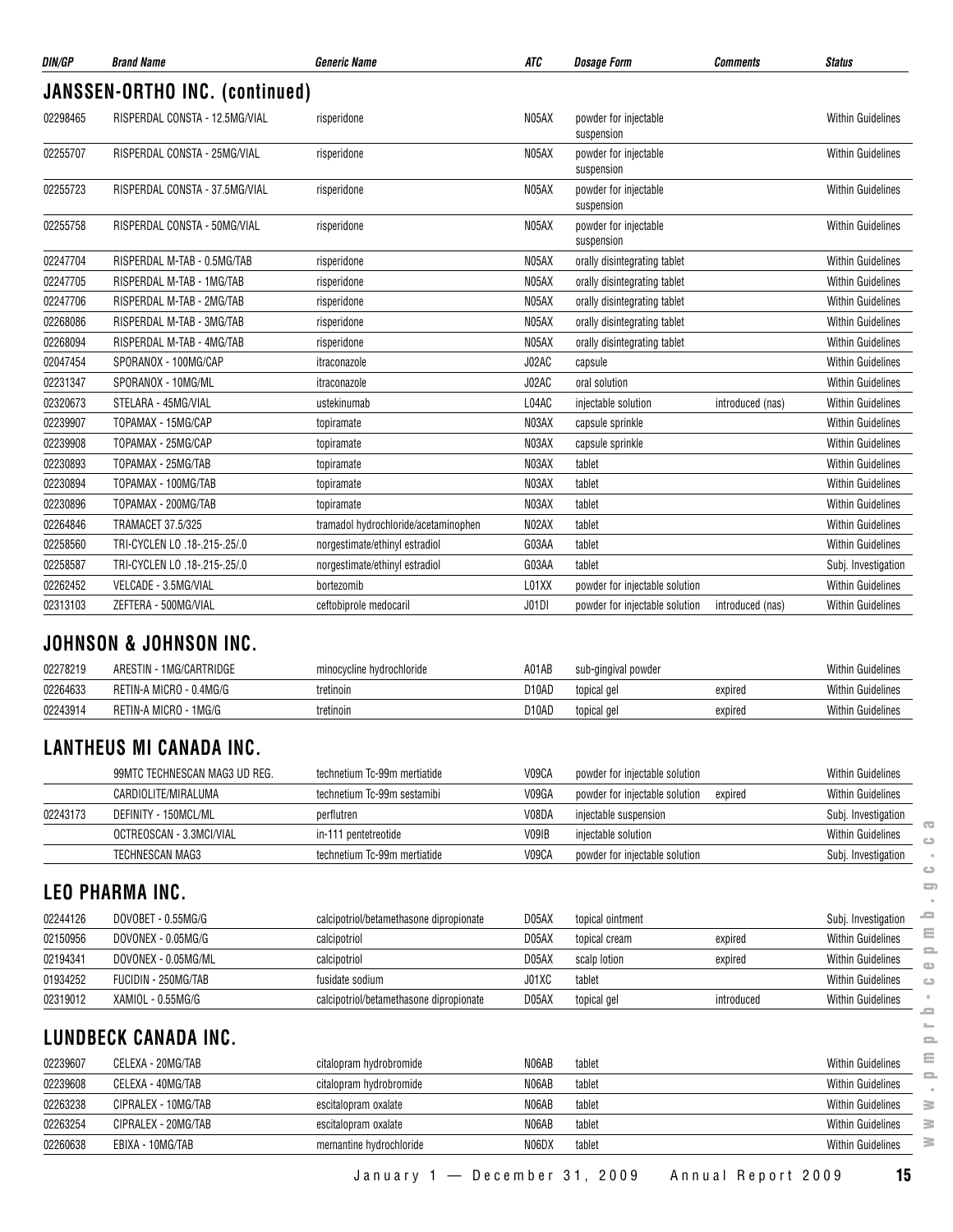| DIN/GP        | <b>Brand Name</b>    | <i><b>Generic Name</b></i> | ATC   | <i><b>Dosage Form</b></i> | Comments | <b>Status</b>            |
|---------------|----------------------|----------------------------|-------|---------------------------|----------|--------------------------|
| LUNDBECK INC. |                      |                            |       |                           |          |                          |
| 02068036      | SABRIL - 500MG/POUCH | vigabatrin                 | N03AG | powder for oral solution  |          | <b>Within Guidelines</b> |
| 02065819      | SABRIL - 500MG/TAB   | vigabatrin                 | N03AG | tablet                    |          | <b>Within Guidelines</b> |
|               |                      |                            |       |                           |          |                          |

#### **MCNEIL CONSUMER HEALTHCARE**

| 02248128 | AXERT - 6.25MG/TAB                 | almotriptan malate                                         | N <sub>02</sub> CC | tablet                   | <b>Within Guidelines</b> |
|----------|------------------------------------|------------------------------------------------------------|--------------------|--------------------------|--------------------------|
| 02248129 | AXERT - 12.5MG/TAB                 | almotriptan malate                                         | N <sub>02</sub> CC | tablet                   | <b>Within Guidelines</b> |
| 02242365 | CHILDREN MOTRIN - 20MG/ML          | ibuprofen                                                  | M01AE              | oral suspension          | Subj. Investigation      |
| 02247344 | CHILDREN MOTRIN JUNIOR - 100MG/TAB | ibuprofen                                                  | M01AE              | chewable tablet          | Subj. Investigation      |
| 02230542 | IMODIUM QUICK DISSOLVE - 2MG/TAB   | loperamide hydrochloride                                   | A07DA              | tablet                   | Subj. Investigation      |
| 02246162 | REACTINE ALLERGY & SINUS 5/12      | cetirizine hydrochloride/<br>pseudoephedrine hydrochloride | R01BA              | extended-release tablet  | Subj. Investigation      |
| 02246060 | TYLENOL 8 HOUR - 650MG/CPL         | acetaminophen                                              | N02BE              | sustained-release caplet | Subj. Investigation      |
| 02238885 | TYLENOL ARTHRITIS PAIN - 650MG/CPL | acetaminophen                                              | N02BE              | sustained-release caplet | Subj. Investigation      |

#### **MERCK FROSST CANADA LTD.**

|                                |                                                                                                                                                                                                                                                                 |                                                                                                                                                                                                                                                                                             |                                                                                                          |                                                                                                                                                                                                      | <b>Within Guidelines</b>                      |
|--------------------------------|-----------------------------------------------------------------------------------------------------------------------------------------------------------------------------------------------------------------------------------------------------------------|---------------------------------------------------------------------------------------------------------------------------------------------------------------------------------------------------------------------------------------------------------------------------------------------|----------------------------------------------------------------------------------------------------------|------------------------------------------------------------------------------------------------------------------------------------------------------------------------------------------------------|-----------------------------------------------|
|                                |                                                                                                                                                                                                                                                                 |                                                                                                                                                                                                                                                                                             |                                                                                                          |                                                                                                                                                                                                      | Within Guidelines<br><b>Within Guidelines</b> |
|                                |                                                                                                                                                                                                                                                                 |                                                                                                                                                                                                                                                                                             |                                                                                                          |                                                                                                                                                                                                      | <b>Within Guidelines</b>                      |
|                                |                                                                                                                                                                                                                                                                 |                                                                                                                                                                                                                                                                                             |                                                                                                          |                                                                                                                                                                                                      |                                               |
|                                |                                                                                                                                                                                                                                                                 |                                                                                                                                                                                                                                                                                             |                                                                                                          |                                                                                                                                                                                                      | Within Guidelines<br><b>Within Guidelines</b> |
|                                |                                                                                                                                                                                                                                                                 |                                                                                                                                                                                                                                                                                             |                                                                                                          |                                                                                                                                                                                                      |                                               |
|                                |                                                                                                                                                                                                                                                                 |                                                                                                                                                                                                                                                                                             |                                                                                                          |                                                                                                                                                                                                      | <b>Within Guidelines</b>                      |
|                                |                                                                                                                                                                                                                                                                 |                                                                                                                                                                                                                                                                                             |                                                                                                          |                                                                                                                                                                                                      | <b>Within Guidelines</b>                      |
|                                |                                                                                                                                                                                                                                                                 |                                                                                                                                                                                                                                                                                             |                                                                                                          |                                                                                                                                                                                                      | <b>Within Guidelines</b>                      |
|                                |                                                                                                                                                                                                                                                                 |                                                                                                                                                                                                                                                                                             |                                                                                                          |                                                                                                                                                                                                      | <b>Within Guidelines</b>                      |
|                                |                                                                                                                                                                                                                                                                 |                                                                                                                                                                                                                                                                                             |                                                                                                          |                                                                                                                                                                                                      | <b>Within Guidelines</b>                      |
|                                | aprepitant                                                                                                                                                                                                                                                      |                                                                                                                                                                                                                                                                                             | capsule                                                                                                  |                                                                                                                                                                                                      | <b>Within Guidelines</b>                      |
| EMEND 125MG/80MG TRIPAK        | aprepitant                                                                                                                                                                                                                                                      | A04AD                                                                                                                                                                                                                                                                                       | capsule                                                                                                  |                                                                                                                                                                                                      | <b>Within Guidelines</b>                      |
| EMEND IV - 115MG/VIAL          | fosaprepitant dimeglumine                                                                                                                                                                                                                                       | A04AD                                                                                                                                                                                                                                                                                       | modified release injection                                                                               | introduced (nas)                                                                                                                                                                                     | Within Guidelines                             |
| EZETROL - 10MG/TAB             | ezetimibe                                                                                                                                                                                                                                                       | C10AX                                                                                                                                                                                                                                                                                       | tablet                                                                                                   |                                                                                                                                                                                                      | <b>Within Guidelines</b>                      |
| FOSAMAX - 5MG/TAB              | alendronate sodium                                                                                                                                                                                                                                              | M05BA                                                                                                                                                                                                                                                                                       | tablet                                                                                                   |                                                                                                                                                                                                      | <b>Within Guidelines</b>                      |
| FOSAMAX - 10MG/TAB             | alendronate sodium                                                                                                                                                                                                                                              | M05BA                                                                                                                                                                                                                                                                                       | tablet                                                                                                   |                                                                                                                                                                                                      | <b>Within Guidelines</b>                      |
| FOSAMAX - 40MG/TAB             | alendronate sodium                                                                                                                                                                                                                                              | M05BA                                                                                                                                                                                                                                                                                       | tablet                                                                                                   |                                                                                                                                                                                                      | <b>Within Guidelines</b>                      |
| FOSAMAX - 70MG/TAB             | alendronate sodium                                                                                                                                                                                                                                              | M05BA                                                                                                                                                                                                                                                                                       | tablet                                                                                                   |                                                                                                                                                                                                      | <b>Within Guidelines</b>                      |
| FOSAMAX - 70MG/VIAL            | alendronate sodium                                                                                                                                                                                                                                              | M05BA                                                                                                                                                                                                                                                                                       | oral solution                                                                                            |                                                                                                                                                                                                      | <b>Within Guidelines</b>                      |
| FOSAVANCE 70/2800IU - 70MG/TAB | alendronate sodium/cholecalciferol                                                                                                                                                                                                                              | M05BB                                                                                                                                                                                                                                                                                       | tablet                                                                                                   |                                                                                                                                                                                                      | <b>Within Guidelines</b>                      |
| FOSAVANCE 70/5600IU - 70MG/TAB | alendronate sodium/cholecalciferol                                                                                                                                                                                                                              | M05BB                                                                                                                                                                                                                                                                                       | tablet                                                                                                   |                                                                                                                                                                                                      | <b>Within Guidelines</b>                      |
| GARDASIL                       | papillomavirus recombinant vaccine                                                                                                                                                                                                                              | J07BM                                                                                                                                                                                                                                                                                       | injectable suspension                                                                                    |                                                                                                                                                                                                      | <b>Within Guidelines</b>                      |
| <b>HYZAAR 50/12.5</b>          | losartan potassium/hydrochlorothiazide                                                                                                                                                                                                                          | C09DA                                                                                                                                                                                                                                                                                       | tablet                                                                                                   |                                                                                                                                                                                                      | <b>Within Guidelines</b>                      |
| HYZAAR 100/12.5                | losartan potassium/hydrochlorothiazide                                                                                                                                                                                                                          | C09DA                                                                                                                                                                                                                                                                                       | tablet                                                                                                   |                                                                                                                                                                                                      | <b>Within Guidelines</b>                      |
| HYZAAR DS 100/25               | losartan potassium/hydrochlorothiazide                                                                                                                                                                                                                          | C09DA                                                                                                                                                                                                                                                                                       | tablet                                                                                                   |                                                                                                                                                                                                      | <b>Within Guidelines</b>                      |
| INVANZ - 1000MG/VIAL           | ertapenem sodium                                                                                                                                                                                                                                                | J01DH                                                                                                                                                                                                                                                                                       | powder for injectable solution                                                                           |                                                                                                                                                                                                      | <b>Within Guidelines</b>                      |
| ISENTRESS - 400MG/TAB          | raltegravir potassium                                                                                                                                                                                                                                           | J05AX                                                                                                                                                                                                                                                                                       | tablet                                                                                                   |                                                                                                                                                                                                      | <b>Within Guidelines</b>                      |
| JANUMET 50/500 - 550MG/TAB     | sitagliptin phosphate                                                                                                                                                                                                                                           | A10BD                                                                                                                                                                                                                                                                                       | tablet                                                                                                   | introduced                                                                                                                                                                                           | <b>Under Review</b>                           |
| JANUMET 50/850 - 900MG/TAB     | sitagliptin phosphate                                                                                                                                                                                                                                           | A10BD                                                                                                                                                                                                                                                                                       | tablet                                                                                                   | introduced                                                                                                                                                                                           | <b>Under Review</b>                           |
| JANUMET 50/1000 - 1050MG/TAB   | sitagliptin phosphate                                                                                                                                                                                                                                           | A10BD                                                                                                                                                                                                                                                                                       | tablet                                                                                                   | introduced                                                                                                                                                                                           | <b>Under Review</b>                           |
| JANUVIA - 100MG/TAB            | sitagliptin phosphate                                                                                                                                                                                                                                           | A10BH                                                                                                                                                                                                                                                                                       | tablet                                                                                                   |                                                                                                                                                                                                      | <b>Within Guidelines</b>                      |
| MAXALT - 5MG/TAB               | rizatriptan benzoate                                                                                                                                                                                                                                            | N02CC                                                                                                                                                                                                                                                                                       | tablet                                                                                                   |                                                                                                                                                                                                      | <b>Within Guidelines</b>                      |
| MAXALT - 10MG/TAB              | rizatriptan benzoate                                                                                                                                                                                                                                            | N02CC                                                                                                                                                                                                                                                                                       | tablet                                                                                                   |                                                                                                                                                                                                      | <b>Within Guidelines</b>                      |
| MAXALT RPD - 5MG/WAFER         | rizatriptan benzoate                                                                                                                                                                                                                                            | N02CC                                                                                                                                                                                                                                                                                       | wafer                                                                                                    |                                                                                                                                                                                                      | <b>Within Guidelines</b>                      |
| MAXALT RPD - 10MG/WAFER        | rizatriptan benzoate                                                                                                                                                                                                                                            | N02CC                                                                                                                                                                                                                                                                                       | wafer                                                                                                    |                                                                                                                                                                                                      | <b>Within Guidelines</b>                      |
|                                | AGGRASTAT - 0.05MG/ML<br>CANCIDAS - 50MG/VIAL<br>CANCIDAS - 70MG/VIAL<br>COSOPT 20/5<br>COSOPT 20/5 PF<br>COZAAR - 25MG/TAB<br>COZAAR - 50MG/TAB<br>COZAAR - 100MG/TAB<br>CRIXIVAN - 200MG/CAP<br>CRIXIVAN - 400MG/CAP<br>EMEND - 80MG/CAP<br>EMEND - 125MG/CAP | tirofiban hydrochloride<br>caspofungin acetate<br>caspofungin acetate<br>dorzolamide hydrochloride/tiomolol maleate<br>dorzolamide hydrochloride/tiomolol maleate<br>losartan potassium<br>losartan potassium<br>losartan potassium<br>indinavir sulfate<br>indinavir sulfate<br>aprepitant | B01AC<br>J02AX<br>J02AX<br>S01ED<br>S01ED<br>C09CA<br>C09CA<br>C09CA<br>J05AE<br>J05AE<br>A04AD<br>A04AD | injectable solution<br>powder for injectable solution<br>powder for injectable solution<br>ophthalmic solution<br>ophthalmic solution<br>tablet<br>tablet<br>tablet<br>capsule<br>capsule<br>capsule |                                               |

 $\geq$ 

 $\overline{\text{C}}$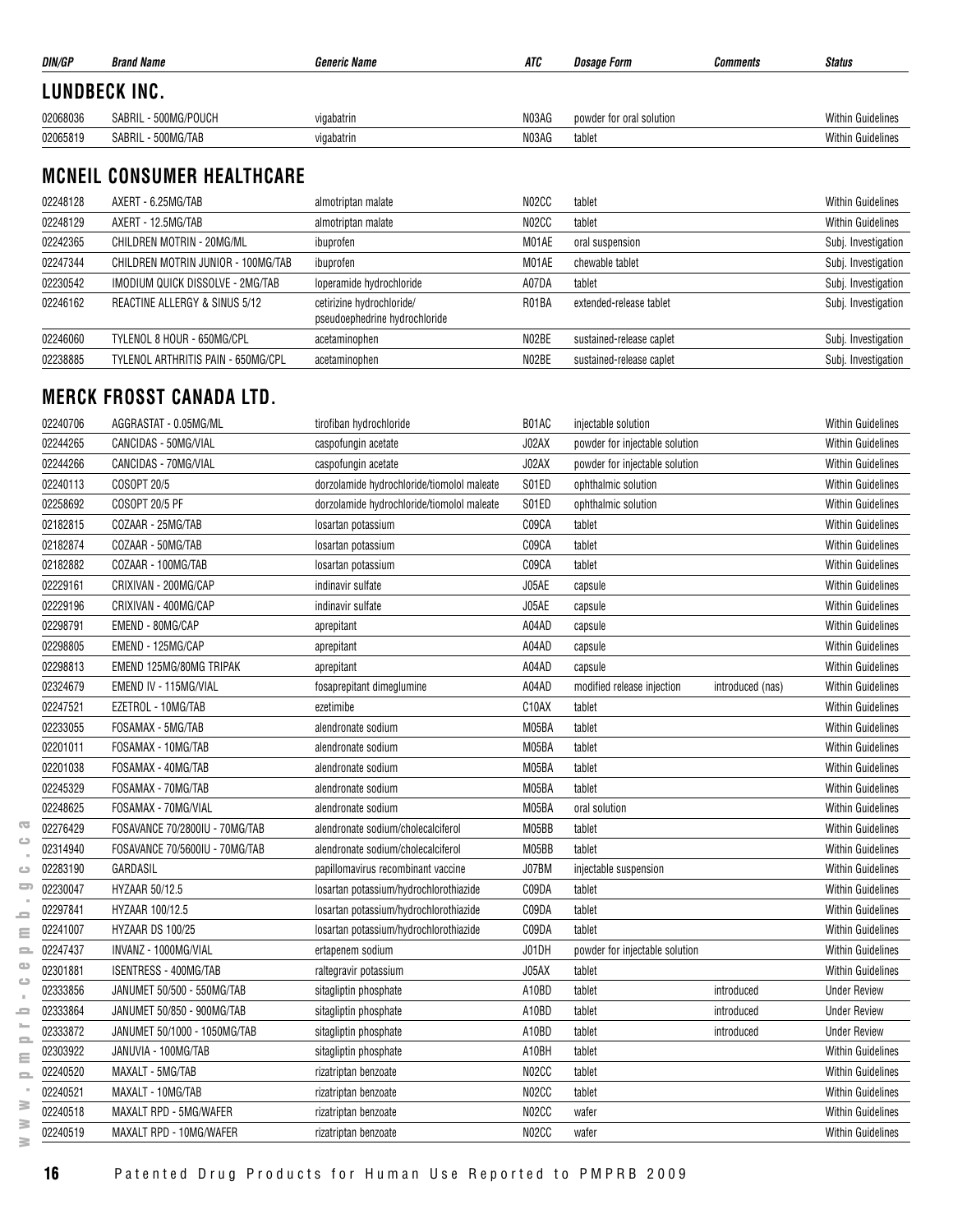| DIN/GP   | <b>Brand Name</b>                            | <b>Generic Name</b>                             | ATC                | <b>Dosage Form</b>             | Comments         | <b>Status</b>            |
|----------|----------------------------------------------|-------------------------------------------------|--------------------|--------------------------------|------------------|--------------------------|
|          | <b>MERCK FROSST CANADA LTD. (continued)</b>  |                                                 |                    |                                |                  |                          |
| 00795860 | MEVACOR - 20MG/TAB                           | lovastatin                                      | C10AA              | tablet                         | expired          | <b>Within Guidelines</b> |
| 00795852 | MEVACOR - 40MG/TAB                           | lovastatin                                      | C <sub>10</sub> AA | tablet                         | expired          | <b>Within Guidelines</b> |
| 00710121 | PEPCID - 20MG/TAB                            | famotidine                                      | A02BA              | tablet                         |                  | <b>Within Guidelines</b> |
| 00710113 | PEPCID - 40MG/TAB                            | famotidine                                      | A02BA              | tablet                         |                  | <b>Within Guidelines</b> |
| 02238213 | PROPECIA - 1MG/TAB                           | finasteride                                     | D11AX              | tablet                         |                  | <b>Within Guidelines</b> |
| 02010909 | PROSCAR - 5MG/TAB                            | finasteride                                     | G04CB              | tablet                         |                  | <b>Within Guidelines</b> |
| 00749486 | RECOMBIVAX HB - 10MCG/ML                     | vaccine - hepatitis B(rDNA)                     | J07BC              | injectable suspension          |                  | <b>Within Guidelines</b> |
| 02243676 | RECOMBIVAX HB THIMEROSAL FREE -<br>10MCG/ML  | vaccine - hepatitis B(rDNA)                     | J07BC              | injectable suspension          |                  | <b>Within Guidelines</b> |
| 02245977 | RECOMBIVAX HB THIMEROSAL FREE -<br>40MCG/ML  | vaccine - hepatitis B(rDNA)                     | J07BC              | injectable suspension          |                  | Subj. Investigation      |
| 02284413 | <b>ROTATEQ</b>                               | oral live rotavirus vaccine, pentavalent        | J07BH              | oral suspension                |                  | <b>Within Guidelines</b> |
| 02247997 | SINGULAIR - 4MG/POUCH                        | montelukast sodium                              | R03DC              | oral granules                  |                  | <b>Within Guidelines</b> |
| 02243602 | SINGULAIR - 4MG/TAB                          | montelukast sodium                              | R03DC              | chewable tablet                |                  | <b>Within Guidelines</b> |
| 02238216 | SINGULAIR - 5MG/TAB                          | montelukast sodium                              | R03DC              | chewable tablet                |                  | <b>Within Guidelines</b> |
| 02238217 | SINGULAIR - 10MG/TAB                         | montelukast sodium                              | R03DC              | tablet                         |                  | <b>Within Guidelines</b> |
| 02216205 | TRUSOPT - 20MG/ML                            | dorzolamide hydrochloride                       | S01EC              | ophthalmic solution            |                  | <b>Within Guidelines</b> |
| 02269090 | TRUSOPT PF - 20MG/ML                         | dorzolamide hydrochloride                       | S01EC              | ophthalmic solution            |                  | <b>Within Guidelines</b> |
| 02246081 | VARIVAX III                                  | varicella virus vaccine, live, attenuated       | J07BK              | injectable suspension          |                  | <b>Within Guidelines</b> |
| 00884324 | ZOCOR - 5MG/TAB                              | simvastatin                                     | C <sub>10</sub> AA | tablet                         |                  | <b>Within Guidelines</b> |
| 00884332 | ZOCOR - 10MG/TAB                             | simvastatin                                     | C <sub>10</sub> AA | tablet                         |                  | <b>Within Guidelines</b> |
| 00884340 | ZOCOR - 20MG/TAB                             | simvastatin                                     | C <sub>10</sub> AA | tablet                         |                  | <b>Within Guidelines</b> |
| 00884359 | ZOCOR - 40MG/TAB                             | simvastatin                                     | C10AA              | tablet                         |                  | <b>Within Guidelines</b> |
| 02240332 | ZOCOR - 80MG/TAB                             | simvastatin                                     | C <sub>10</sub> AA | tablet                         |                  | <b>Within Guidelines</b> |
| 02327619 | ZOLINZA - 100MG/CAP                          | vorinostat                                      | L01XX              | capsule                        | introduced (nas) | <b>Under Review</b>      |
| 02315939 | <b>ZOSTAVAX</b>                              | varicella-zoster vaccine, live, unattenuated    | J07BK              | powder for injectable solution | introduced       | <b>Under Review</b>      |
|          | <b>MERZ PHARMA CANADA LTD.</b>               |                                                 |                    |                                |                  |                          |
| 02324032 | XEOMIN - 100 UNIT/VIAL                       | botulinum toxin type A (150kd)                  | M03AX              | powder for injectable solution | introduced (nas) | <b>Under Review</b>      |
|          | NOVARTIS CONSUMER HEALTH CANADA INC.         |                                                 |                    |                                |                  |                          |
| 02278731 | TRIAMINIC SOFTCHEWS COUGH & S -<br>165MG/TAB | dextromethorphan hydrobromide/<br>acetaminophen | N02BE              | chewable tablet                |                  | Subj. Investigation      |
|          | NOVARTIS PHARMA CANADA INC.                  |                                                 |                    |                                |                  |                          |
| 02269198 | ACLASTA - 5MG/VIAL                           | zoledronic acid                                 | M05BA              | injectable solution            |                  | <b>Within Guidelines</b> |
| 02243763 | COMTAN - 200MG/TAB                           | entacapone                                      | N04BX              | tablet                         |                  | <b>Within Guidelines</b> |
| 02270528 | DIOVAN - 40MG/TAB                            | valsartan                                       | C09CA              | tablet                         |                  | <b>Within Guidelines</b> |
| 02244781 | DIOVAN - 80MG/TAB                            | valsartan                                       | C09CA              | tablet                         |                  | Within Guidelines        |
| 02244782 | DIOVAN - 160MG/TAB                           | valsartan                                       | C09CA              | tablet                         |                  | <b>Within Guidelines</b> |
| 02289504 | DIOVAN - 320MG/TAB                           | valsartan                                       | C09CA              | tablet                         |                  | <b>Within Guidelines</b> |
| 02241900 | DIOVAN-HCT 80/12.5                           | valsartan/hydrochlorothiazide                   | C09DA              | tablet                         |                  | <b>Within Guidelines</b> |
| 02241901 | DIOVAN-HCT 160/12.5                          | valsartan/hydrochlorothiazide                   | C09DA              | tablet                         |                  | <b>Within Guidelines</b> |
| 02246955 | DIOVAN-HCT 160/25                            | valsartan/hydrochlorothiazide                   | C09DA              | tablet                         |                  | Within Guidelines        |
| 02308908 | DIOVAN-HCT 320/12.5                          | valsartan/hydrochlorothiazide                   | C09DA              | tablet                         |                  | Within Guidelines        |

02308916 DIOVAN-HCT 320/25 valsartan/hydrochlorothiazide C09DA tablet C09DA comes within Guidelines 02247238 ELIDEL - 10MG/G pimecrolimus D11AX topical cream Within Guidelines 02273217 ENABLEX - 7.5MG/TAB darifenacin hydrobromide G04BD extended-release tablet Within Guidelines 02273225 ENABLEX - 15MG/TAB darifenacin hydrobromide G04BD extended-release tablet Within Guidelines 02241835 ESTALIS 140/50 https://www.morethindrone acetate/estradiol 17ß G03FA transdermal patch CDC established Within Guidelines 02241837 ESTALIS 250/50 horethindrone acetate/estradiol 17ß GO3FA transdermal patch CHSTALIS 250/50 Within Guidelines **www.pmprb-cepmb.gc.ca**

 $\overline{\infty}$  $\qquad \qquad \Longleftrightarrow$  $\alpha$  $\bigcirc$  $\Box$  $\equiv$  $\equiv$  $\equiv$  $\omega$  $\Rightarrow$ 'n.  $\equiv$ ÷,  $\equiv$ ≣  $\equiv$ i.  $\geq$ ≧  $\geq$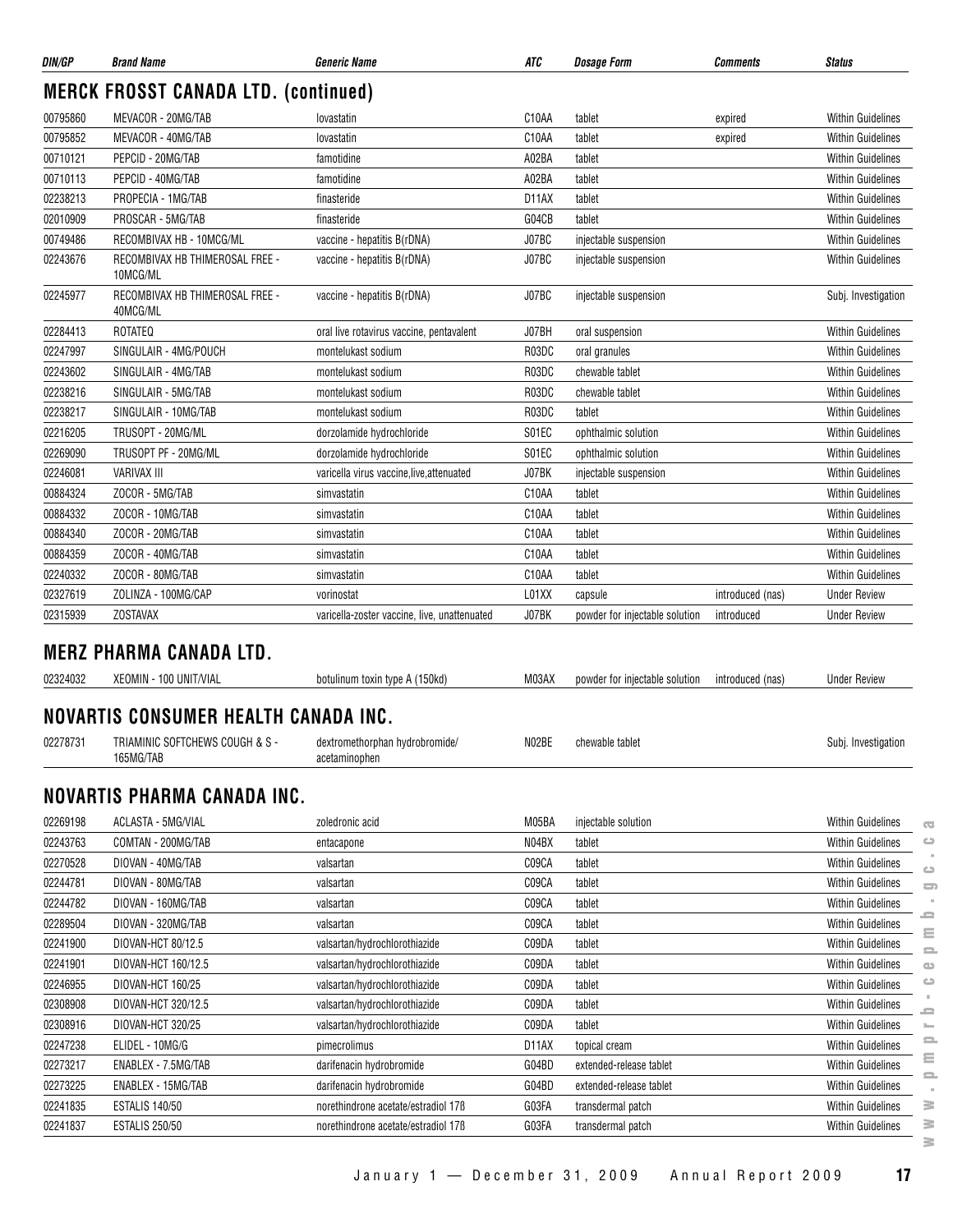| DIN/GP   | <b>Brand Name</b>                              | <b>Generic Name</b>                                    | ATC                | <b>Dosage Form</b>             | <b>Comments</b> | <b>Status</b>                                        |
|----------|------------------------------------------------|--------------------------------------------------------|--------------------|--------------------------------|-----------------|------------------------------------------------------|
|          | <b>NOVARTIS PHARMA CANADA INC. (continued)</b> |                                                        |                    |                                |                 |                                                      |
| 02108186 | ESTRACOMB .05/.05-.25                          | estradiol 176/estradiol 176 &<br>norethindrone acetate | G03FA              | transdermal patch              | expired         | <b>Within Guidelines</b>                             |
| 02245676 | ESTRADOT 25 - 0.39MG/PATCH                     | estradiol 17 <sub>B</sub>                              | G03CA              | transdermal patch              |                 | <b>Within Guidelines</b>                             |
| 02243999 | ESTRADOT 37.5 - 0.585MG/PATCH                  | estradiol 17 <sub>B</sub>                              | G03CA              | transdermal patch              |                 | <b>Within Guidelines</b>                             |
| 02244000 | ESTRADOT 50 - 0.78MG/PATCH                     | estradiol 17 <sub>B</sub>                              | G03CA              | transdermal patch              |                 | <b>Within Guidelines</b>                             |
| 02244001 | ESTRADOT 75 - 1.17MG/PATCH                     | estradiol 17 <sub>B</sub>                              | G03CA              | transdermal patch              |                 | <b>Within Guidelines</b>                             |
| 02244002 | ESTRADOT 100 - 1.56MG/PATCH                    | estradiol 17 <sub>B</sub>                              | G03CA              | transdermal patch              |                 | <b>Within Guidelines</b>                             |
| 02242115 | EXELON - 1.5MG/CAP                             | rivastigmine tartrate                                  | N06DA              | capsule                        | expired         | <b>Within Guidelines</b>                             |
| 02242116 | EXELON - 3MG/CAP                               | rivastigmine tartrate                                  | N06DA              | capsule                        | expired         | <b>Within Guidelines</b>                             |
| 02242117 | EXELON - 4.5MG/CAP                             | rivastigmine tartrate                                  | N06DA              | capsule                        | expired         | <b>Within Guidelines</b>                             |
| 02242118 | EXELON - 6MG/CAP                               | rivastigmine tartrate                                  | N06DA              | capsule                        | expired         | <b>Within Guidelines</b>                             |
| 02245240 | EXELON - 2MG/ML                                | rivastigmine tartrate                                  | N06DA              | oral solution                  | expired         | Within Guidelines                                    |
| 02302845 | EXELON 5 - 9MG/PATCH                           | rivastigmine                                           | N06DA              | transdermal patch              |                 | <b>Within Guidelines</b>                             |
| 02302853 | EXELON 10 - 18MG/PATCH                         | rivastigmine                                           | N06DA              | transdermal patch              |                 | <b>Within Guidelines</b>                             |
| 02287420 | EXJADE - 125MG/TAB                             | deferasirox                                            | V03AC              | tablet for oral suspension     |                 | <b>Within Guidelines</b>                             |
| 02287439 | EXJADE - 250MG/TAB                             | deferasirox                                            | V03AC              | tablet for oral suspension     |                 | <b>Within Guidelines</b>                             |
| 02287447 | EXJADE - 500MG/TAB                             | deferasirox                                            | V03AC              | tablet for oral suspension     |                 | <b>Within Guidelines</b>                             |
| 02229110 | FAMVIR - 125MG/TAB                             | famciclovir                                            | J05AB              | tablet                         |                 | <b>Within Guidelines</b>                             |
| 02229129 | FAMVIR - 250MG/TAB                             | famciclovir                                            | J05AB              | tablet                         |                 | <b>Within Guidelines</b>                             |
| 02177102 | FAMVIR - 500MG/TAB                             | famciclovir                                            | J05AB              | tablet                         |                 | <b>Within Guidelines</b>                             |
| 02231384 | FEMARA - 2.5MG/TAB                             | letrozole                                              | L02BG              | tablet                         |                 | <b>Within Guidelines</b>                             |
| 02253275 | GLEEVEC - 100MG/TAB                            | imatinib mesylate                                      | L01XX              | tablet                         |                 | <b>Within Guidelines</b>                             |
| 02253283 | GLEEVEC - 400MG/TAB                            | imatinib mesylate                                      | L01XX              | tablet                         |                 | <b>Within Guidelines</b>                             |
| 02238703 | LAMISIL - 10MG/ML                              | terbinafine hydrochloride                              | D01AE              | topical spray                  |                 | <b>Within Guidelines</b>                             |
| 02061562 | LESCOL - 20MG/CAP                              | fluvastatin sodium                                     | C10AA              |                                |                 | <b>Within Guidelines</b>                             |
| 02061570 | LESCOL - 40MG/CAP                              | fluvastatin sodium                                     | C <sub>10</sub> AA | capsule                        |                 | <b>Within Guidelines</b>                             |
| 02250527 | LESCOL XL - 80MG/TAB                           |                                                        |                    | capsule                        |                 |                                                      |
| 02296810 | LUCENTIS - 3MG/VIAL                            | fluvastatin sodium                                     | C <sub>10</sub> AA | extended-release tablet        |                 | <b>Within Guidelines</b><br><b>Within Guidelines</b> |
|          | MIOCHOL-E - 20MG/VIAL                          | ranibizumab                                            | S01LA              | injectable solution            |                 |                                                      |
| 02133326 |                                                | acetylcholine chloride                                 | S01EB              | powder for injectable solution | introduced      | Subj. Investigation                                  |
| 02264560 | MYFORTIC - 180MG/TAB                           | mycophenolate sodium                                   | L04AA              | tablet                         |                 | <b>Within Guidelines</b>                             |
| 02264579 | MYFORTIC - 360MG/TAB                           | mycophenolate sodium                                   | L04AA              | tablet                         |                 | <b>Within Guidelines</b>                             |
| 02237671 | NEORAL - 10MG/CAP                              | cyclosporine                                           | L04AA              | capsule                        |                 | Within Guidelines                                    |
| 02150689 | NEORAL - 25MG/CAP                              | cyclosporine                                           | L04AA              | capsule                        |                 | <b>Within Guidelines</b>                             |
| 02150662 | NEORAL - 50MG/CAP                              | cyclosporine                                           | L04AA              | capsule                        |                 | <b>Within Guidelines</b>                             |
| 02150670 | NEORAL - 100MG/CAP                             | cyclosporine                                           | L04AA              | capsule                        |                 | <b>Within Guidelines</b>                             |
| 02150697 | NEORAL - 100MG/ML                              | cyclosporine                                           | L04AA              | oral solution                  |                 | <b>Within Guidelines</b>                             |
| 02130181 | PROLEUKIN - 22000000UNIT/VIAL                  | aldesleukin                                            | L03AC              | powder for injectable solution |                 | <b>Within Guidelines</b>                             |
| 02302063 | RASILEZ - 150MG/TAB                            | aliskiren                                              | C09XA              | tablet                         |                 | <b>Within Guidelines</b>                             |
| 02302071 | RASILEZ - 300MG/TAB                            | aliskiren                                              | C09XA              | tablet                         |                 | <b>Within Guidelines</b>                             |
| 02332728 | RASILEZ HCT 150/12.5 - 162.5MG/TAB             | aliskiren/hydrochlorothiazide                          | C09XA              | tablet                         | introduced      | <b>Under Review</b>                                  |
| 02332736 | RASILEZ HCT 150/25 - 175MG/TAB                 | aliskiren/hydrochlorothiazide                          | C09XA              | tablet                         | introduced      | <b>Under Review</b>                                  |
| 02332744 | RASILEZ HCT 300/12.5 - 312.5MG/TAB             | aliskiren/hydrochlorothiazide                          | C09XA              | tablet                         | introduced      | <b>Under Review</b>                                  |
| 02332752 | RASILEZ HCT 300/25 - 325MG/TAB                 | aliskiren/hydrochlorothiazide                          | C09XA              | tablet                         | introduced      | <b>Under Review</b>                                  |
| 00593257 | SANDIMMUNE - 50MG/ML                           | cyclosporine                                           | L04AA              | injectable solution            |                 | <b>Within Guidelines</b>                             |
| 00839191 | SANDOSTATIN - 0.05MG/ML                        | octreotide                                             | H01CB              | injectable solution            |                 | <b>Within Guidelines</b>                             |
| 00839205 | SANDOSTATIN - 0.1MG/ML                         | octreotide                                             | H01CB              | injectable solution            |                 | <b>Within Guidelines</b>                             |
| 02049392 | SANDOSTATIN - 0.2MG/ML                         | octreotide                                             | H01CB              | injectable solution            |                 | <b>Within Guidelines</b>                             |
| 00839213 | SANDOSTATIN - 0.5MG/ML                         | octreotide                                             | H01CB              | injectable solution            |                 | <b>Within Guidelines</b>                             |
| 02239323 | SANDOSTATIN LAR - 10MG/VIAL                    | octreotide                                             | H01CB              | powder for injectable solution |                 | <b>Within Guidelines</b>                             |
| 02239324 | SANDOSTATIN LAR - 20MG/VIAL                    | octreotide                                             | H01CB              | powder for injectable solution |                 | <b>Within Guidelines</b>                             |
| 02239325 | SANDOSTATIN LAR - 30MG/VIAL                    | octreotide                                             | H01CB              | powder for injectable solution |                 | <b>Within Guidelines</b>                             |

 $\overline{\infty}$  $\circ$  $\sim$  $\qquad \qquad \qquad \blacksquare$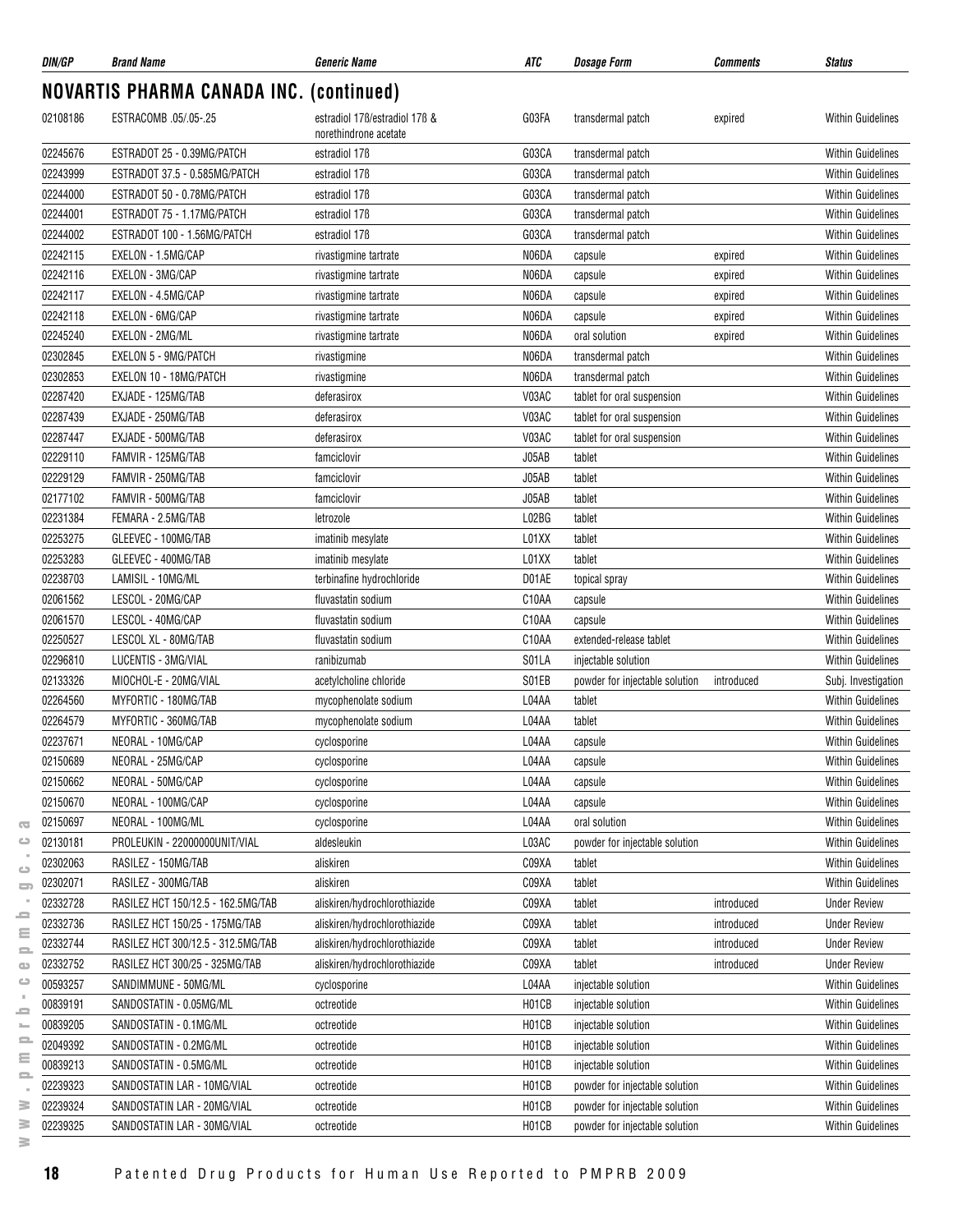| DIN/GP   | <b>Brand Name</b>                              | <b>Generic Name</b>                 | ATC   | <b>Dosage Form</b>             | <b>Comments</b>  | <b>Status</b>            |
|----------|------------------------------------------------|-------------------------------------|-------|--------------------------------|------------------|--------------------------|
|          | <b>NOVARTIS PHARMA CANADA INC. (continued)</b> |                                     |       |                                |                  |                          |
| 02288389 | SEBIVO - 600MG/TAB                             | telbivudine                         | J05AF | tablet                         |                  | <b>Within Guidelines</b> |
| 02242815 | SIMULECT - 20MG/VIAL                           | basiliximab                         | L04AA | powder for injectable solution |                  | <b>Within Guidelines</b> |
| 02305933 | STALEVO 50/12.5/200                            | levodopa/carbidopa/entacapone       | N04BA | tablet                         |                  | <b>Within Guidelines</b> |
| 02305941 | STALEVO 100/25/200                             | levodopa/carbidopa/entacapone       | N04BA | tablet                         |                  | <b>Within Guidelines</b> |
| 02305968 | STALEVO 150/37.5/200                           | levodopa/carbidopa/entacapone       | N04BA | tablet                         |                  | <b>Within Guidelines</b> |
| 02245438 | STARLIX - 60MG/TAB                             | nateglinide                         | A10BX | tablet                         |                  | <b>Within Guidelines</b> |
| 02245439 | STARLIX - 120MG/TAB                            | nateglinide                         | A10BX | tablet                         |                  | <b>Within Guidelines</b> |
| 02315874 | TASIGNA - 200MG/CAP                            | nilotinib hydrochloride monohydrate | L01XE | capsule                        | introduced (nas) | Subj. Investigation      |
| 02239630 | TOBI - 300MG/AMPOULE                           | tobramycin sulfate                  | J01GB | solution for inhalation        |                  | <b>Within Guidelines</b> |
| 02244673 | TRILEPTAL - 60MG/ML                            | oxcarbazepine                       | N03AF | oral suspension                |                  | Subj. Investigation      |
| 02242067 | TRILEPTAL - 150MG/TAB                          | oxcarbazepine                       | N03AF | tablet                         |                  | Subj. Investigation      |
| 02242068 | TRILEPTAL - 300MG/TAB                          | oxcarbazepine                       | N03AF | tablet                         |                  | Subj. Investigation      |
| 02242069 | TRILEPTAL - 600MG/TAB                          | oxcarbazepine                       | N03AF | tablet                         |                  | Subj. Investigation      |
| 02242367 | VISUDYNE - 15MG/VIAL                           | verteporfin                         | L01XX | powder for injectable solution |                  | <b>Within Guidelines</b> |
| 01940414 | VOLTAREN OPHTHA - 1MG/ML                       | diclofenac sodium                   | S01BC | ophthalmic drops               | expired          | <b>Within Guidelines</b> |
| 02260565 | XOLAIR - 150MG/VIAL                            | omalizumab                          | R03DX | powder for injectable solution |                  | <b>Within Guidelines</b> |
| 02248296 | ZOMETA - 4MG/VIAL                              | zoledronic acid                     | M05BA | injectable solution            |                  | <b>Within Guidelines</b> |

#### **NOVO NORDISK CANADA INC.**

| 02239924 | GLUCONORM - 0.5MG/TAB           | repaglinide                             | A10BX | tablet                         |         | <b>Within Guidelines</b> |
|----------|---------------------------------|-----------------------------------------|-------|--------------------------------|---------|--------------------------|
| 02239925 | GLUCONORM - 1MG/TAB             | repaglinide                             | A10BX | tablet                         |         | <b>Within Guidelines</b> |
| 02239926 | GLUCONORM - 2MG/TAB             | repaglinide                             | A10BX | tablet                         |         | <b>Within Guidelines</b> |
| 02271842 | LEVEMIR PENFILL - 100UNIT/ML    | insulin detemir                         | A10AE | injectable solution            |         | <b>VCU</b>               |
| 02239659 | NIASTASE - 1.2MG/VIAL           | eptacog alfa (activated)                | B02BD | powder for injectable solution |         | <b>Within Guidelines</b> |
| 02239660 | NIASTASE - 2.4MG/VIAL           | eptacog alfa (activated)                | B02BD | powder for injectable solution |         | <b>Within Guidelines</b> |
| 02239661 | NIASTASE - 4.8MG/VIAL           | eptacog alfa (activated)                | B02BD | powder for injectable solution |         | <b>Within Guidelines</b> |
| 02265435 | NOVOMIX 30 PENFILL - 100UNIT/ML | insulin aspart/insulin aspart protamine | A10AD | injectable suspension          | expired | <b>Within Guidelines</b> |
| 02245397 | NOVORAPID - 100UNIT/ML          | insulin aspart                          | A10AB | injectable solution            | expired | <b>Within Guidelines</b> |
| 02244353 | NOVORAPID PENFILL - 100UNIT/ML  | insulin aspart                          | A10AB | injectable solution            | expired | <b>Within Guidelines</b> |

#### **NYCOMED CANADA INC.**

| 02285606 | ALVESCO - 100MCG/DOSE | ciclesonide            | R03BA | aerosol for inhalation         | <b>Within Guidelines</b>                |
|----------|-----------------------|------------------------|-------|--------------------------------|-----------------------------------------|
| 02285614 | ALVESCO - 200MCG/DOSE | ciclesonide            | R03BA | aerosol for inhalation         | <b>Within Guidelines</b>                |
| 02303671 | OMNARIS - 50MCG/DOSE  | ciclesonide            | R03BA | nasal spray                    | <b>Within Guidelines</b>                |
| 02239616 | PANTO IV - 40MG/VIAL  | pantoprazole sodium    | A02BC | powder for injectable solution | <b>Within Guidelines</b>                |
| 02241804 | PANTOLOC - 20MG/TAB   | pantoprazole sodium    | A02BC | tablet                         | $\sim$<br><b>Within Guidelines</b><br>ല |
| 02229453 | PANTOLOC - 40MG/TAB   | pantoprazole sodium    | A02BC | tablet                         | <b>Within Guidelines</b>                |
| 02267233 | TECTA - 40MG/TAB      | pantoprazole magnesium | A02BC | tablet                         | $\circ$<br><b>Within Guidelines</b>     |

## **OTSUKA AMERICA PHARMACEUTICAL INC.**

| 02240602 | <b>BUSULFEX - 6MG/ML</b> | busulfan     | L01AB | injectable solution             | <b>Within Guidelines</b> |
|----------|--------------------------|--------------|-------|---------------------------------|--------------------------|
|          | <b>PALADIN LABS INC.</b> |              |       |                                 |                          |
| 02239653 | ANDRODERM - 12.2MG/PATCH | testosterone | G03BA | transdermal patch               | <b>Within Guidelines</b> |
| 02245972 | ANDRODERM - 24.3MG/PATCH | testosterone | G03BA | transdermal patch               | <b>Within Guidelines</b> |
| 02238593 | MUSE - 0.25MG/SUP        | alprostadil  | G04BE | intraurethral micro-suppository | <b>Within Guidelines</b> |
| 02238594 | MUSE - 0.5MG/SUP         | alprostadil  | G04BE | intraurethral micro-suppository | <b>Within Guidelines</b> |
| 02238595 | MUSE - 1MG/SUP           | alprostadil  | G04BE | intraurethral micro-suppository | <b>Within Guidelines</b> |

 $\geq$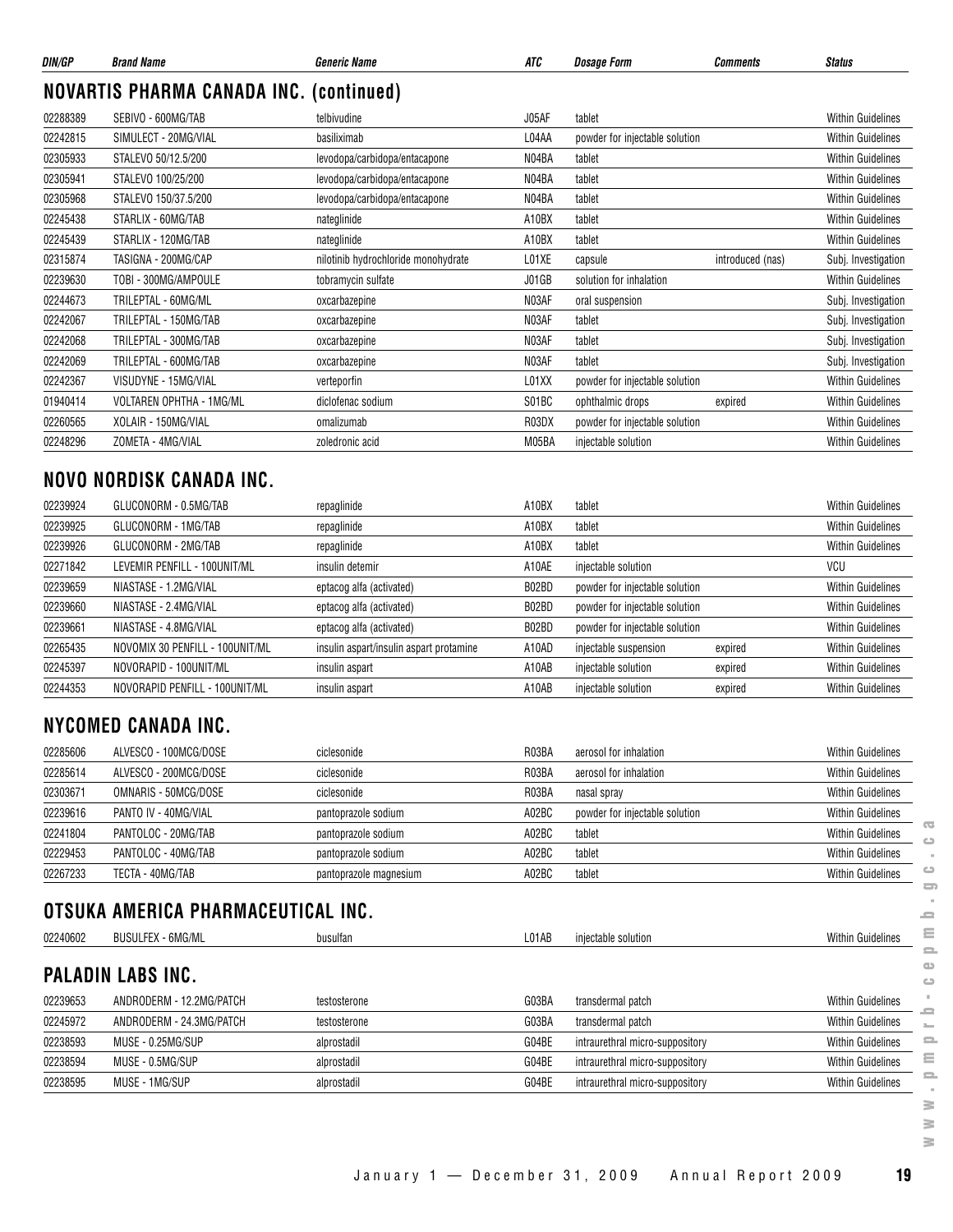| <b>PALADIN LABS INC. (continued)</b><br>OXYTROL - 36MG/PATCH<br>02254735<br>G04BD<br>transdermal patch<br>oxybutynin<br>TESTIM 1% - 5GM/TUBE<br>G03BA<br>topical gel<br>testosterone<br>TRELSTAR - 3.75MG/VIAL<br>L02AE<br>microgranules for injectable<br>triptorelin pamoate<br>suspen<br>L02AE<br>TRELSTAR LA - 11.25MG/VIAL<br>microgranules for injectable<br>triptorelin pamoate<br>suspen<br>N02AX<br>TRIDURAL - 100MG/TAB<br>tramadol hydrochloride<br>extended-release tablet<br>TRIDURAL - 200MG/TAB<br>N02AX<br>tramadol hydrochloride<br>extended-release tablet<br>N02AX<br>TRIDURAL - 300MG/TAB<br>tramadol hydrochloride<br>extended-release tablet<br>TRINIPATCH 0.2 - 22.4MG/PATCH<br>C01DA<br>transdermal patch<br>nitroglycerin<br>TRINIPATCH 0.4 - 44.8MG/PATCH<br>C01DA<br>transdermal patch<br>nitroglycerin<br>TRINIPATCH 0.6 - 67.2MG/PATCH<br>C01DA<br>nitroglycerin<br>transdermal patch<br>M03BX<br>ZANAFLEX - 4 MG/TAB<br>tizanidine/hydrochloride<br>tablet<br>expired<br>PFIZER CANADA INC.<br>01947664<br>ACCUPRIL - 5MG/TAB<br>quinapril hydrochloride<br>C09AA<br>tablet<br>C09AA<br>ACCUPRIL - 10MG/TAB<br>quinapril hydrochloride<br>tablet<br>01947680<br>ACCUPRIL - 20MG/TAB<br>C09AA<br>tablet<br>quinapril hydrochloride<br>ACCUPRIL - 40MG/TAB<br>quinapril hydrochloride<br>C09AA<br>tablet<br>02237367<br>ACCURETIC 10/12.5<br>C09BA<br>quinapril hydrochloride/hydrochlorothiazide<br>tablet<br>ACCURETIC 20/12.5<br>quinapril hydrochloride/hydrochlorothiazide<br>C09BA<br>tablet<br>02237369<br>C09BA<br>ACCURETIC 20/25<br>quinapril hydrochloride/hydrochlorothiazide<br>tablet<br>02071002<br>ADRIAMYCIN PFS - 2MG/ML<br>L01DB<br>doxorubicin hydrochloride<br>injectable solution<br>expired<br>02232043<br>ARICEPT - 5MG/TAB<br>N06DA<br>donepezil hydrochloride<br>tablet<br>02232044<br>ARICEPT - 10MG/TAB<br>N06DA<br>donepezil hydrochloride<br>tablet<br>02269457<br>ARICEPT RDT - 5MG/TAB<br>N06DA<br>donepezil hydrochloride<br>rapidly disintegrating tablet<br>02269465<br>ARICEPT RDT - 10MG/TAB<br>N06DA<br>donepezil hydrochloride<br>rapidly disintegrating tablet<br>02242705<br>L02BG<br>tablet<br>AROMASIN - 25MG/TAB<br>exemestane<br>01917056<br>ARTHROTEC 0.2/50<br>M01AB<br>tablet<br>misoprostol/diclofenac sodium<br><b>Within Guidelines</b><br>02229837<br>ARTHROTEC 0.2/75<br>M01AB<br>tablet<br><b>Within Guidelines</b><br>misoprostol/diclofenac sodium<br>02273233<br>CADUET 5/10<br>C10AA<br>tablet<br>amlodipine besylate/atorvastatin calcium<br>02273241<br>CADUET 5/20<br>C10AA<br>amlodipine besylate/atorvastatin calcium<br>tablet<br>Within Guidelines<br>02273268<br>CADUET 5/40<br>C10AA<br><b>Within Guidelines</b><br>amlodipine besylate/atorvastatin calcium<br>tablet<br>C10AA<br>02273276<br>CADUET 5/80<br>tablet<br><b>Within Guidelines</b><br>amlodipine besylate/atoryastatin calcium<br>02273284<br>CADUET 10/10<br>amlodipine besylate/atorvastatin calcium<br>C <sub>10</sub> AA<br>tablet<br><b>Within Guidelines</b><br>02273292<br>C10AA<br>CADUET 10/20<br>amlodipine besylate/atorvastatin calcium<br><b>Within Guidelines</b><br>tablet<br>02273306<br>CADUET 10/40<br>C10AA<br>amlodipine besylate/atorvastatin calcium<br>tablet<br><b>Within Guidelines</b><br>02273314<br>CADUET 10/80<br>C10AA<br><b>Within Guidelines</b><br>amlodipine besylate/atorvastatin calcium<br>tablet<br>CAMPTOSAR - 20MG/ML<br>L01XX<br>02231622<br>irinotecan hydrochloride<br>injectable solution<br>Subj. Investigation<br>02239941<br>M01AH<br>CELEBREX - 100MG/CAP<br><b>Within Guidelines</b><br>celecoxib<br>capsule<br>02239942<br>CELEBREX - 200MG/CAP<br>celecoxib<br>M01AH<br><b>Within Guidelines</b><br>capsule<br>02299844<br>J05AX<br>CELSENTRI - 150MG/TAB<br><b>Within Guidelines</b><br>maraviroc<br>tablet<br>02299852<br>CELSENTRI - 300MG/TAB<br>J05AX<br>tablet<br><b>Within Guidelines</b><br>maraviroc<br>02291177<br>CHAMPIX - 0.5MG/TAB<br>N07BA<br>varenicline tartrate<br>tablet<br><b>Within Guidelines</b><br>02291185<br>N07BA<br>CHAMPIX - 1MG/TAB<br><b>Within Guidelines</b><br>varenicline tartrate<br>tablet<br>N07BA<br>02298309<br>CHAMPIX 0.5/1.0<br>tablet<br><b>Within Guidelines</b><br>varenicline tartrate<br>02132680<br>C10AC<br>COLESTID - 1000MG/TAB<br>colestipol hydrochloride<br>tablet<br><b>Within Guidelines</b><br>02239064<br>DETROL - 1MG/TAB<br>tolterodine tartrate<br>G04BD<br>tablet<br><b>Within Guidelines</b> | DIN/GP   | <b>Brand Name</b> | <b>Generic Name</b>  | ATC   | <b>Dosage Form</b> | <b>Comments</b> | <b>Status</b>            |
|-------------------------------------------------------------------------------------------------------------------------------------------------------------------------------------------------------------------------------------------------------------------------------------------------------------------------------------------------------------------------------------------------------------------------------------------------------------------------------------------------------------------------------------------------------------------------------------------------------------------------------------------------------------------------------------------------------------------------------------------------------------------------------------------------------------------------------------------------------------------------------------------------------------------------------------------------------------------------------------------------------------------------------------------------------------------------------------------------------------------------------------------------------------------------------------------------------------------------------------------------------------------------------------------------------------------------------------------------------------------------------------------------------------------------------------------------------------------------------------------------------------------------------------------------------------------------------------------------------------------------------------------------------------------------------------------------------------------------------------------------------------------------------------------------------------------------------------------------------------------------------------------------------------------------------------------------------------------------------------------------------------------------------------------------------------------------------------------------------------------------------------------------------------------------------------------------------------------------------------------------------------------------------------------------------------------------------------------------------------------------------------------------------------------------------------------------------------------------------------------------------------------------------------------------------------------------------------------------------------------------------------------------------------------------------------------------------------------------------------------------------------------------------------------------------------------------------------------------------------------------------------------------------------------------------------------------------------------------------------------------------------------------------------------------------------------------------------------------------------------------------------------------------------------------------------------------------------------------------------------------------------------------------------------------------------------------------------------------------------------------------------------------------------------------------------------------------------------------------------------------------------------------------------------------------------------------------------------------------------------------------------------------------------------------------------------------------------------------------------------------------------------------------------------------------------------------------------------------------------------------------------------------------------------------------------------------------------------------------------------------------------------------------------------------------------------------------------------------------------------------------------------------------------------------------------------------------------------------------------------------------------------------------------------------------------------------------------------------------------------------------------------------------------------------------------------------------------------------------|----------|-------------------|----------------------|-------|--------------------|-----------------|--------------------------|
|                                                                                                                                                                                                                                                                                                                                                                                                                                                                                                                                                                                                                                                                                                                                                                                                                                                                                                                                                                                                                                                                                                                                                                                                                                                                                                                                                                                                                                                                                                                                                                                                                                                                                                                                                                                                                                                                                                                                                                                                                                                                                                                                                                                                                                                                                                                                                                                                                                                                                                                                                                                                                                                                                                                                                                                                                                                                                                                                                                                                                                                                                                                                                                                                                                                                                                                                                                                                                                                                                                                                                                                                                                                                                                                                                                                                                                                                                                                                                                                                                                                                                                                                                                                                                                                                                                                                                                                                                                                                               |          |                   |                      |       |                    |                 |                          |
|                                                                                                                                                                                                                                                                                                                                                                                                                                                                                                                                                                                                                                                                                                                                                                                                                                                                                                                                                                                                                                                                                                                                                                                                                                                                                                                                                                                                                                                                                                                                                                                                                                                                                                                                                                                                                                                                                                                                                                                                                                                                                                                                                                                                                                                                                                                                                                                                                                                                                                                                                                                                                                                                                                                                                                                                                                                                                                                                                                                                                                                                                                                                                                                                                                                                                                                                                                                                                                                                                                                                                                                                                                                                                                                                                                                                                                                                                                                                                                                                                                                                                                                                                                                                                                                                                                                                                                                                                                                                               |          |                   |                      |       |                    |                 | <b>Within Guidelines</b> |
|                                                                                                                                                                                                                                                                                                                                                                                                                                                                                                                                                                                                                                                                                                                                                                                                                                                                                                                                                                                                                                                                                                                                                                                                                                                                                                                                                                                                                                                                                                                                                                                                                                                                                                                                                                                                                                                                                                                                                                                                                                                                                                                                                                                                                                                                                                                                                                                                                                                                                                                                                                                                                                                                                                                                                                                                                                                                                                                                                                                                                                                                                                                                                                                                                                                                                                                                                                                                                                                                                                                                                                                                                                                                                                                                                                                                                                                                                                                                                                                                                                                                                                                                                                                                                                                                                                                                                                                                                                                                               | 02280248 |                   |                      |       |                    |                 | <b>Within Guidelines</b> |
|                                                                                                                                                                                                                                                                                                                                                                                                                                                                                                                                                                                                                                                                                                                                                                                                                                                                                                                                                                                                                                                                                                                                                                                                                                                                                                                                                                                                                                                                                                                                                                                                                                                                                                                                                                                                                                                                                                                                                                                                                                                                                                                                                                                                                                                                                                                                                                                                                                                                                                                                                                                                                                                                                                                                                                                                                                                                                                                                                                                                                                                                                                                                                                                                                                                                                                                                                                                                                                                                                                                                                                                                                                                                                                                                                                                                                                                                                                                                                                                                                                                                                                                                                                                                                                                                                                                                                                                                                                                                               | 02240000 |                   |                      |       |                    |                 | <b>Within Guidelines</b> |
|                                                                                                                                                                                                                                                                                                                                                                                                                                                                                                                                                                                                                                                                                                                                                                                                                                                                                                                                                                                                                                                                                                                                                                                                                                                                                                                                                                                                                                                                                                                                                                                                                                                                                                                                                                                                                                                                                                                                                                                                                                                                                                                                                                                                                                                                                                                                                                                                                                                                                                                                                                                                                                                                                                                                                                                                                                                                                                                                                                                                                                                                                                                                                                                                                                                                                                                                                                                                                                                                                                                                                                                                                                                                                                                                                                                                                                                                                                                                                                                                                                                                                                                                                                                                                                                                                                                                                                                                                                                                               | 02243856 |                   |                      |       |                    |                 | <b>Within Guidelines</b> |
|                                                                                                                                                                                                                                                                                                                                                                                                                                                                                                                                                                                                                                                                                                                                                                                                                                                                                                                                                                                                                                                                                                                                                                                                                                                                                                                                                                                                                                                                                                                                                                                                                                                                                                                                                                                                                                                                                                                                                                                                                                                                                                                                                                                                                                                                                                                                                                                                                                                                                                                                                                                                                                                                                                                                                                                                                                                                                                                                                                                                                                                                                                                                                                                                                                                                                                                                                                                                                                                                                                                                                                                                                                                                                                                                                                                                                                                                                                                                                                                                                                                                                                                                                                                                                                                                                                                                                                                                                                                                               | 02296381 |                   |                      |       |                    |                 | <b>Within Guidelines</b> |
|                                                                                                                                                                                                                                                                                                                                                                                                                                                                                                                                                                                                                                                                                                                                                                                                                                                                                                                                                                                                                                                                                                                                                                                                                                                                                                                                                                                                                                                                                                                                                                                                                                                                                                                                                                                                                                                                                                                                                                                                                                                                                                                                                                                                                                                                                                                                                                                                                                                                                                                                                                                                                                                                                                                                                                                                                                                                                                                                                                                                                                                                                                                                                                                                                                                                                                                                                                                                                                                                                                                                                                                                                                                                                                                                                                                                                                                                                                                                                                                                                                                                                                                                                                                                                                                                                                                                                                                                                                                                               | 02296403 |                   |                      |       |                    |                 | <b>Within Guidelines</b> |
|                                                                                                                                                                                                                                                                                                                                                                                                                                                                                                                                                                                                                                                                                                                                                                                                                                                                                                                                                                                                                                                                                                                                                                                                                                                                                                                                                                                                                                                                                                                                                                                                                                                                                                                                                                                                                                                                                                                                                                                                                                                                                                                                                                                                                                                                                                                                                                                                                                                                                                                                                                                                                                                                                                                                                                                                                                                                                                                                                                                                                                                                                                                                                                                                                                                                                                                                                                                                                                                                                                                                                                                                                                                                                                                                                                                                                                                                                                                                                                                                                                                                                                                                                                                                                                                                                                                                                                                                                                                                               | 02296411 |                   |                      |       |                    |                 | <b>Within Guidelines</b> |
|                                                                                                                                                                                                                                                                                                                                                                                                                                                                                                                                                                                                                                                                                                                                                                                                                                                                                                                                                                                                                                                                                                                                                                                                                                                                                                                                                                                                                                                                                                                                                                                                                                                                                                                                                                                                                                                                                                                                                                                                                                                                                                                                                                                                                                                                                                                                                                                                                                                                                                                                                                                                                                                                                                                                                                                                                                                                                                                                                                                                                                                                                                                                                                                                                                                                                                                                                                                                                                                                                                                                                                                                                                                                                                                                                                                                                                                                                                                                                                                                                                                                                                                                                                                                                                                                                                                                                                                                                                                                               | 02230732 |                   |                      |       |                    |                 | Subj. Investigation      |
|                                                                                                                                                                                                                                                                                                                                                                                                                                                                                                                                                                                                                                                                                                                                                                                                                                                                                                                                                                                                                                                                                                                                                                                                                                                                                                                                                                                                                                                                                                                                                                                                                                                                                                                                                                                                                                                                                                                                                                                                                                                                                                                                                                                                                                                                                                                                                                                                                                                                                                                                                                                                                                                                                                                                                                                                                                                                                                                                                                                                                                                                                                                                                                                                                                                                                                                                                                                                                                                                                                                                                                                                                                                                                                                                                                                                                                                                                                                                                                                                                                                                                                                                                                                                                                                                                                                                                                                                                                                                               | 02230733 |                   |                      |       |                    |                 | Subj. Investigation      |
|                                                                                                                                                                                                                                                                                                                                                                                                                                                                                                                                                                                                                                                                                                                                                                                                                                                                                                                                                                                                                                                                                                                                                                                                                                                                                                                                                                                                                                                                                                                                                                                                                                                                                                                                                                                                                                                                                                                                                                                                                                                                                                                                                                                                                                                                                                                                                                                                                                                                                                                                                                                                                                                                                                                                                                                                                                                                                                                                                                                                                                                                                                                                                                                                                                                                                                                                                                                                                                                                                                                                                                                                                                                                                                                                                                                                                                                                                                                                                                                                                                                                                                                                                                                                                                                                                                                                                                                                                                                                               | 02230734 |                   |                      |       |                    |                 | Subj. Investigation      |
|                                                                                                                                                                                                                                                                                                                                                                                                                                                                                                                                                                                                                                                                                                                                                                                                                                                                                                                                                                                                                                                                                                                                                                                                                                                                                                                                                                                                                                                                                                                                                                                                                                                                                                                                                                                                                                                                                                                                                                                                                                                                                                                                                                                                                                                                                                                                                                                                                                                                                                                                                                                                                                                                                                                                                                                                                                                                                                                                                                                                                                                                                                                                                                                                                                                                                                                                                                                                                                                                                                                                                                                                                                                                                                                                                                                                                                                                                                                                                                                                                                                                                                                                                                                                                                                                                                                                                                                                                                                                               | 02239170 |                   |                      |       |                    |                 | <b>Within Guidelines</b> |
|                                                                                                                                                                                                                                                                                                                                                                                                                                                                                                                                                                                                                                                                                                                                                                                                                                                                                                                                                                                                                                                                                                                                                                                                                                                                                                                                                                                                                                                                                                                                                                                                                                                                                                                                                                                                                                                                                                                                                                                                                                                                                                                                                                                                                                                                                                                                                                                                                                                                                                                                                                                                                                                                                                                                                                                                                                                                                                                                                                                                                                                                                                                                                                                                                                                                                                                                                                                                                                                                                                                                                                                                                                                                                                                                                                                                                                                                                                                                                                                                                                                                                                                                                                                                                                                                                                                                                                                                                                                                               |          |                   |                      |       |                    |                 |                          |
|                                                                                                                                                                                                                                                                                                                                                                                                                                                                                                                                                                                                                                                                                                                                                                                                                                                                                                                                                                                                                                                                                                                                                                                                                                                                                                                                                                                                                                                                                                                                                                                                                                                                                                                                                                                                                                                                                                                                                                                                                                                                                                                                                                                                                                                                                                                                                                                                                                                                                                                                                                                                                                                                                                                                                                                                                                                                                                                                                                                                                                                                                                                                                                                                                                                                                                                                                                                                                                                                                                                                                                                                                                                                                                                                                                                                                                                                                                                                                                                                                                                                                                                                                                                                                                                                                                                                                                                                                                                                               |          |                   |                      |       |                    |                 | <b>Within Guidelines</b> |
|                                                                                                                                                                                                                                                                                                                                                                                                                                                                                                                                                                                                                                                                                                                                                                                                                                                                                                                                                                                                                                                                                                                                                                                                                                                                                                                                                                                                                                                                                                                                                                                                                                                                                                                                                                                                                                                                                                                                                                                                                                                                                                                                                                                                                                                                                                                                                                                                                                                                                                                                                                                                                                                                                                                                                                                                                                                                                                                                                                                                                                                                                                                                                                                                                                                                                                                                                                                                                                                                                                                                                                                                                                                                                                                                                                                                                                                                                                                                                                                                                                                                                                                                                                                                                                                                                                                                                                                                                                                                               | 01947672 |                   |                      |       |                    |                 | <b>Within Guidelines</b> |
|                                                                                                                                                                                                                                                                                                                                                                                                                                                                                                                                                                                                                                                                                                                                                                                                                                                                                                                                                                                                                                                                                                                                                                                                                                                                                                                                                                                                                                                                                                                                                                                                                                                                                                                                                                                                                                                                                                                                                                                                                                                                                                                                                                                                                                                                                                                                                                                                                                                                                                                                                                                                                                                                                                                                                                                                                                                                                                                                                                                                                                                                                                                                                                                                                                                                                                                                                                                                                                                                                                                                                                                                                                                                                                                                                                                                                                                                                                                                                                                                                                                                                                                                                                                                                                                                                                                                                                                                                                                                               |          |                   |                      |       |                    |                 | <b>Within Guidelines</b> |
|                                                                                                                                                                                                                                                                                                                                                                                                                                                                                                                                                                                                                                                                                                                                                                                                                                                                                                                                                                                                                                                                                                                                                                                                                                                                                                                                                                                                                                                                                                                                                                                                                                                                                                                                                                                                                                                                                                                                                                                                                                                                                                                                                                                                                                                                                                                                                                                                                                                                                                                                                                                                                                                                                                                                                                                                                                                                                                                                                                                                                                                                                                                                                                                                                                                                                                                                                                                                                                                                                                                                                                                                                                                                                                                                                                                                                                                                                                                                                                                                                                                                                                                                                                                                                                                                                                                                                                                                                                                                               | 01947699 |                   |                      |       |                    |                 | <b>Within Guidelines</b> |
|                                                                                                                                                                                                                                                                                                                                                                                                                                                                                                                                                                                                                                                                                                                                                                                                                                                                                                                                                                                                                                                                                                                                                                                                                                                                                                                                                                                                                                                                                                                                                                                                                                                                                                                                                                                                                                                                                                                                                                                                                                                                                                                                                                                                                                                                                                                                                                                                                                                                                                                                                                                                                                                                                                                                                                                                                                                                                                                                                                                                                                                                                                                                                                                                                                                                                                                                                                                                                                                                                                                                                                                                                                                                                                                                                                                                                                                                                                                                                                                                                                                                                                                                                                                                                                                                                                                                                                                                                                                                               |          |                   |                      |       |                    |                 | <b>Within Guidelines</b> |
|                                                                                                                                                                                                                                                                                                                                                                                                                                                                                                                                                                                                                                                                                                                                                                                                                                                                                                                                                                                                                                                                                                                                                                                                                                                                                                                                                                                                                                                                                                                                                                                                                                                                                                                                                                                                                                                                                                                                                                                                                                                                                                                                                                                                                                                                                                                                                                                                                                                                                                                                                                                                                                                                                                                                                                                                                                                                                                                                                                                                                                                                                                                                                                                                                                                                                                                                                                                                                                                                                                                                                                                                                                                                                                                                                                                                                                                                                                                                                                                                                                                                                                                                                                                                                                                                                                                                                                                                                                                                               | 02237368 |                   |                      |       |                    |                 | <b>Within Guidelines</b> |
|                                                                                                                                                                                                                                                                                                                                                                                                                                                                                                                                                                                                                                                                                                                                                                                                                                                                                                                                                                                                                                                                                                                                                                                                                                                                                                                                                                                                                                                                                                                                                                                                                                                                                                                                                                                                                                                                                                                                                                                                                                                                                                                                                                                                                                                                                                                                                                                                                                                                                                                                                                                                                                                                                                                                                                                                                                                                                                                                                                                                                                                                                                                                                                                                                                                                                                                                                                                                                                                                                                                                                                                                                                                                                                                                                                                                                                                                                                                                                                                                                                                                                                                                                                                                                                                                                                                                                                                                                                                                               |          |                   |                      |       |                    |                 | <b>Within Guidelines</b> |
|                                                                                                                                                                                                                                                                                                                                                                                                                                                                                                                                                                                                                                                                                                                                                                                                                                                                                                                                                                                                                                                                                                                                                                                                                                                                                                                                                                                                                                                                                                                                                                                                                                                                                                                                                                                                                                                                                                                                                                                                                                                                                                                                                                                                                                                                                                                                                                                                                                                                                                                                                                                                                                                                                                                                                                                                                                                                                                                                                                                                                                                                                                                                                                                                                                                                                                                                                                                                                                                                                                                                                                                                                                                                                                                                                                                                                                                                                                                                                                                                                                                                                                                                                                                                                                                                                                                                                                                                                                                                               |          |                   |                      |       |                    |                 | Subj. Investigation      |
|                                                                                                                                                                                                                                                                                                                                                                                                                                                                                                                                                                                                                                                                                                                                                                                                                                                                                                                                                                                                                                                                                                                                                                                                                                                                                                                                                                                                                                                                                                                                                                                                                                                                                                                                                                                                                                                                                                                                                                                                                                                                                                                                                                                                                                                                                                                                                                                                                                                                                                                                                                                                                                                                                                                                                                                                                                                                                                                                                                                                                                                                                                                                                                                                                                                                                                                                                                                                                                                                                                                                                                                                                                                                                                                                                                                                                                                                                                                                                                                                                                                                                                                                                                                                                                                                                                                                                                                                                                                                               |          |                   |                      |       |                    |                 | <b>Within Guidelines</b> |
|                                                                                                                                                                                                                                                                                                                                                                                                                                                                                                                                                                                                                                                                                                                                                                                                                                                                                                                                                                                                                                                                                                                                                                                                                                                                                                                                                                                                                                                                                                                                                                                                                                                                                                                                                                                                                                                                                                                                                                                                                                                                                                                                                                                                                                                                                                                                                                                                                                                                                                                                                                                                                                                                                                                                                                                                                                                                                                                                                                                                                                                                                                                                                                                                                                                                                                                                                                                                                                                                                                                                                                                                                                                                                                                                                                                                                                                                                                                                                                                                                                                                                                                                                                                                                                                                                                                                                                                                                                                                               |          |                   |                      |       |                    |                 | <b>Within Guidelines</b> |
|                                                                                                                                                                                                                                                                                                                                                                                                                                                                                                                                                                                                                                                                                                                                                                                                                                                                                                                                                                                                                                                                                                                                                                                                                                                                                                                                                                                                                                                                                                                                                                                                                                                                                                                                                                                                                                                                                                                                                                                                                                                                                                                                                                                                                                                                                                                                                                                                                                                                                                                                                                                                                                                                                                                                                                                                                                                                                                                                                                                                                                                                                                                                                                                                                                                                                                                                                                                                                                                                                                                                                                                                                                                                                                                                                                                                                                                                                                                                                                                                                                                                                                                                                                                                                                                                                                                                                                                                                                                                               |          |                   |                      |       |                    |                 | <b>Within Guidelines</b> |
|                                                                                                                                                                                                                                                                                                                                                                                                                                                                                                                                                                                                                                                                                                                                                                                                                                                                                                                                                                                                                                                                                                                                                                                                                                                                                                                                                                                                                                                                                                                                                                                                                                                                                                                                                                                                                                                                                                                                                                                                                                                                                                                                                                                                                                                                                                                                                                                                                                                                                                                                                                                                                                                                                                                                                                                                                                                                                                                                                                                                                                                                                                                                                                                                                                                                                                                                                                                                                                                                                                                                                                                                                                                                                                                                                                                                                                                                                                                                                                                                                                                                                                                                                                                                                                                                                                                                                                                                                                                                               |          |                   |                      |       |                    |                 | <b>Within Guidelines</b> |
|                                                                                                                                                                                                                                                                                                                                                                                                                                                                                                                                                                                                                                                                                                                                                                                                                                                                                                                                                                                                                                                                                                                                                                                                                                                                                                                                                                                                                                                                                                                                                                                                                                                                                                                                                                                                                                                                                                                                                                                                                                                                                                                                                                                                                                                                                                                                                                                                                                                                                                                                                                                                                                                                                                                                                                                                                                                                                                                                                                                                                                                                                                                                                                                                                                                                                                                                                                                                                                                                                                                                                                                                                                                                                                                                                                                                                                                                                                                                                                                                                                                                                                                                                                                                                                                                                                                                                                                                                                                                               |          |                   |                      |       |                    |                 | <b>Within Guidelines</b> |
|                                                                                                                                                                                                                                                                                                                                                                                                                                                                                                                                                                                                                                                                                                                                                                                                                                                                                                                                                                                                                                                                                                                                                                                                                                                                                                                                                                                                                                                                                                                                                                                                                                                                                                                                                                                                                                                                                                                                                                                                                                                                                                                                                                                                                                                                                                                                                                                                                                                                                                                                                                                                                                                                                                                                                                                                                                                                                                                                                                                                                                                                                                                                                                                                                                                                                                                                                                                                                                                                                                                                                                                                                                                                                                                                                                                                                                                                                                                                                                                                                                                                                                                                                                                                                                                                                                                                                                                                                                                                               |          |                   |                      |       |                    |                 |                          |
|                                                                                                                                                                                                                                                                                                                                                                                                                                                                                                                                                                                                                                                                                                                                                                                                                                                                                                                                                                                                                                                                                                                                                                                                                                                                                                                                                                                                                                                                                                                                                                                                                                                                                                                                                                                                                                                                                                                                                                                                                                                                                                                                                                                                                                                                                                                                                                                                                                                                                                                                                                                                                                                                                                                                                                                                                                                                                                                                                                                                                                                                                                                                                                                                                                                                                                                                                                                                                                                                                                                                                                                                                                                                                                                                                                                                                                                                                                                                                                                                                                                                                                                                                                                                                                                                                                                                                                                                                                                                               |          |                   |                      |       |                    |                 |                          |
|                                                                                                                                                                                                                                                                                                                                                                                                                                                                                                                                                                                                                                                                                                                                                                                                                                                                                                                                                                                                                                                                                                                                                                                                                                                                                                                                                                                                                                                                                                                                                                                                                                                                                                                                                                                                                                                                                                                                                                                                                                                                                                                                                                                                                                                                                                                                                                                                                                                                                                                                                                                                                                                                                                                                                                                                                                                                                                                                                                                                                                                                                                                                                                                                                                                                                                                                                                                                                                                                                                                                                                                                                                                                                                                                                                                                                                                                                                                                                                                                                                                                                                                                                                                                                                                                                                                                                                                                                                                                               |          |                   |                      |       |                    |                 | <b>Within Guidelines</b> |
|                                                                                                                                                                                                                                                                                                                                                                                                                                                                                                                                                                                                                                                                                                                                                                                                                                                                                                                                                                                                                                                                                                                                                                                                                                                                                                                                                                                                                                                                                                                                                                                                                                                                                                                                                                                                                                                                                                                                                                                                                                                                                                                                                                                                                                                                                                                                                                                                                                                                                                                                                                                                                                                                                                                                                                                                                                                                                                                                                                                                                                                                                                                                                                                                                                                                                                                                                                                                                                                                                                                                                                                                                                                                                                                                                                                                                                                                                                                                                                                                                                                                                                                                                                                                                                                                                                                                                                                                                                                                               |          |                   |                      |       |                    |                 |                          |
|                                                                                                                                                                                                                                                                                                                                                                                                                                                                                                                                                                                                                                                                                                                                                                                                                                                                                                                                                                                                                                                                                                                                                                                                                                                                                                                                                                                                                                                                                                                                                                                                                                                                                                                                                                                                                                                                                                                                                                                                                                                                                                                                                                                                                                                                                                                                                                                                                                                                                                                                                                                                                                                                                                                                                                                                                                                                                                                                                                                                                                                                                                                                                                                                                                                                                                                                                                                                                                                                                                                                                                                                                                                                                                                                                                                                                                                                                                                                                                                                                                                                                                                                                                                                                                                                                                                                                                                                                                                                               |          |                   |                      |       |                    |                 |                          |
|                                                                                                                                                                                                                                                                                                                                                                                                                                                                                                                                                                                                                                                                                                                                                                                                                                                                                                                                                                                                                                                                                                                                                                                                                                                                                                                                                                                                                                                                                                                                                                                                                                                                                                                                                                                                                                                                                                                                                                                                                                                                                                                                                                                                                                                                                                                                                                                                                                                                                                                                                                                                                                                                                                                                                                                                                                                                                                                                                                                                                                                                                                                                                                                                                                                                                                                                                                                                                                                                                                                                                                                                                                                                                                                                                                                                                                                                                                                                                                                                                                                                                                                                                                                                                                                                                                                                                                                                                                                                               |          |                   |                      |       |                    |                 |                          |
|                                                                                                                                                                                                                                                                                                                                                                                                                                                                                                                                                                                                                                                                                                                                                                                                                                                                                                                                                                                                                                                                                                                                                                                                                                                                                                                                                                                                                                                                                                                                                                                                                                                                                                                                                                                                                                                                                                                                                                                                                                                                                                                                                                                                                                                                                                                                                                                                                                                                                                                                                                                                                                                                                                                                                                                                                                                                                                                                                                                                                                                                                                                                                                                                                                                                                                                                                                                                                                                                                                                                                                                                                                                                                                                                                                                                                                                                                                                                                                                                                                                                                                                                                                                                                                                                                                                                                                                                                                                                               |          |                   |                      |       |                    |                 |                          |
|                                                                                                                                                                                                                                                                                                                                                                                                                                                                                                                                                                                                                                                                                                                                                                                                                                                                                                                                                                                                                                                                                                                                                                                                                                                                                                                                                                                                                                                                                                                                                                                                                                                                                                                                                                                                                                                                                                                                                                                                                                                                                                                                                                                                                                                                                                                                                                                                                                                                                                                                                                                                                                                                                                                                                                                                                                                                                                                                                                                                                                                                                                                                                                                                                                                                                                                                                                                                                                                                                                                                                                                                                                                                                                                                                                                                                                                                                                                                                                                                                                                                                                                                                                                                                                                                                                                                                                                                                                                                               |          |                   |                      |       |                    |                 |                          |
|                                                                                                                                                                                                                                                                                                                                                                                                                                                                                                                                                                                                                                                                                                                                                                                                                                                                                                                                                                                                                                                                                                                                                                                                                                                                                                                                                                                                                                                                                                                                                                                                                                                                                                                                                                                                                                                                                                                                                                                                                                                                                                                                                                                                                                                                                                                                                                                                                                                                                                                                                                                                                                                                                                                                                                                                                                                                                                                                                                                                                                                                                                                                                                                                                                                                                                                                                                                                                                                                                                                                                                                                                                                                                                                                                                                                                                                                                                                                                                                                                                                                                                                                                                                                                                                                                                                                                                                                                                                                               |          |                   |                      |       |                    |                 |                          |
|                                                                                                                                                                                                                                                                                                                                                                                                                                                                                                                                                                                                                                                                                                                                                                                                                                                                                                                                                                                                                                                                                                                                                                                                                                                                                                                                                                                                                                                                                                                                                                                                                                                                                                                                                                                                                                                                                                                                                                                                                                                                                                                                                                                                                                                                                                                                                                                                                                                                                                                                                                                                                                                                                                                                                                                                                                                                                                                                                                                                                                                                                                                                                                                                                                                                                                                                                                                                                                                                                                                                                                                                                                                                                                                                                                                                                                                                                                                                                                                                                                                                                                                                                                                                                                                                                                                                                                                                                                                                               |          |                   |                      |       |                    |                 |                          |
|                                                                                                                                                                                                                                                                                                                                                                                                                                                                                                                                                                                                                                                                                                                                                                                                                                                                                                                                                                                                                                                                                                                                                                                                                                                                                                                                                                                                                                                                                                                                                                                                                                                                                                                                                                                                                                                                                                                                                                                                                                                                                                                                                                                                                                                                                                                                                                                                                                                                                                                                                                                                                                                                                                                                                                                                                                                                                                                                                                                                                                                                                                                                                                                                                                                                                                                                                                                                                                                                                                                                                                                                                                                                                                                                                                                                                                                                                                                                                                                                                                                                                                                                                                                                                                                                                                                                                                                                                                                                               |          |                   |                      |       |                    |                 |                          |
|                                                                                                                                                                                                                                                                                                                                                                                                                                                                                                                                                                                                                                                                                                                                                                                                                                                                                                                                                                                                                                                                                                                                                                                                                                                                                                                                                                                                                                                                                                                                                                                                                                                                                                                                                                                                                                                                                                                                                                                                                                                                                                                                                                                                                                                                                                                                                                                                                                                                                                                                                                                                                                                                                                                                                                                                                                                                                                                                                                                                                                                                                                                                                                                                                                                                                                                                                                                                                                                                                                                                                                                                                                                                                                                                                                                                                                                                                                                                                                                                                                                                                                                                                                                                                                                                                                                                                                                                                                                                               |          |                   |                      |       |                    |                 |                          |
|                                                                                                                                                                                                                                                                                                                                                                                                                                                                                                                                                                                                                                                                                                                                                                                                                                                                                                                                                                                                                                                                                                                                                                                                                                                                                                                                                                                                                                                                                                                                                                                                                                                                                                                                                                                                                                                                                                                                                                                                                                                                                                                                                                                                                                                                                                                                                                                                                                                                                                                                                                                                                                                                                                                                                                                                                                                                                                                                                                                                                                                                                                                                                                                                                                                                                                                                                                                                                                                                                                                                                                                                                                                                                                                                                                                                                                                                                                                                                                                                                                                                                                                                                                                                                                                                                                                                                                                                                                                                               |          |                   |                      |       |                    |                 |                          |
|                                                                                                                                                                                                                                                                                                                                                                                                                                                                                                                                                                                                                                                                                                                                                                                                                                                                                                                                                                                                                                                                                                                                                                                                                                                                                                                                                                                                                                                                                                                                                                                                                                                                                                                                                                                                                                                                                                                                                                                                                                                                                                                                                                                                                                                                                                                                                                                                                                                                                                                                                                                                                                                                                                                                                                                                                                                                                                                                                                                                                                                                                                                                                                                                                                                                                                                                                                                                                                                                                                                                                                                                                                                                                                                                                                                                                                                                                                                                                                                                                                                                                                                                                                                                                                                                                                                                                                                                                                                                               |          |                   |                      |       |                    |                 |                          |
|                                                                                                                                                                                                                                                                                                                                                                                                                                                                                                                                                                                                                                                                                                                                                                                                                                                                                                                                                                                                                                                                                                                                                                                                                                                                                                                                                                                                                                                                                                                                                                                                                                                                                                                                                                                                                                                                                                                                                                                                                                                                                                                                                                                                                                                                                                                                                                                                                                                                                                                                                                                                                                                                                                                                                                                                                                                                                                                                                                                                                                                                                                                                                                                                                                                                                                                                                                                                                                                                                                                                                                                                                                                                                                                                                                                                                                                                                                                                                                                                                                                                                                                                                                                                                                                                                                                                                                                                                                                                               |          |                   |                      |       |                    |                 |                          |
|                                                                                                                                                                                                                                                                                                                                                                                                                                                                                                                                                                                                                                                                                                                                                                                                                                                                                                                                                                                                                                                                                                                                                                                                                                                                                                                                                                                                                                                                                                                                                                                                                                                                                                                                                                                                                                                                                                                                                                                                                                                                                                                                                                                                                                                                                                                                                                                                                                                                                                                                                                                                                                                                                                                                                                                                                                                                                                                                                                                                                                                                                                                                                                                                                                                                                                                                                                                                                                                                                                                                                                                                                                                                                                                                                                                                                                                                                                                                                                                                                                                                                                                                                                                                                                                                                                                                                                                                                                                                               |          |                   |                      |       |                    |                 |                          |
|                                                                                                                                                                                                                                                                                                                                                                                                                                                                                                                                                                                                                                                                                                                                                                                                                                                                                                                                                                                                                                                                                                                                                                                                                                                                                                                                                                                                                                                                                                                                                                                                                                                                                                                                                                                                                                                                                                                                                                                                                                                                                                                                                                                                                                                                                                                                                                                                                                                                                                                                                                                                                                                                                                                                                                                                                                                                                                                                                                                                                                                                                                                                                                                                                                                                                                                                                                                                                                                                                                                                                                                                                                                                                                                                                                                                                                                                                                                                                                                                                                                                                                                                                                                                                                                                                                                                                                                                                                                                               |          |                   |                      |       |                    |                 |                          |
|                                                                                                                                                                                                                                                                                                                                                                                                                                                                                                                                                                                                                                                                                                                                                                                                                                                                                                                                                                                                                                                                                                                                                                                                                                                                                                                                                                                                                                                                                                                                                                                                                                                                                                                                                                                                                                                                                                                                                                                                                                                                                                                                                                                                                                                                                                                                                                                                                                                                                                                                                                                                                                                                                                                                                                                                                                                                                                                                                                                                                                                                                                                                                                                                                                                                                                                                                                                                                                                                                                                                                                                                                                                                                                                                                                                                                                                                                                                                                                                                                                                                                                                                                                                                                                                                                                                                                                                                                                                                               |          |                   |                      |       |                    |                 |                          |
|                                                                                                                                                                                                                                                                                                                                                                                                                                                                                                                                                                                                                                                                                                                                                                                                                                                                                                                                                                                                                                                                                                                                                                                                                                                                                                                                                                                                                                                                                                                                                                                                                                                                                                                                                                                                                                                                                                                                                                                                                                                                                                                                                                                                                                                                                                                                                                                                                                                                                                                                                                                                                                                                                                                                                                                                                                                                                                                                                                                                                                                                                                                                                                                                                                                                                                                                                                                                                                                                                                                                                                                                                                                                                                                                                                                                                                                                                                                                                                                                                                                                                                                                                                                                                                                                                                                                                                                                                                                                               |          |                   |                      |       |                    |                 |                          |
|                                                                                                                                                                                                                                                                                                                                                                                                                                                                                                                                                                                                                                                                                                                                                                                                                                                                                                                                                                                                                                                                                                                                                                                                                                                                                                                                                                                                                                                                                                                                                                                                                                                                                                                                                                                                                                                                                                                                                                                                                                                                                                                                                                                                                                                                                                                                                                                                                                                                                                                                                                                                                                                                                                                                                                                                                                                                                                                                                                                                                                                                                                                                                                                                                                                                                                                                                                                                                                                                                                                                                                                                                                                                                                                                                                                                                                                                                                                                                                                                                                                                                                                                                                                                                                                                                                                                                                                                                                                                               |          |                   |                      |       |                    |                 |                          |
|                                                                                                                                                                                                                                                                                                                                                                                                                                                                                                                                                                                                                                                                                                                                                                                                                                                                                                                                                                                                                                                                                                                                                                                                                                                                                                                                                                                                                                                                                                                                                                                                                                                                                                                                                                                                                                                                                                                                                                                                                                                                                                                                                                                                                                                                                                                                                                                                                                                                                                                                                                                                                                                                                                                                                                                                                                                                                                                                                                                                                                                                                                                                                                                                                                                                                                                                                                                                                                                                                                                                                                                                                                                                                                                                                                                                                                                                                                                                                                                                                                                                                                                                                                                                                                                                                                                                                                                                                                                                               | 02239065 | DETROL - 2MG/TAB  | tolterodine tartrate | G04BD | tablet             |                 | <b>Within Guidelines</b> |

**www.pmprb-cepmb.gc.ca** $\equiv$  $\sim$  $\geq$  $\geq$ 

 $\geq$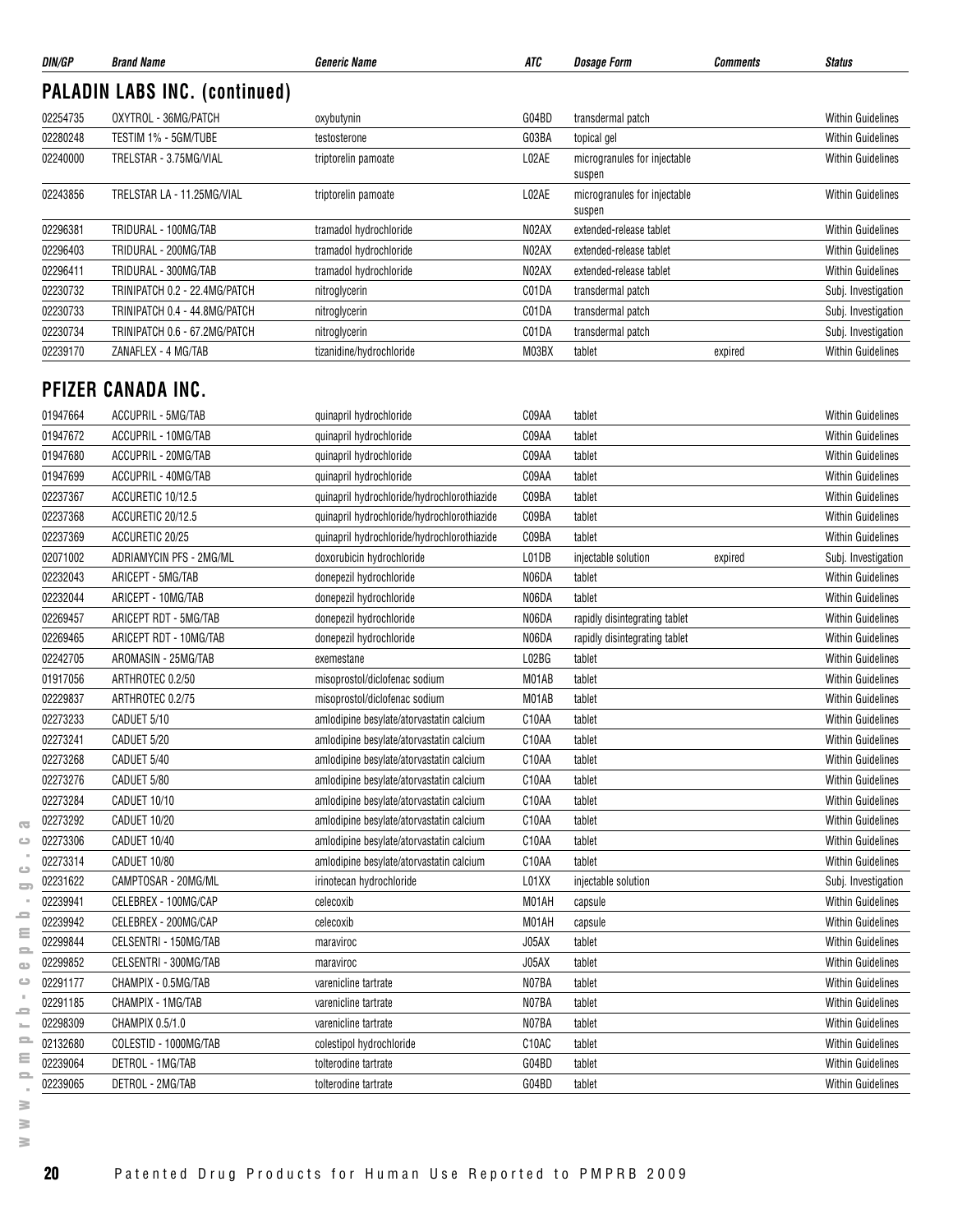| DIN/GP   | <b>Brand Name</b>              | <b>Generic Name</b>         | ATC   | <i><b>Dosage Form</b></i>      | <b>Status</b><br><b>Comments</b>                               |
|----------|--------------------------------|-----------------------------|-------|--------------------------------|----------------------------------------------------------------|
|          | PFIZER CANADA INC. (continued) |                             |       |                                |                                                                |
| 02244612 | DETROL LA - 2MG/CAP            | tolterodine tartrate        | G04BD | extended-release capsule       | <b>Within Guidelines</b>                                       |
| 02244613 | DETROL LA - 4MG/CAP            | tolterodine tartrate        | G04BD | extended-release capsule       | <b>Within Guidelines</b>                                       |
| 00891835 | DIFLUCAN - 2MG/ML              | fluconazole                 | J02AC | injectable solution            | Subj. Investigation                                            |
| 02302160 | ERAXIS - 100MG/VIAL            | anidulafungin               | J02AX | powder for injectable solution | <b>Within Guidelines</b>                                       |
| 02168898 | ESTRING - 2MG/RING             | estradiol                   | G03CA | vaginal ring                   | <b>Within Guidelines</b>                                       |
| 02282496 | <b>IDAMYCIN PFS - 1MG/ML</b>   | idarubicin hydrochloride    | L01DB | injectable solution            | <b>Within Guidelines</b>                                       |
| 02230711 | LIPITOR - 10MG/TAB             | atorvastatin calcium        | C10AA | tablet                         | <b>Within Guidelines</b>                                       |
| 02230713 | LIPITOR - 20MG/TAB             | atorvastatin calcium        | C10AA | tablet                         | <b>Within Guidelines</b>                                       |
| 02230714 | LIPITOR - 40MG/TAB             | atorvastatin calcium        | C10AA | tablet                         | <b>Within Guidelines</b>                                       |
| 02243097 | LIPITOR - 80MG/TAB             | atorvastatin calcium        | C10AA | tablet                         | <b>Within Guidelines</b>                                       |
| 02268418 | LYRICA - 25MG/CAP              | pregabalin                  | N03AX | capsule                        | <b>Within Guidelines</b>                                       |
| 02268426 | LYRICA - 50MG/CAP              | pregabalin                  | N03AX | capsule                        | <b>Within Guidelines</b>                                       |
| 02268434 | LYRICA - 75MG/CAP              | pregabalin                  | N03AX | capsule                        | <b>Within Guidelines</b>                                       |
| 02268450 | LYRICA - 150MG/CAP             | pregabalin                  | N03AX | capsule                        | <b>Within Guidelines</b>                                       |
| 02268485 | LYRICA - 300MG/CAP             | pregabalin                  | N03AX | capsule                        | <b>Within Guidelines</b>                                       |
| 02084260 | NEURONTIN - 100MG/CAP          | gabapentin                  | N03AX | capsule                        | <b>Within Guidelines</b>                                       |
| 02084279 | NEURONTIN - 300MG/CAP          | gabapentin                  | N03AX | capsule                        | <b>Within Guidelines</b>                                       |
| 02084287 | NEURONTIN - 400MG/CAP          | gabapentin                  | N03AX | capsule                        | <b>Within Guidelines</b>                                       |
| 02239717 | NEURONTIN - 600MG/TAB          | gabapentin                  | N03AX | tablet                         | <b>Within Guidelines</b>                                       |
| 02239718 | NEURONTIN - 800MG/TAB          | gabapentin                  | N03AX | tablet                         | <b>Within Guidelines</b>                                       |
| 00878928 | NORVASC - 5MG/TAB              | amlodipine besylate         | C08CA | tablet                         | <b>Within Guidelines</b>                                       |
| 00878936 | NORVASC - 10MG/TAB             | amlodipine besylate         | C08CA | tablet                         | <b>Within Guidelines</b>                                       |
| 02089793 | OGEN - 0.625MG/TAB             |                             | G03CA | tablet                         | <b>Within Guidelines</b>                                       |
|          | OGEN - 1.25MG/TAB              | estropipate                 | G03CA | tablet                         |                                                                |
| 02089769 |                                | estropipate                 |       |                                | <b>Within Guidelines</b>                                       |
| 02089777 | OGEN - 2.5MG/TAB               | estropipate                 | G03CA | tablet                         | <b>Within Guidelines</b>                                       |
| 02256290 | RELPAX - 20MG/TAB              | eletriptan hydrobromide     | N02CC | tablet                         | <b>Within Guidelines</b>                                       |
| 02256304 | RELPAX - 40MG/TAB              | eletriptan hydrobromide     | N02CC | tablet                         | <b>Within Guidelines</b>                                       |
| 02238348 | RESCRIPTOR - 100MG/TAB         | delavirdine mesylate        | J05AG | tablet                         | <b>Within Guidelines</b>                                       |
| 02279401 | REVATIO - 20MG/TAB             | sildenafil citrate          | G04BE | tablet                         | <b>Within Guidelines</b>                                       |
| 02272199 | SOMAVERT - 10MG/VIAL           | pegvisomant                 | H01AX | powder for injectable solution | <b>Within Guidelines</b>                                       |
| 02272202 | SOMAVERT - 15MG/VIAL           | pegvisomant                 | H01AX | powder for injectable solution | <b>Within Guidelines</b>                                       |
| 02272210 | SOMAVERT - 20MG/VIAL           | pegvisomant                 | H01AX | powder for injectable solution | <b>Within Guidelines</b>                                       |
| 02280795 | SUTENT - 12.5MG/CAP            | sunitinib malate            | L01XE | capsule                        | <b>Within Guidelines</b>                                       |
| 02280809 | SUTENT - 25MG/CAP              | sunitinib malate            | L01XE | capsule                        | <b>Within Guidelines</b>                                       |
| 02280817 | SUTENT - 50MG/CAP              | sunitinib malate            | L01XE | capsule                        | <b>Within Guidelines</b>                                       |
| 02188783 | SYNAREL                        | nafarelin acetate           | H01CA | nasal solution                 | $\overline{\mathbf{C}}$<br><b>Within Guidelines</b><br>$\circ$ |
| 02295636 | THELIN - 100MG/TAB             | sitaxsentan sodium          | C02KX | tablet                         | <b>Within Guidelines</b>                                       |
| 02279991 | VFEND - 40MG/ML                | voriconazole                | J02AC | powder for oral suspension     | <b>Within Guidelines</b><br>$\circ$                            |
| 02256460 | VFEND - 50MG/TAB               | voriconazole                | J02AC | tablet                         | $\Box$<br><b>Within Guidelines</b>                             |
| 02256479 | VFEND - 200MG/TAB              | voriconazole                | J02AC | tablet                         | Within Guidelines<br>2                                         |
| 02256487 | VFEND - 200MG/VIAL             | voriconazole                | J02AC | powder for injectable solution | <b>Within Guidelines</b><br>$\equiv$                           |
| 02239766 | VIAGRA - 25MG/TAB              | sildenafil citrate          | G04BE | tablet                         | <b>Within Guidelines</b><br>2                                  |
| 02239767 | VIAGRA - 50MG/TAB              | sildenafil citrate          | G04BE | tablet                         | Φ<br>Within Guidelines                                         |
| 02239768 | VIAGRA - 100MG/TAB             | sildenafil citrate          | G04BE | tablet                         | $\bigcirc$<br>Within Guidelines                                |
| 02238617 | VIRACEPT - 250MG/TAB           | nelfinavir mesylate         | J05AE | tablet                         | Within Guidelines<br>ᆖ                                         |
| 02248761 | VIRACEPT - 625MG/TAB           | nelfinavir mesylate         | J05AE | tablet                         | ÷<br><b>Within Guidelines</b>                                  |
| 02246619 | XALACOM                        | latanoprost/timolol maleate | S01ED | ophthalmic drops               | 으<br><b>Within Guidelines</b><br>$\equiv$                      |
| 02231493 | XALATAN - 0.05MG/ML            | latanoprost                 | S01EE | ophthalmic solution            | Within Guidelines<br>$\equiv$                                  |
| 02298597 | ZELDOX - 20MG/CAP              | ziprasidone hydrochloride   | N05AE | capsule                        | Within Guidelines                                              |
| 02298600 | ZELDOX - 40MG/CAP              | ziprasidone hydrochloride   | N05AE | capsule                        | ≋<br>Within Guidelines                                         |
| 02298619 | ZELDOX - 60MG/CAP              | ziprasidone hydrochloride   | N05AE | capsule                        | ≧<br><b>Within Guidelines</b>                                  |

**www.pmprb-cepmb.gc.ca** $\equiv$  $\equiv$  $\circ$  $\qquad \qquad \Box$  $\epsilon$  $\equiv$  $\sim$  $\equiv$  $\equiv$  $\equiv$  $\sim$  $\geq$  $\geq$ 

 $\geq$ 

 $\sim$  $\mathrel{\ensuremath{\mathop{\rule{0pt}{0.5ex}\nolimits\stackrel{\longleftarrow}{\hspace{0.15ex}}}}}$  $\qquad \qquad \qquad \qquad \qquad$  $\bar{z}$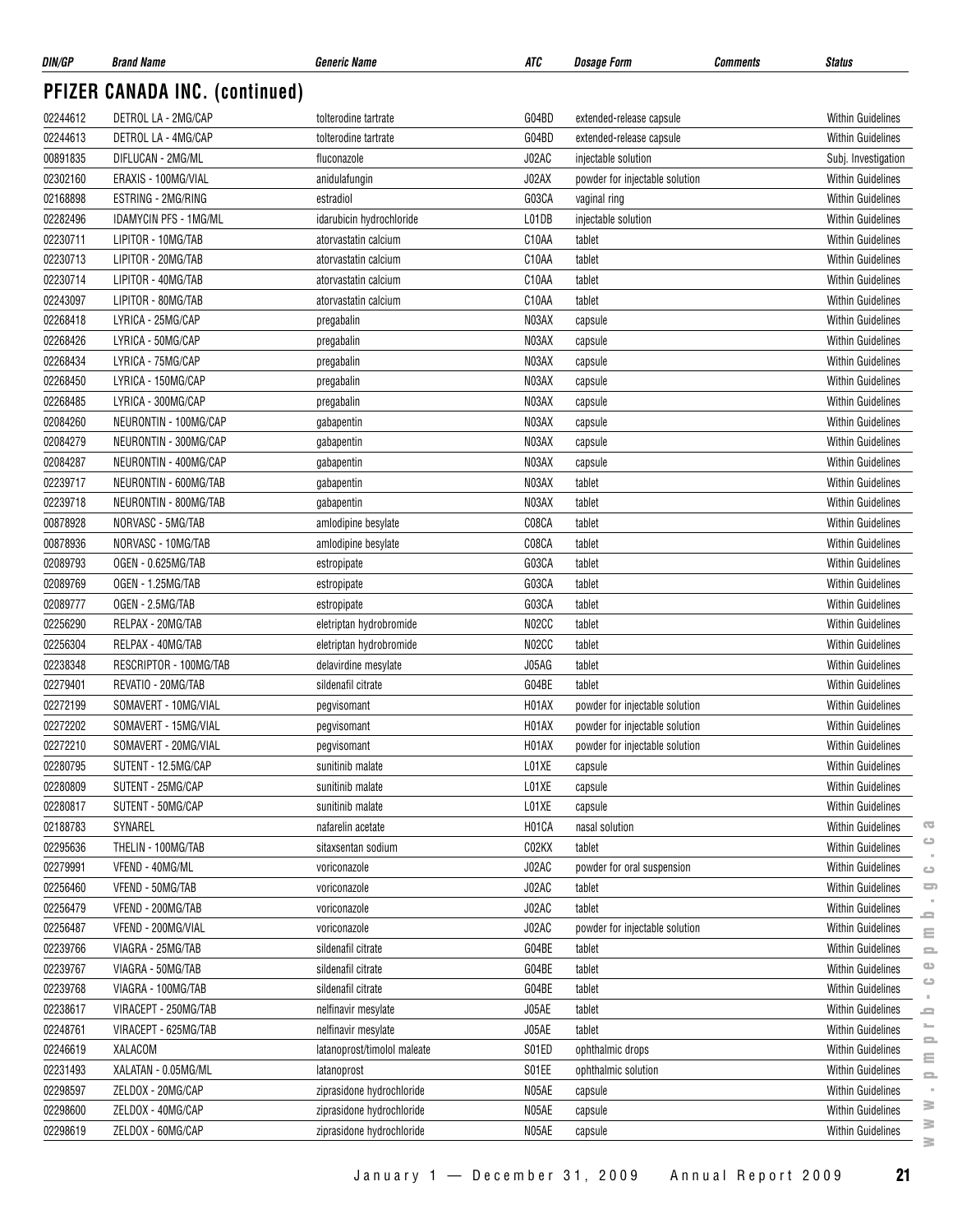| DIN/GP   | <b>Brand Name</b>                      | <b>Generic Name</b>           | ATC   | <i><b>Dosage Form</b></i>      | <b>Comments</b> | <b>Status</b>            |
|----------|----------------------------------------|-------------------------------|-------|--------------------------------|-----------------|--------------------------|
|          | <b>PFIZER CANADA INC. (continued)</b>  |                               |       |                                |                 |                          |
| 02298627 | ZELDOX - 80MG/CAP                      | ziprasidone hydrochloride     | N05AE | capsule                        |                 | <b>Within Guidelines</b> |
| 02223716 | ZITHROMAX - 20MG/ML                    | azithromycin                  | J01FA | powder for oral suspension     |                 | <b>Within Guidelines</b> |
| 02223724 | ZITHROMAX - 40MG/ML                    | azithromycin                  | J01FA | powder for oral suspension     |                 | <b>Within Guidelines</b> |
| 02212021 | ZITHROMAX - 250MG/TAB                  | azithromycin                  | J01FA | tablet                         |                 | <b>Within Guidelines</b> |
| 02231143 | ZITHROMAX - 600MG/TAB                  | azithromycin                  | J01FA | tablet                         |                 | Subj. Investigation      |
| 02239952 | ZITHROMAX - 500MG/VIAL                 | azithromycin                  | J01FA | powder for injectable solution |                 | Subj. Investigation      |
| 02132702 | ZOLOFT - 25MG/CAP                      | sertraline hydrochloride      | N06AB | capsule                        |                 | <b>Within Guidelines</b> |
| 01962817 | ZOLOFT - 50MG/CAP                      | sertraline hydrochloride      | N06AB | capsule                        |                 | <b>Within Guidelines</b> |
| 01962779 | ZOLOFT - 100MG/CAP                     | sertraline hydrochloride      | N06AB | capsule                        |                 | <b>Within Guidelines</b> |
| 02243685 | ZYVOXAM - 2MG/ML                       | linezolid                     | J01XX | injectable solution            |                 | <b>Within Guidelines</b> |
| 02243684 | ZYVOXAM - 600MG/TAB                    | linezolid                     | J01XX | tablet                         |                 | <b>Within Guidelines</b> |
|          | PHARMACEUTICAL PARTNERS OF CANADA INC. |                               |       |                                |                 |                          |
| 02246597 | PAMIDRONATE DISODIUM - 30MG/VIAL       | pamidronate disodium          | M05BA | injectable solution            |                 | <b>Within Guidelines</b> |
| 02246598 | PAMIDRONATE DISODIUM - 60MG/VIAL       | pamidronate disodium          | M05BA | injectable solution            |                 | Subj. Investigation      |
| 02246599 | PAMIDRONATE DISODIUM - 90MG/VIAL       | pamidronate disodium          | M05BA | injectable solution            |                 | Subj. Investigation      |
|          | <b>PHARMASCIENCE INC.</b>              |                               |       |                                |                 |                          |
| 02242473 | ATRIDOX - 44MG/DOSE                    | doxycycline hyclate           | A01AB | subgingival gel                |                 | Subj. Investigation      |
|          |                                        |                               |       |                                |                 |                          |
|          | <b>PURDUE PHARMA</b>                   |                               |       |                                |                 |                          |
| 02277166 | BIPHENTIN - 10MG/CAP                   | methylphenidate hydrochloride | N06BA | controlled-release capsule     |                 | <b>Within Guidelines</b> |
| 02277131 | <b>BIPHENTIN - 15MG/CAP</b>            | methylphenidate hydrochloride | N06BA | controlled-release capsule     |                 | <b>Within Guidelines</b> |
| 02277158 | BIPHENTIN - 20MG/CAP                   | methylphenidate hydrochloride | N06BA | controlled-release capsule     |                 | <b>Within Guidelines</b> |
| 02277174 | BIPHENTIN - 30MG/CAP                   | methylphenidate hydrochloride | N06BA | controlled-release capsule     |                 | <b>Within Guidelines</b> |
| 02277182 | BIPHENTIN - 40MG/CAP                   | methylphenidate hydrochloride | N06BA | controlled-release capsule     |                 | <b>Within Guidelines</b> |
| 02277190 | BIPHENTIN - 50MG/CAP                   | methylphenidate hydrochloride | N06BA | controlled-release capsule     |                 | <b>Within Guidelines</b> |
| 02277204 | BIPHENTIN - 60MG/CAP                   | methylphenidate hydrochloride | N06BA | controlled-release capsule     |                 | <b>Within Guidelines</b> |
| 02277212 | BIPHENTIN - 80MG/CAP                   | methylphenidate hydrochloride | N06BA | controlled-release capsule     |                 | <b>Within Guidelines</b> |
| 02125323 | HYDROMORPH CONTIN - 3MG/CAP            | hydromorphone hydrochloride   | N02AA | sustained-release capsule      | expired         | <b>Within Guidelines</b> |
| 02125331 | HYDROMORPH CONTIN - 6MG/CAP            | hydromorphone hydrochloride   | N02AA | sustained-release capsule      | expired         | <b>Within Guidelines</b> |
| 02125366 | HYDROMORPH CONTIN - 12MG/CAP           | hydromorphone hydrochloride   | N02AA | sustained-release capsule      | expired         | <b>Within Guidelines</b> |
| 02243562 | HYDROMORPH CONTIN - 18MG/CAP           | hydromorphone hydrochloride   | N02AA | sustained-release capsule      | expired         | <b>Within Guidelines</b> |
| 02125382 | HYDROMORPH CONTIN - 24MG/CAP           | hydromorphone hydrochloride   | N02AA | sustained-release capsule      | expired         | <b>Within Guidelines</b> |
| 02125390 | HYDROMORPH CONTIN - 30MG/CAP           | hydromorphone hydrochloride   | N02AA | sustained-release capsule      | expired         | <b>Within Guidelines</b> |
| 02258129 | OXYCONTIN - 5MG/TAB                    | oxycodone hydrochloride       | N02AA | controlled-release tablet      |                 | <b>Within Guidelines</b> |
| 02202441 | OXYCONTIN - 10MG/TAB                   | oxycodone hydrochloride       | N02AA | controlled-release tablet      |                 | <b>Within Guidelines</b> |
| 02323192 | OXYCONTIN - 15MG/TAB                   | oxycodone hydrochloride       | N02AA | controlled-release tablet      | introduced      | <b>Within Guidelines</b> |
| 02202468 | OXYCONTIN - 20MG/TAB                   | oxycodone hydrochloride       | N02AA | controlled-release tablet      |                 | <b>Within Guidelines</b> |
| 02323206 | OXYCONTIN - 30MG/TAB                   | oxycodone hydrochloride       | N02AA | controlled-release tablet      | introduced      | <b>Within Guidelines</b> |
| 02202476 | OXYCONTIN - 40MG/TAB                   | oxycodone hydrochloride       | N02AA | controlled-release tablet      |                 | <b>Within Guidelines</b> |
| 02323214 | OXYCONTIN - 60MG/TAB                   | oxycodone hydrochloride       | N02AA | controlled-release tablet      | introduced      | <b>Within Guidelines</b> |
| 02202484 | OXYCONTIN - 80MG/TAB                   | oxycodone hydrochloride       | N02AA | controlled-release tablet      |                 | <b>Within Guidelines</b> |
| 02286424 | ZYTRAM XL - 150MG/TAB                  | tramadol hydrochloride        | N02AX | controlled-release tablet      |                 | Subj. Investigation      |
| 02286432 | ZYTRAM XL - 200MG/TAB                  | tramadol hydrochloride        | N02AX | controlled-release tablet      |                 | <b>Within Guidelines</b> |
| 02286440 | ZYTRAM XL - 300MG/TAB                  | tramadol hydrochloride        | N02AX | controlled-release tablet      |                 | <b>Within Guidelines</b> |
| 02286459 | ZYTRAM XL - 400MG/TAB                  | tramadol hydrochloride        | N02AX | controlled-release tablet      |                 | Subj. Investigation      |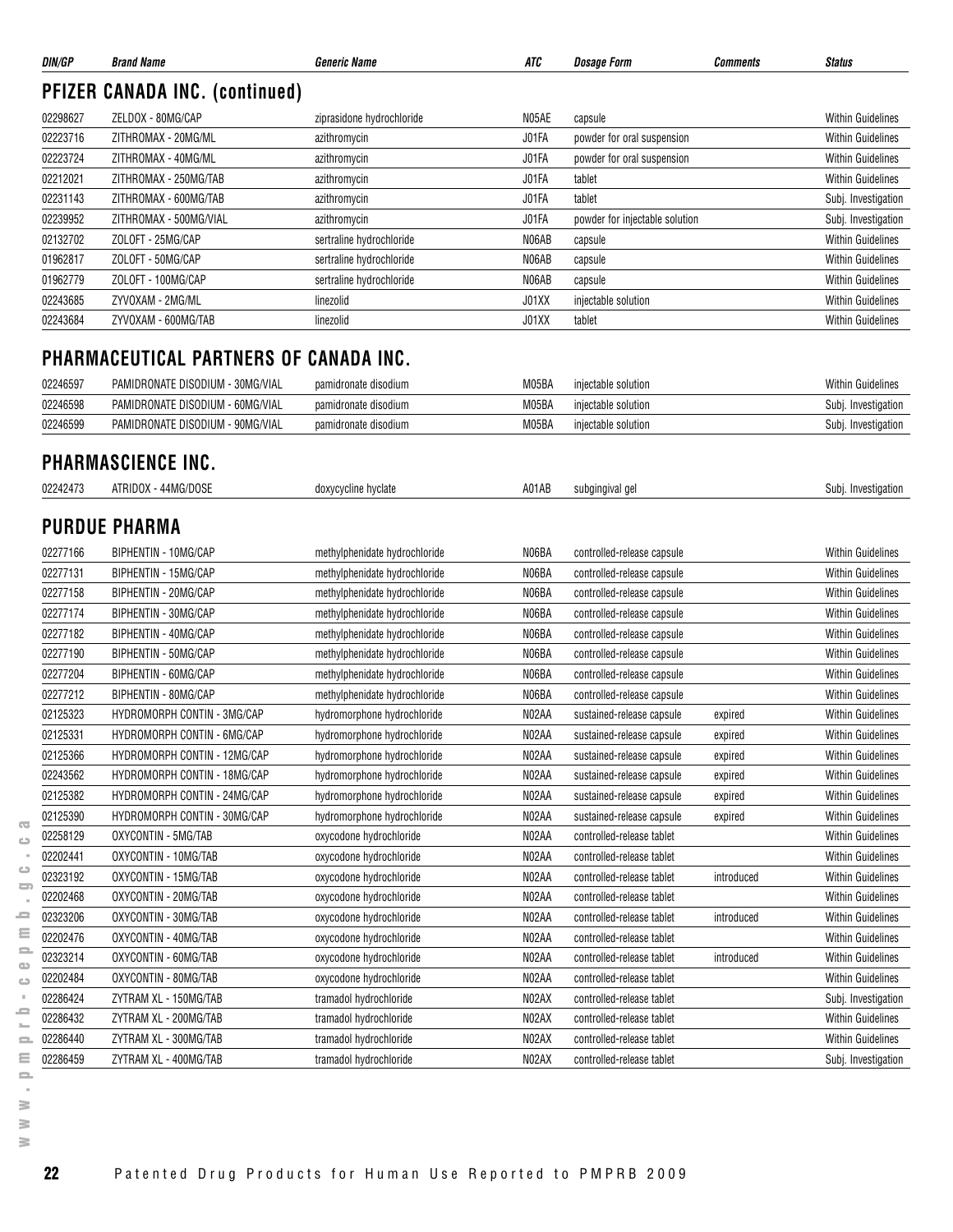| DIN/GP            | <b>Brand Name</b>                          | <b>Generic Name</b>                    | ATC   | <b>Dosage Form</b>             | <b>Comments</b>  | <b>Status</b>                                          |
|-------------------|--------------------------------------------|----------------------------------------|-------|--------------------------------|------------------|--------------------------------------------------------|
|                   | <b>RANBAXY PHARMACEUTICALS CANADA INC.</b> |                                        |       |                                |                  |                                                        |
| 02305038          | RAN-PANTOPRAZOLE - 20MG/TAB                | pantoprazole sodium                    | A02BC | tablet                         |                  | Subj. Investigation                                    |
| 02305046          | RAN-PANTOPRAZOLE - 40MG/TAB                | pantoprazole sodium                    | A02BC | tablet                         |                  | Subj. Investigation                                    |
| 02298074          | RAN-RABEPRAZOLE - 10MG/TAB                 | rabeprazole sodium                     | A02BC | tablet                         |                  | Subj. Investigation                                    |
| 02298082          | RAN-RABEPRAZOLE - 20MG/TAB                 | rabeprazole sodium                     | A02BC | tablet                         |                  | Subj. Investigation                                    |
|                   | <b>RARE DISEASE THERAPEUTICS INC.</b>      |                                        |       |                                |                  |                                                        |
|                   | ORFADIN - 2MG/CAP                          | nitisinone                             | A16AX | capsule                        |                  | <b>Within Guidelines</b>                               |
|                   | ORFADIN - 5MG/CAP                          | nitisinone                             | A16AX | capsule                        |                  | <b>Within Guidelines</b>                               |
|                   | ORFADIN - 10MG/CAP                         | nitisinone                             | A16AX | capsule                        |                  | <b>Within Guidelines</b>                               |
| <b>RATIOPHARM</b> |                                            |                                        |       |                                |                  |                                                        |
| 02296071          | RATIO-FLUTICASONE - 50MCG/DOSE             | fluticasone propionate                 | R01AD | nasal spray                    |                  | <b>Under Review</b>                                    |
| 02247810          | RATIO-PAROXETINE - 10MG/TAB                | paroxetine hydrochloride               | N06AB | tablet                         |                  | <b>Within Guidelines</b>                               |
| 02247811          | RATIO-PAROXETINE - 20MG/TAB                | paroxetine hydrochloride               | N06AB | tablet                         |                  | <b>Within Guidelines</b>                               |
| 02247812          | RATIO-PAROXETINE - 30MG/TAB                | paroxetine hydrochloride               | N06AB | tablet                         |                  | <b>Within Guidelines</b>                               |
| 02244914          | RATIO-SALBUTAMOL HFA - 0.1MG/DOSE          | salbutamol sulfate                     | R03AC | aerosol for inhalation         |                  | <b>NOH</b>                                             |
|                   | <b>SANDOZ CANADA INC.</b>                  |                                        |       |                                |                  |                                                        |
| 01923846          | VASOTEC I.V. - 1.25MG/ML                   | enalaprilat                            | C09AA | injectable solution            | expired          | <b>Within Guidelines</b>                               |
|                   | <b>SANOFI PASTEUR LIMITED</b>              |                                        |       |                                |                  |                                                        |
| 02240255          | ADACEL                                     | DaPT vaccine                           | J07AJ | injectable suspension          |                  | Within Guidelines                                      |
| 02247208          | DUKORAL                                    | vaccine cholera toxin B subunit (rDNA) | J07AE | oral vaccine                   |                  | <b>Within Guidelines</b>                               |
| 02243167          | PEDIACEL                                   | DaPT-IPV-Hib vaccine                   | J07CA | injectable suspension          |                  | <b>Within Guidelines</b>                               |
| 02231343          | PENTACEL                                   | DaPT-IPV-Hib vaccine                   | J07CA | injectable suspension          |                  | NOH / Board Order                                      |
| 02230946          | QUADRACEL                                  | DaPT-IPV vaccine                       | J07CA | injectable suspension          |                  | NOH / Board Order\                                     |
|                   | <b>SANOFI-AVENTIS CANADA INC.</b>          |                                        |       |                                |                  |                                                        |
| 02221829          | ALTACE - 1.25MG/CAP                        | ramipril                               | C09AA | capsule                        |                  | Subj. Investigation                                    |
| 02221837          | ALTACE - 2.5MG/CAP                         | ramipril                               | C09AA | capsule                        |                  | Subj. Investigation                                    |
| 02221845          | ALTACE - 5MG/CAP                           | ramipril                               | C09AA | capsule                        |                  | Subj. Investigation                                    |
| 02221853          | ALTACE - 10MG/CAP                          | ramipril                               | C09AA | capsule                        |                  | Subj. Investigation                                    |
| 02281112          | ALTACE - 15MG/CAP                          | ramipril                               | C09AA | capsule                        |                  | Within Guidelines                                      |
| 02283131          | ALTACE HCT 2.5/12.5                        | ramipril/hydrochlorothiazide           | C09BA | tablet                         |                  | Within Guidelines                                      |
| 02283158          | ALTACE HCT 5/12.5                          | ramipril/hydrochlorothiazide           | C09BA | tablet                         |                  | Within Guidelines<br>$\overline{\mathbf{C}}$           |
| 02283174          | ALTACE HCT 5/25                            | ramipril/hydrochlorothiazide           | C09BA | tablet                         |                  | <b>Within Guidelines</b><br>ت                          |
| 02283166          | ALTACE HCT 10/12.5                         | ramipril/hydrochlorothiazide           | C09BA | tablet                         |                  | <b>Within Guidelines</b><br>$\circ$                    |
| 02283182          | ALTACE HCT 10/25                           | ramipril/hydrochlorothiazide           | C09BA | tablet                         |                  | Within Guidelines<br>$\Box$                            |
| 02221861          | ANANDRON - 50MG/TAB                        | nilutamide                             | L02BB | tablet                         |                  | <b>Within Guidelines</b><br>ᆖ                          |
| 02231380          | ANZEMET - 20MG/ML                          | dolasetron mesylate                    | A04AA | injectable solution            |                  | Within Guidelines<br>$\equiv$                          |
| 02231378          | ANZEMET - 50MG/TAB                         | dolasetron mesylate                    | A04AA | tablet                         |                  | Within Guidelines<br>$\equiv$                          |
| 02231379          | ANZEMET - 100MG/TAB                        | dolasetron mesylate                    | A04AA | tablet                         |                  | <b>Within Guidelines</b><br>$\bigcirc$                 |
| 02279460          | APIDRA - 100UNIT/ML                        | insulin glulisine                      | A10AB | injectable solution            | introduced       | $\circ$<br><b>Within Guidelines</b>                    |
| 02279479          | APIDRA - 100UNIT/ML                        | insulin glulisine                      | A10AB | injectable solution            | introduced       | <b>Under Review</b><br>$\blacksquare$                  |
| 02294346          | APIDRA SOLOSTAR - 100 UNIT/ML              | insulin glulisine                      | A10AB | injectable solution            | introduced (nas) | <b>Within Guidelines</b><br>$\mathcal{L}_{\text{max}}$ |
| 02241888          | ARAVA - 10MG/TAB                           | leflunomide                            | L04AA | tablet                         |                  | 2<br>Within Guidelines<br>Ξ                            |
| 02241889          | ARAVA - 20MG/TAB                           | leflunomide                            | L04AA | tablet                         |                  | Within Guidelines<br>으                                 |
| 02225085          | CLAFORAN - 500MG/VIAL                      | cefotaxime sodium                      | J01DA | powder for injectable solution |                  | <b>Within Guidelines</b>                               |
| 02225093          | CLAFORAN - 1000MG/VIAL                     | cefotaxime sodium                      | J01DA | powder for injectable solution |                  | <b>Within Guidelines</b><br>≩                          |
| 02225107          | CLAFORAN - 2000MG/VIAL                     | cefotaxime sodium                      | J01DA | powder for injectable solution |                  | ≧<br>Within Guidelines<br>s.                           |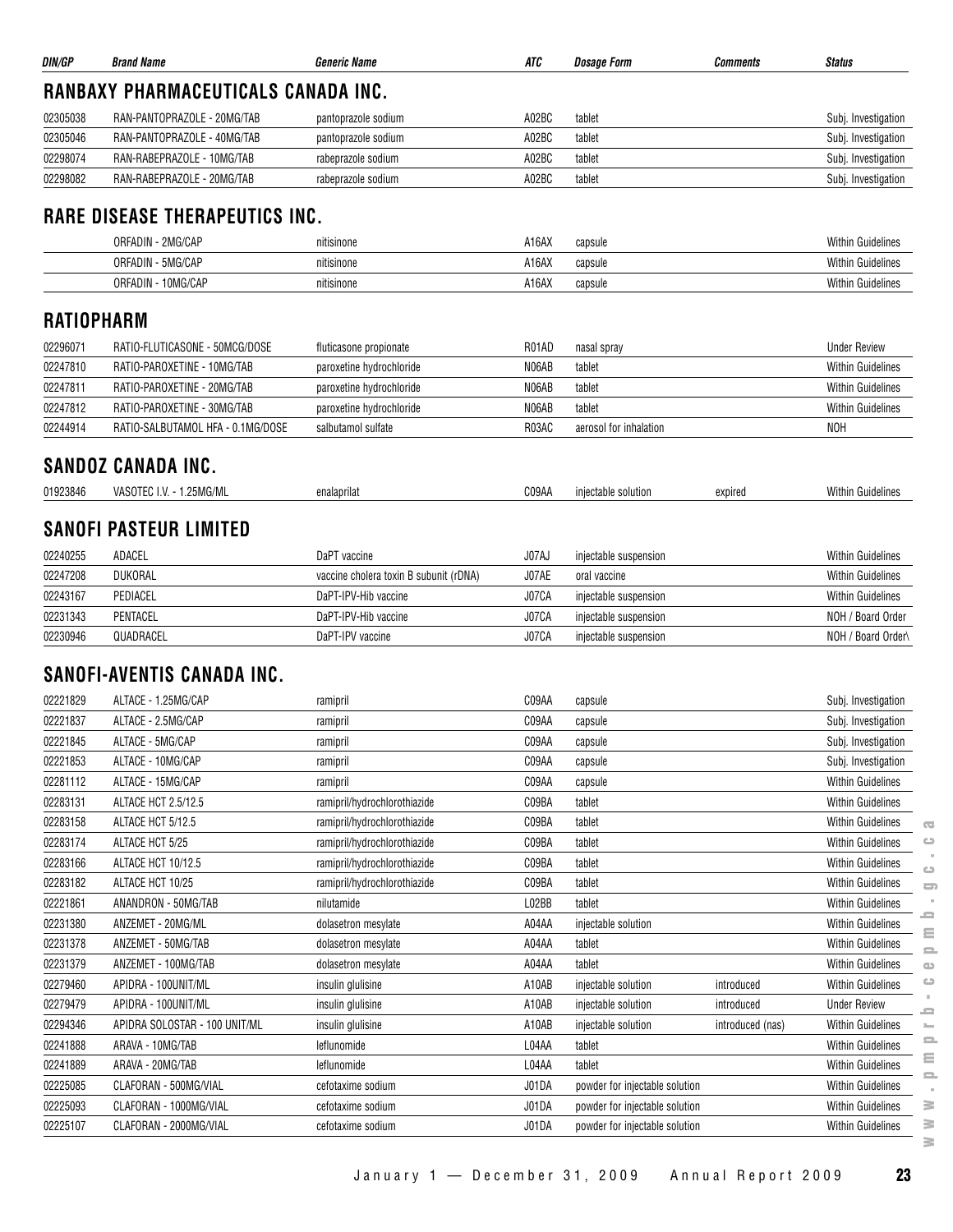| DIN/GP   | <b>Brand Name</b>                             | <b>Generic Name</b>       | <b>ATC</b> | <b>Dosage Form</b>             | <b>Comments</b>  | <b>Status</b>            |
|----------|-----------------------------------------------|---------------------------|------------|--------------------------------|------------------|--------------------------|
|          | <b>SANOFI-AVENTIS CANADA INC. (continued)</b> |                           |            |                                |                  |                          |
| 02248239 | ELIGARD - 7.5MG/VIAL                          | leuprolide acetate        | L02AE      | injectable solution            |                  | VCU                      |
| 02248240 | ELIGARD - 22.5MG/VIAL                         | leuprolide acetate        | L02AE      | injectable solution            |                  | VCU                      |
| 02248999 | ELIGARD - 30MG/VIAL                           | leuprolide acetate        | L02AE      | injectable solution            |                  | VCU                      |
| 02268892 | ELIGARD - 45MG/VIAL                           | leuprolide acetate        | L02AE      | injectable solution            |                  | <b>VCU</b>               |
| 02296284 | ELOXATIN - 5MG/ML                             | oxaliplatin               | L01XA      | injectable solution            |                  | <b>Within Guidelines</b> |
| 02248416 | FASTURTEC - 1.5MG/VIAL                        | rasburicase               | V03AF      | powder for injectable solution |                  | <b>Within Guidelines</b> |
| 02247520 | KETEK - 400MG/TAB                             | telithromycin             | J01FA      | tablet                         |                  | <b>Within Guidelines</b> |
| 02245689 | LANTUS - 100UNIT/ML                           | insulin glargine          | A10AE      | injectable solution            |                  | <b>Within Guidelines</b> |
| 02251930 | LANTUS - 100UNIT/ML                           | insulin glargine          | A10AE      | injectable solution            |                  | <b>Within Guidelines</b> |
| 02294338 | LANTUS SOLOSTAR - 100UNIT/ML                  | insulin glargine          | A10AE      | injectable solution            |                  | <b>Within Guidelines</b> |
| 02221802 | LOPROX - 10MG/G                               | ciclopirox olamine        | D01AE      | topical cream                  |                  | <b>Within Guidelines</b> |
| 02221810 | LOPROX - 10MG/ML                              | ciclopirox olamine        | D01AE      | topical lotion                 |                  | <b>Within Guidelines</b> |
| 02012472 | LOVENOX - 100MG/ML                            | enoxaparin sodium         | B01AB      | injectable solution            |                  | <b>Within Guidelines</b> |
| 02236564 | LOVENOX - 100MG/ML                            | enoxaparin sodium         | B01AB      | injectable solution            |                  | <b>Within Guidelines</b> |
| 02236883 | LOVENOX - 100MG/ML                            | enoxaparin sodium         | B01AB      | injectable solution            |                  | <b>Within Guidelines</b> |
| 02242692 | LOVENOX HP - 150MG/ML                         | enoxaparin sodium         | B01AB      | injectable solution            |                  | <b>Within Guidelines</b> |
| 02330989 | MULTAQ - 400MG/TAB                            | dronedarone hydrochloride | C01BD      | tablet                         | introduced (nas) | <b>Under Review</b>      |
| 02213834 | NASACORT AQ - 55MCG/DOSE                      | triamcinolone acetonide   | R01AD      | nasal spray                    |                  | <b>Within Guidelines</b> |
| 02221985 | RENEDIL - 2.5MG/TAB                           | felodipine                | C08CA      | sustained-release tablet       |                  | <b>Within Guidelines</b> |
| 02221993 | RENEDIL - 5MG/TAB                             | felodipine                | C08CA      | sustained-release tablet       |                  | <b>Within Guidelines</b> |
| 02222000 | RENEDIL - 10MG/TAB                            | felodipine                | C08CA      | sustained-release tablet       |                  | <b>Within Guidelines</b> |
| 02242763 | RILUTEK - 50MG/TAB                            | riluzole                  | N07XX      | tablet                         |                  | <b>Within Guidelines</b> |
| 02195984 | SUPRAX - 400MG/TAB                            | cefixime                  | J01DA      | tablet                         |                  | <b>Within Guidelines</b> |
| 02177099 | TAXOTERE - 20MG/VIAL                          | docetaxel                 | L01CD      | injectable solution            |                  | <b>Within Guidelines</b> |
| 02177080 | TAXOTERE - 80MG/VIAL                          | docetaxel                 | L01CD      | injectable solution            |                  | <b>Within Guidelines</b> |
| 02245565 | XATRAL - 10MG/TAB                             | alfuzosin hydrochloride   | G04CA      | sustained-release tablet       |                  | <b>Within Guidelines</b> |

## **SANTHERA PHARMACEUTICALS (CANADA) INC.**

|                                       | 02314150 | CATENA - 150MG/TAB                                         | idebenone                                | N06BX | tablet                  |                  | <b>Within Guidelines</b> |
|---------------------------------------|----------|------------------------------------------------------------|------------------------------------------|-------|-------------------------|------------------|--------------------------|
|                                       |          |                                                            |                                          |       |                         |                  |                          |
|                                       |          | SCHERING-PLOUGH CANADA INC.                                |                                          |       |                         |                  |                          |
|                                       | 00782327 | ANDRIOL - 40MG/CAP                                         | testosterone undecanoate                 | G03BA | capsule                 |                  | VCU                      |
|                                       | 02238389 | CAELYX - 2MG/ML                                            | doxorubicin hydrochloride                | L01DB | injectable solution     |                  | <b>Within Guidelines</b> |
|                                       | 02260557 | CLARITIN ALLERGY & SINUS 10/240                            | loratadine/pseudoephedrine sulfate       | R01BA | modified release caplet |                  | VCU                      |
|                                       | 00851744 | ELOCOM - 1MG/G                                             | mometasone furoate                       | D07XC | cream                   | expired          | <b>Within Guidelines</b> |
| $\overline{\mathbb{C}}$<br>$\bigcirc$ | 00871095 | ELOCOM - 1MG/ML                                            | mometasone furoate                       | D07XC | lotion                  | expired          | <b>Within Guidelines</b> |
|                                       | 02240351 | INTEGRILIN - 0.75MG/ML                                     | eptifibatide                             | B01AC | injectable solution     |                  | <b>Within Guidelines</b> |
| ت                                     | 02240352 | INTEGRILIN - 2MG/ML                                        | eptifibatide                             | B01AC | injectable solution     |                  | <b>Within Guidelines</b> |
| $\equiv$                              | 02238674 | INTRON-A HSA FREE - 6000000UNIT/ML                         | interferon alfa-2b                       | L03AB | injectable solution     |                  | <b>Within Guidelines</b> |
| 5                                     | 02238675 | INTRON-A HSA FREE - 10000000UNIT/ML                        | interferon alfa-2b                       | L03AB | injectable solution     |                  | <b>Within Guidelines</b> |
| Ξ                                     | 02240693 | INTRON-A PEN HSA FREE - 15000000UNIT/ML interferon alfa-2b |                                          | L03AB | injectable solution     |                  | <b>Within Guidelines</b> |
| $\equiv$                              | 02240694 | INTRON-A PEN HSA FREE - 25000000UNIT/ML interferon alfa-2b |                                          | L03AB | injectable solution     |                  | <b>Within Guidelines</b> |
| $\alpha$<br>$\bigcirc$                | 02240695 | INTRON-A PEN HSA FREE - 50000000UNIT/ML interferon alfa-2b |                                          | L03AB | injectable solution     |                  | <b>Within Guidelines</b> |
|                                       | 02238465 | NASONEX - 0.05MG/DOSE                                      | mometasone furoate monohydrate           | R01AD | nasal spray             |                  | <b>Within Guidelines</b> |
| ᆖ<br>$\sim$                           | 02253186 | <b>NUVARING</b>                                            | etonogestrel/ethinyl estradiol           | G03F  | vaginal ring            |                  | <b>Within Guidelines</b> |
| $\Rightarrow$                         | 02318660 | OLMETEC - 20MG/TAB                                         | olmesartan medoxomil                     | C09CA | tablet                  | introduced (nas) | <b>Within Guidelines</b> |
| Ξ                                     | 02318679 | OLMETEC - 40MG/TAB                                         | olmesartan medoxomil                     | C09CA | tablet                  | introduced (nas) | <b>Within Guidelines</b> |
| $\mathbf{r}$                          | 02319616 | OLMETEC PLUS 20/12.5 - 32.5MG/TAB                          | olmesartan medoxomil/hydrochlorothiazide | C09DA | tablet                  | introduced (nas) | <b>Within Guidelines</b> |
| ≧                                     | 02319624 | OLMETEC PLUS 40/12.5 - 52.5MG/TAB                          | olmesartan medoxomil/hydrochlorothiazide | C09DA | tablet                  | introduced (nas) | <b>Within Guidelines</b> |
| ≧                                     | 02319632 | OLMETEC PLUS 40/25 - 65MG/TAB                              | olmesartan medoxomil/hydrochlorothiazide | C09DA | tablet                  | introduced (nas) | <b>Within Guidelines</b> |

**www.pmprb-cepmb.gc.ca** $\geq$  $\geq$  $\geq$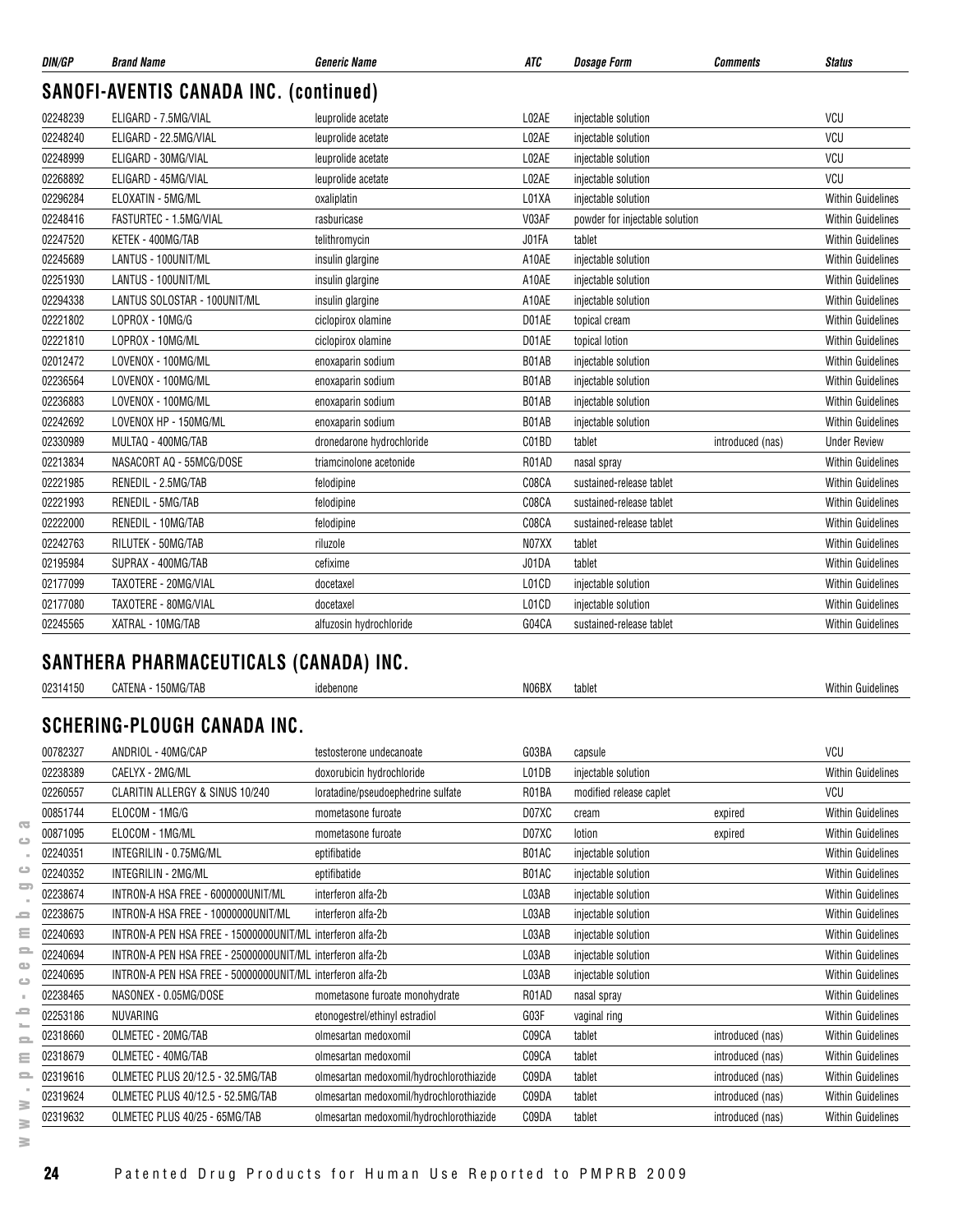| DIN/GP   | <b>Brand Name</b>                              | <b>Generic Name</b>               | ATC                            | <b>Dosage Form</b>             | <b>Comments</b> | <b>Status</b>            |
|----------|------------------------------------------------|-----------------------------------|--------------------------------|--------------------------------|-----------------|--------------------------|
|          | <b>SCHERING-PLOUGH CANADA INC. (continued)</b> |                                   |                                |                                |                 |                          |
| 02245641 | ORGALUTRAN - 250MCG/SYRINGE                    | ganirelix acetate                 | H <sub>0</sub> 1 <sub>CC</sub> | injectable solution            |                 | Subj. Investigation      |
| 02246026 | PEGETRON 50                                    | peginterferon alfa-2b + ribavirin | L03AB                          | injectable solution + capsule  |                 | <b>Within Guidelines</b> |
| 02246027 | PEGETRON 80                                    | peginterferon alfa-2b + ribavirin | L03AB                          | injectable solution + capsule  |                 | <b>Within Guidelines</b> |
| 02246028 | PEGETRON 100                                   | peginterferon alfa-2b + ribavirin | L03AB                          | injectable solution + capsule  |                 | <b>Within Guidelines</b> |
| 02246029 | PEGETRON 120                                   | peginterferon alfa-2b + ribavirin | L03AB                          | injectable solution + capsule  |                 | <b>Within Guidelines</b> |
| 02246030 | PEGETRON 150                                   | peginterferon alfa-2b + ribavirin | L03AB                          | injectable solution + capsule  |                 | <b>Within Guidelines</b> |
| 02254581 | PEGETRON REDIPEN 80                            | peginterferon alfa-2b + ribavirin | L03AB                          | injectable solution + capsule  |                 | <b>Within Guidelines</b> |
| 02254603 | PEGETRON REDIPEN 100                           | peginterferon alfa-2b + ribavirin | L03AB                          | injectable solution + capsule  |                 | <b>Within Guidelines</b> |
| 02254638 | PEGETRON REDIPEN 120                           | peginterferon alfa-2b + ribavirin | L03AB                          | injectable solution + capsule  |                 | <b>Within Guidelines</b> |
| 02254646 | PEGETRON REDIPEN 150                           | peginterferon alfa-2b + ribavirin | L03AB                          | injectable solution + capsule  |                 | <b>Within Guidelines</b> |
| 02293404 | POSANOL - 40MG/ML                              | posaconazole                      | J02AC                          | oral suspension                |                 | <b>Within Guidelines</b> |
| 02248542 | REMERON RD - 15MG/TAB                          | mirtazapine                       | N06AX                          | orally disintegrating tablet   |                 | <b>Within Guidelines</b> |
| 02248543 | REMERON RD - 30MG/TAB                          | mirtazapine                       | N06AX                          | orally disintegrating tablet   |                 | <b>Within Guidelines</b> |
| 02248544 | REMERON RD - 45MG/TAB                          | mirtazapine                       | N06AX                          | orally disintegrating tablet   |                 | <b>Within Guidelines</b> |
| 02244016 | REMICADE - 100MG/VIAL                          | infliximab                        | L04AA                          | powder for injectable solution |                 | <b>Within Guidelines</b> |
| 02241093 | TEMODAL - 5MG/CAP                              | temozolomide                      | L01AX                          | capsule                        |                 | <b>Within Guidelines</b> |
| 02241094 | TEMODAL - 20MG/CAP                             | temozolomide                      | L01AX                          | capsule                        |                 | <b>Within Guidelines</b> |
| 02241095 | TEMODAL - 100MG/CAP                            | temozolomide                      | L01AX                          | capsule                        |                 | <b>Within Guidelines</b> |
| 02312794 | TEMODAL - 140MG/CAP                            | temozolomide                      | L01AX                          | capsule                        | introduced      | <b>Within Guidelines</b> |
| 02312816 | TEMODAL - 180MG/CAP                            | temozolomide                      | L01AX                          | capsule                        | introduced      | <b>Within Guidelines</b> |
| 02241096 | TEMODAL - 250MG/CAP                            | temozolomide                      | L01AX                          | capsule                        |                 | <b>Within Guidelines</b> |
| 02242966 | UNITRON-PEG 50                                 | peginterferon alfa-2b             | L03AB                          | powder for injectable solution |                 | <b>Within Guidelines</b> |
| 02242967 | UNITRON-PEG 80                                 | peginterferon alfa-2b             | L03AB                          | powder for injectable solution |                 | <b>Within Guidelines</b> |
| 02242968 | UNITRON-PEG 120                                | peginterferon alfa-2b             | L03AB                          | powder for injectable solution |                 | <b>Within Guidelines</b> |
| 02242969 | UNITRON-PEG 150                                | peginterferon alfa-2b             | L03AB                          | powder for injectable solution |                 | <b>Within Guidelines</b> |

#### **SEPRACOR PHARMACEUTICALS INC.**

| 02270439                   | ADVICOR 500/20             | niacin/lovastatin | C10BA              | tablet                         |            | <b>Within Guidelines</b> |  |
|----------------------------|----------------------------|-------------------|--------------------|--------------------------------|------------|--------------------------|--|
| 02270447                   | ADVICOR 1000/20            | niacin/lovastatin | C <sub>10</sub> BA | tablet                         |            | <b>Within Guidelines</b> |  |
| 02293501                   | ADVICOR 1000/40            | niacin/lovastatin | C <sub>10</sub> BA | tablet                         |            | <b>Within Guidelines</b> |  |
| 02246533                   | ANGIOMAX - 250MG/VIAL      | bivalirudin       | B01AE              | powder for injectable solution |            | <b>Within Guidelines</b> |  |
| 02299909                   | CUBICIN - 500MG/VIAL       | daptomycin        | J01XX              | powder for injectable solution |            | <b>Within Guidelines</b> |  |
| 02242505                   | NAPRELAN 375 - 412.5MG/TAB | naproxen sodium   | M01AE              | controlled-release tablet      |            | <b>Within Guidelines</b> |  |
| 02242506                   | NAPRELAN 500 - 550MG/TAB   | naproxen sodium   | M01AE              | controlled-release tablet      |            | <b>Within Guidelines</b> |  |
| 02262347                   | NIASPAN - 500MG/TAB        | niacin            | C10AD              | tablet                         |            | Subj. Investigation      |  |
| 02262355                   | NIASPAN - 750MG/TAB        | niacin            | C <sub>10</sub> AD | tablet                         |            | Subj. Investigation      |  |
| 02262339                   | NIASPAN - 1000MG/TAB       | niacin            | C <sub>10</sub> AD | tablet                         |            | <b>Within Guidelines</b> |  |
| 02309254                   | NIASPAN FCT - 500MG/TAB    | niacin            | C <sub>10</sub> AD | tablet                         | introduced | <b>Under Review</b>      |  |
| 02309262                   | NIASPAN FCT - 750MG/TAB    | niacin            | C <sub>10</sub> AD | tablet                         | introduced | <b>Under Review</b>      |  |
| 02309289                   | NIASPAN FCT - 1000MG/TAB   | niacin            | C10AD              | tablet                         | introduced | <b>Under Review</b>      |  |
| <b>SERVIER CANADA INC.</b> |                            |                   |                    |                                |            |                          |  |

#### 02123274 COVERSYL - 2MG/TAB perindopril erbumine C09AA tablet Communisty Communisty Communisty Communisty Communisty 02123282 COVERSYL - 4MG/TAB perindopril erbumine C09AA tablet Communisty Communisty Communisty Communisty Communisty 02246624 COVERSYL - 8MG/TAB **perindopril erbumine** CO9AA tablet CO9AA tablet CO9AA tablet Within Guidelines 02246569 COVERSYL PLUS 4/1.25 perindopril erbumine/indapamide CO9BA tablet CO9BA context COVERSYL PLUS 4/1.25 02321653 COVERSYL PLUS HD 8/2.5 perindopril erbumine/indapamide CO9BA tablet introduced introduced Within Guidelines 02246568 COVERSYL PLUS LD 2/0.625 perindopril erbumine/indapamide C09BA tablet C09BA computer Within Guidelines 02242987 DIAMICRON MR - 30MG/TAB gliclazide gliclazide and the sustained-release tablet Within Guidelines  $\geq$

≧  $\geq$ 

 $\overline{\infty}$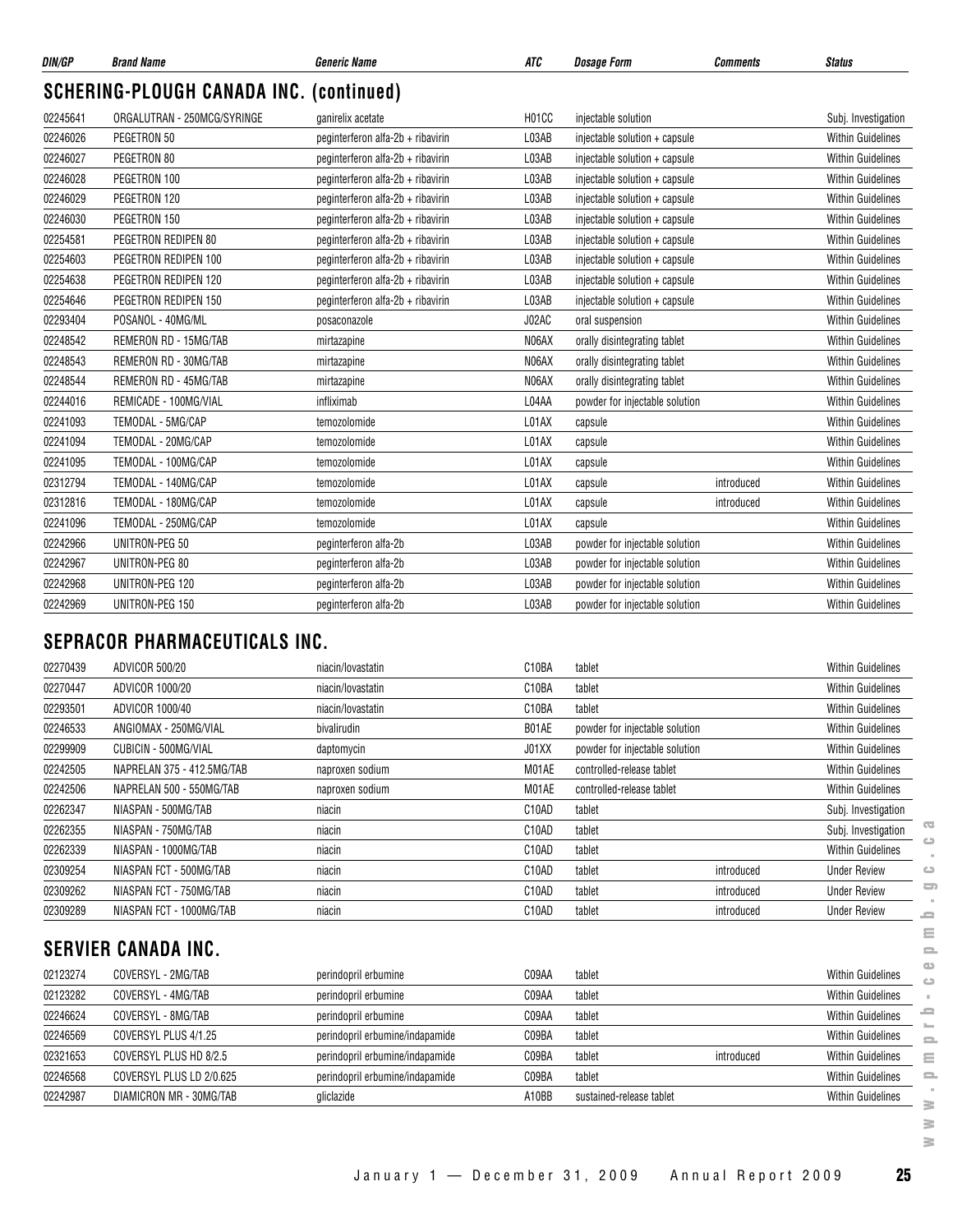| DIN/GP       | <b>Brand Name</b>                         | <b>Generic Name</b>                     | ATC                | <b>Dosage Form</b>             | Comments         | <b>Status</b>            |
|--------------|-------------------------------------------|-----------------------------------------|--------------------|--------------------------------|------------------|--------------------------|
|              | <b>SHIRE CANADA INC.</b>                  |                                         |                    |                                |                  |                          |
| 02248808     | ADDERALL XR - 5MG/CAP                     | mixed salts amphetamine                 | N06BA              | extended-release capsule       |                  | NOH / Board Order        |
| 02248809     | ADDERALL XR - 10MG/CAP                    | mixed salts amphetamine                 | N06BA              | extended-release capsule       |                  | NOH / Board Order        |
| 02248810     | ADDERALL XR - 15MG/CAP                    | mixed salts amphetamine                 | N06BA              | extended-release capsule       |                  | NOH / Board Order        |
| 02248811     | ADDERALL XR - 20MG/CAP                    | mixed salts amphetamine                 | N06BA              | extended-release capsule       |                  | NOH / Board Order        |
| 02248812     | ADDERALL XR - 25MG/CAP                    | mixed salts amphetamine                 | N06BA              | extended-release capsule       |                  | NOH / Board Order        |
| 02248813     | ADDERALL XR - 30MG/CAP                    | mixed salts amphetamine                 | N06BA              | extended-release capsule       |                  | NOH / Board Order        |
| 02239665     | ALERTEC - 100MG/TAB                       | modafinil                               | N06BA              | tablet                         |                  | <b>Within Guidelines</b> |
| 02287145     | FOSRENOL - 250MG/TAB                      | lanthanum carbonate hydrate             | V03AE              | chewable tablet                |                  | <b>Within Guidelines</b> |
| 02287153     | FOSRENOL - 500MG/TAB                      | lanthanum carbonate hydrate             | V03AE              | chewable tablet                |                  | Within Guidelines        |
| 02287161     | FOSRENOL - 750MG/TAB                      | lanthanum carbonate hydrate             | V03AE              | chewable tablet                |                  | <b>Within Guidelines</b> |
| 02287188     | FOSRENOL - 1000MG/TAB                     | lanthanum carbonate hydrate             | V03AE              | chewable tablet                |                  | <b>Within Guidelines</b> |
| 02297558     | MEZAVANT - 1200MG/TAB                     | mesalamine                              | A07EC              | modified release tablet        | introduced       | <b>Within Guidelines</b> |
|              | <b>SHIRE HUMAN GENETIC THERAPIES INC.</b> |                                         |                    |                                |                  |                          |
| 02249057     | REPLAGAL - 3.5MG/VIAL                     | agalsidase alfa                         | A16AB              | injectable solution            |                  | <b>Within Guidelines</b> |
|              |                                           |                                         |                    |                                |                  |                          |
|              | <b>SOLVAY PHARMA INC.</b>                 |                                         |                    |                                |                  |                          |
| 02249499     | ANDROGEL 1% - 1.25GM/DOSE                 | testosterone                            | G03BA              | topical gel                    |                  | <b>Within Guidelines</b> |
| 02245345     | ANDROGEL 1% - 2.5GM/POUCH                 | testosterone                            | G03BA              | topical gel                    |                  | <b>Within Guidelines</b> |
| 02245346     | ANDROGEL 1% - 5GM/POUCH                   | testosterone                            | G03BA              | topical gel                    |                  | <b>Within Guidelines</b> |
| 01950592     | DICETEL - 50MG/TAB                        | pinaverium bromide                      | A03AX              | tablet                         |                  | VCU                      |
| 02230684     | DICETEL - 100MG/TAB                       | pinaverium bromide                      | A03AX              | tablet                         |                  | <b>Within Guidelines</b> |
| 02269562     | INFLUVAC - 15MCG/SYRINGE                  | influenza vaccine, inactivated          | J07BB              | injectable suspension          |                  | <b>Within Guidelines</b> |
| 02240432     | TEVETEN - 400MG/TAB                       | eprosartan mesylate                     | C09CA              | tablet                         |                  | <b>Within Guidelines</b> |
| 02243942     | TEVETEN - 600MG/TAB                       | eprosartan mesylate                     | C09CA              | tablet                         |                  | <b>Within Guidelines</b> |
| 02253631     | <b>TEVETEN PLUS</b>                       | eprosartan mesylate/hydrochlorothiazide | C09DA              | tablet                         |                  | Within Guidelines        |
|              | SOPHERION THERAPEUTICS INC.               |                                         |                    |                                |                  |                          |
|              |                                           |                                         |                    |                                |                  |                          |
| 02245015     | <b>MYOCET</b>                             | doxorubicin hydrochloride, liposomal    | L01DB              | powder for injectable solution |                  | <b>Within Guidelines</b> |
|              | <b>STIEFEL CANADA INC.</b>                |                                         |                    |                                |                  |                          |
| 02243158     | CLINDOXYL 1/5                             | clindamycin phosphate/benzoyl peroxide  | D <sub>10</sub> AF | topical gel                    |                  | <b>Within Guidelines</b> |
| 02242919     | ROSASOL - 10MG/G                          | metronidazole                           | D06BX              | topical cream                  |                  | <b>Within Guidelines</b> |
|              |                                           |                                         |                    |                                |                  |                          |
|              | <b>TAKEDA CANADA INC.</b>                 |                                         |                    |                                |                  |                          |
| 02242572     | ACTOS - 15MG/TAB                          | pioglitazone hydrochloride              | A10BG              | tablet                         |                  | <b>Within Guidelines</b> |
| 02242573     | ACTOS - 30MG/TAB                          | pioglitazone hydrochloride              | A10BG              | tablet                         |                  | Within Guidelines        |
| 02242574     | ACTOS - 45MG/TAB                          | pioglitazone hydrochloride              | A10BG              | tablet                         |                  | Within Guidelines        |
|              | TALECRIS BIOTHERAPEUTICS INC.             |                                         |                    |                                |                  |                          |
| 02247724     | GAMUNEX - 100MG/ML                        | immune globulin intravenous (human)     | J06BA              | injectable solution            |                  | Subj. Investigation      |
| 02204606     | PROLASTIN - 25MG/ML                       | alpha1-proteinase                       | B02AB              | powder for injectable solution |                  | Subj. Investigation      |
| TERCICA INC. |                                           |                                         |                    |                                |                  |                          |
| 02283395     | SOMATULINE AUTOGEL - 60MG/SYRINGE         | lanreotide acetate                      | H01CB              | injectable solution            | introduced (nas) | <b>Within Guidelines</b> |
| 02283409     | SOMATULINE AUTOGEL - 90MG/SYRINGE         | lanreotide acetate                      | H01CB              | injectable solution            | introduced (nas) | <b>Within Guidelines</b> |
| 02283417     | SOMATULINE AUTOGEL - 120MG/SYRINGE        | lanreotide acetate                      | H01CB              | injectable solution            | introduced       | <b>Within Guidelines</b> |
|              |                                           |                                         |                    |                                |                  |                          |

**www.pmprb-cepmb.gc.ca**

 $\overline{\infty}$  $\circ$  $\sim$  $\hfill\square$  $\qquad \qquad \qquad \qquad \Box$  $\sim$  $\equiv$  $\equiv$  $\equiv$  $\circ$  $\circ$  $\mathcal{A}$  $\equiv$  $\sim$  $\equiv$  $\equiv$  $\equiv$  $\sim$  $\geq$  $\geq$  $\geq$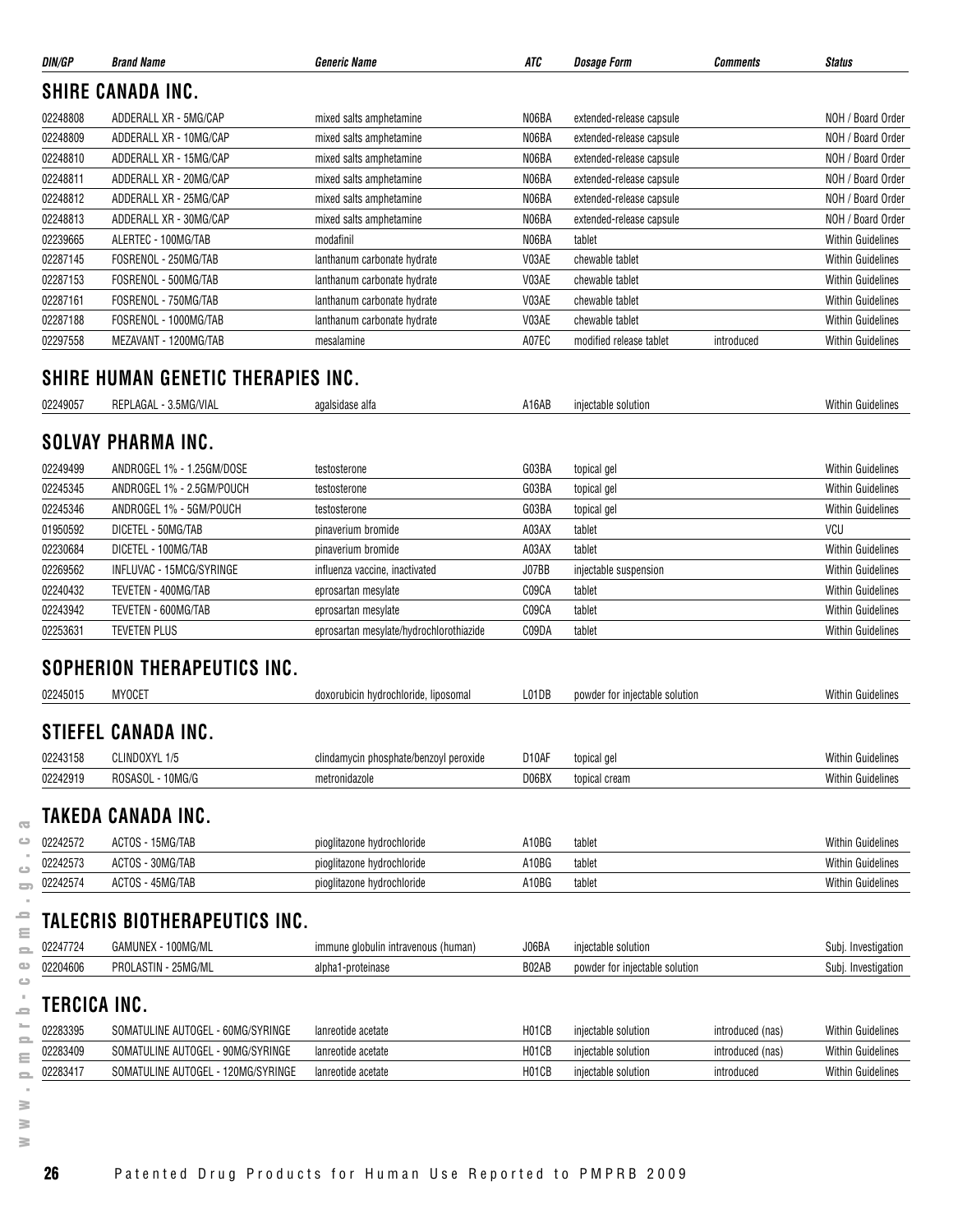| DIN/GP   | <b>Brand Name</b>                 | <b>Generic Name</b>                     | ATC   | <b>Dosage Form</b>             | <b>Comments</b>  | <b>Status</b>                                                                                |
|----------|-----------------------------------|-----------------------------------------|-------|--------------------------------|------------------|----------------------------------------------------------------------------------------------|
|          | TEVA NEUROSCIENCE G.P.-S.E.N.C.   |                                         |       |                                |                  |                                                                                              |
| 02284642 | AZILECT - 0.5MG/TAB               | rasagiline mesylate                     | N04BD | tablet                         |                  | <b>Within Guidelines</b>                                                                     |
| 02284650 | AZILECT - 1MG/TAB                 | rasagiline mesylate                     | N04BD | tablet                         |                  | <b>Within Guidelines</b>                                                                     |
| 02245619 | COPAXONE - 20MG/SYRINGE           | glatiramer acetate                      | L03AX | injectable solution            |                  | <b>NOH</b>                                                                                   |
| 02257084 | FROVA - 2.5MG/TAB                 | frovatriptan succinate                  | N02CC | tablet                         |                  | <b>Within Guidelines</b>                                                                     |
|          | TYCO HEALTHCARE GROUP CANADA INC. |                                         |       |                                |                  |                                                                                              |
| 02242986 | OPTIMARK - 330.9MG/ML             | gadoversetamide                         | V08CA | injectable solution            |                  | <b>Within Guidelines</b>                                                                     |
|          | UCB PHARMA CANADA INC.            |                                         |       |                                |                  |                                                                                              |
| 02331675 | CIMZIA - 200MG/ML                 | certolizumab                            | L04AB | powder for injectable solution | introduced (nas) | <b>Under Review</b>                                                                          |
|          |                                   |                                         | N03AX |                                |                  |                                                                                              |
| 02247027 | KEPPRA - 250MG/TAB                | levetiracetam                           |       | tablet                         |                  | <b>Within Guidelines</b>                                                                     |
| 02247028 | KEPPRA - 500MG/TAB                | levetiracetam                           | N03AX | tablet                         |                  | <b>Within Guidelines</b>                                                                     |
| 02247029 | KEPPRA - 750MG/TAB                | levetiracetam                           | N03AX | tablet                         |                  | <b>Within Guidelines</b>                                                                     |
|          | <b>VALEANT CANADA LTD.</b>        |                                         |       |                                |                  |                                                                                              |
| 02238162 | DIASTAT - 5MG/ML                  | diazepam                                | N05BA | rectal gel                     |                  | Within Guidelines                                                                            |
| 02268272 | XYREM - 500MG/ML                  | sodium oxybate                          | NO7XX | oral solution                  |                  | <b>Within Guidelines</b>                                                                     |
|          | WARNER CHILCOTT CANADA CO.        |                                         |       |                                |                  |                                                                                              |
| 02242518 | ACTONEL - 5MG/TAB                 | risedronate sodium                      | M05BA | tablet                         |                  | Within Guidelines                                                                            |
| 02239146 | ACTONEL - 30MG/TAB                | risedronate sodium                      | M05BA | tablet                         |                  | <b>Within Guidelines</b>                                                                     |
| 02246896 | ACTONEL - 35MG/TAB                | risedronate sodium                      | M05BA | tablet                         |                  | <b>Within Guidelines</b>                                                                     |
| 02297787 | ACTONEL - 75MG/TAB                | risedronate sodium                      | M05BA | tablet                         |                  | <b>Within Guidelines</b>                                                                     |
| 02316838 | ACTONEL - 150MG/TAB               | risedronate sodium                      | M05BA | tablet                         | introduced       | <b>Within Guidelines</b>                                                                     |
| 02279657 | ACTONEL PLUS CALCIUM              | risedronate sodium+calcium carbonate    | M05BA | tablet                         |                  | <b>Within Guidelines</b>                                                                     |
| 01997580 | ASACOL - 400MG/TAB                | 5-aminosalicylic acid                   | A07EC | delayed-release tablet         |                  | <b>Within Guidelines</b>                                                                     |
| 02267217 | ASACOL 800 - 800MG/TAB            | mesalamine                              | A07EC | delayed-release tablet         |                  | <b>Within Guidelines</b>                                                                     |
| 02063662 | MACROBID - 100MG/CAP              | nitrofurantoin                          | J01XE | capsule                        | expired          | Within Guidelines                                                                            |
| 02296659 | SEASONALE .15/.03                 | levonorgestrel/ethinyl estradiol        | G03AA | tablet                         |                  | Within Guidelines                                                                            |
|          | <b>WYETH PHARMACEUTICALS</b>      |                                         |       |                                |                  |                                                                                              |
| 02293773 | BENEFIX - 500UNIT/VIAL            | coagulation factor IX (recombinant)     | B02BD | powder for injectable solution |                  | Subj. Investigation                                                                          |
| 02293781 | BENEFIX - 1000UNIT/VIAL           | coagulation factor IX (recombinant)     | B02BD | powder for injectable solution |                  | Subj. Investigation                                                                          |
| 02293803 | BENEFIX - 2000UNIT/VIAL           | coagulation factor IX (recombinant)     | B02BD | powder for injectable solution |                  | Subj. Investigation                                                                          |
| 02237279 | EFFEXOR XR - 37.5MG/CAP           | venlafaxine hydrochloride               | N06AA | extended-release capsule       |                  | Within Guidelines                                                                            |
| 02237280 | EFFEXOR XR - 75MG/CAP             | venlafaxine hydrochloride               | N06AA | extended-release capsule       |                  | $\overline{\mathbf{C}}$<br>Within Guidelines<br>$\circ$                                      |
| 02237282 | EFFEXOR XR - 150MG/CAP            | venlafaxine hydrochloride               | N06AA | extended-release capsule       |                  | Within Guidelines<br>$\circ$                                                                 |
| 02244081 | PREVNAR                           | pneumococcal 7-valent conjugate vaccine | J07AL | injectable solution            |                  | Within Guidelines<br>$\sum$                                                                  |
| 02321092 | PRISTIQ - 50MG/TAB                | desvenlafaxine succinate                | N06AX | tablet                         | introduced (nas) | Within Guidelines                                                                            |
| 02321106 | PRISTIQ - 100MG/TAB               | desvenlafaxine succinate                | N06AX | tablet                         | introduced (nas) | ᆖ<br>Within Guidelines                                                                       |
| 02243237 | RAPAMUNE - 1MG/ML                 | sirolimus                               | L04AA | oral solution                  |                  | Ξ<br>Within Guidelines                                                                       |
| 02247111 | RAPAMUNE - 1MG/TAB                | sirolimus                               | L04AA | tablet                         |                  | Within Guidelines<br>$\qquad \qquad \qquad \qquad \qquad \qquad \qquad \qquad \qquad \qquad$ |
| 02308215 | RELISTOR - 20MG/ML                | methylnaltrexone bromide                | A06AX | injectable solution            |                  | $\circ$<br>Within Guidelines                                                                 |
| 02170817 | TAZOCIN 2000/250                  | piperacillin sodium/tazobactam sodium   | J01CR | powder for injectable solution |                  | Within Guidelines                                                                            |
| 02170795 | TAZOCIN 3000/375                  | piperacillin sodium/tazobactam sodium   | J01CR | powder for injectable solution |                  | -<br>Within Guidelines                                                                       |
| 02170809 | TAZOCIN 4000/500                  | piperacillin sodium/tazobactam sodium   | J01CR | powder for injectable solution |                  | $\mathcal{L}_{\mathcal{C}}$<br>$\mathbf{=}$<br>Within Guidelines                             |
| 02304104 | TORISEL - 25MG/VIAL               | temsirolimus                            | L01XE | injectable solution            |                  | ≣<br><b>Within Guidelines</b>                                                                |
| 02285401 | TYGACIL - 50MG/VIAL               | tigecycline                             | J01AA | powder for injectable solution |                  | $\equiv$<br>Within Guidelines                                                                |
|          |                                   |                                         |       |                                |                  | ≧                                                                                            |

**www.pmprb-cepmb.gc.ca** $\sim$  $\equiv$  $\equiv$  $\equiv$  $\sim$  $\geq$  $\geq$ 

 $\geq$ 

January 1 — December 31, 2009 Annual Report 2009 **27**